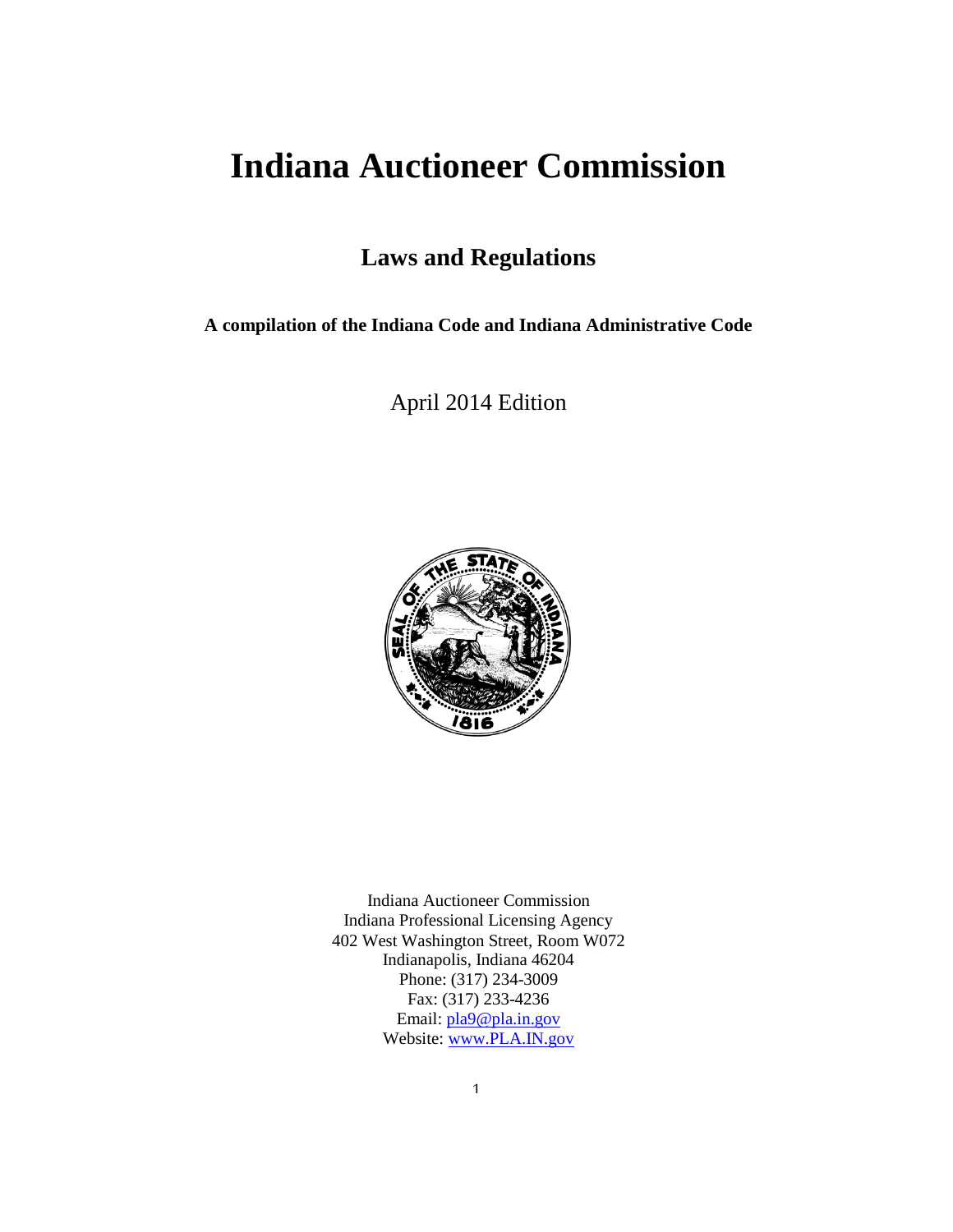**NOTICE:** This compilation incorporates the most recent revisions of statutes and administrative rules governing the auctioneering profession, as of September 6, 2013. Note that this compilation is not an official version of the Indiana Code. It is distributed as a general guide to individuals in the auctioneering profession regulated by the Indiana Auctioneer Commission and the Indiana Professional Licensing Agency. It is not intended to be offered as legal advice, and it may contain typographical errors. The Indiana Auctioneer Commission and the Indiana Professional Licensing Agency are prohibited from providing legal advice on issues contained herein. For legal advice, please consult an attorney. To obtain official copies of the Indiana Code or Indiana Administrative Code, please contact your nearest public library or visit the website of the Indiana General Assembly at [www.in.gov/legislative.](http://www.in.gov/legislative)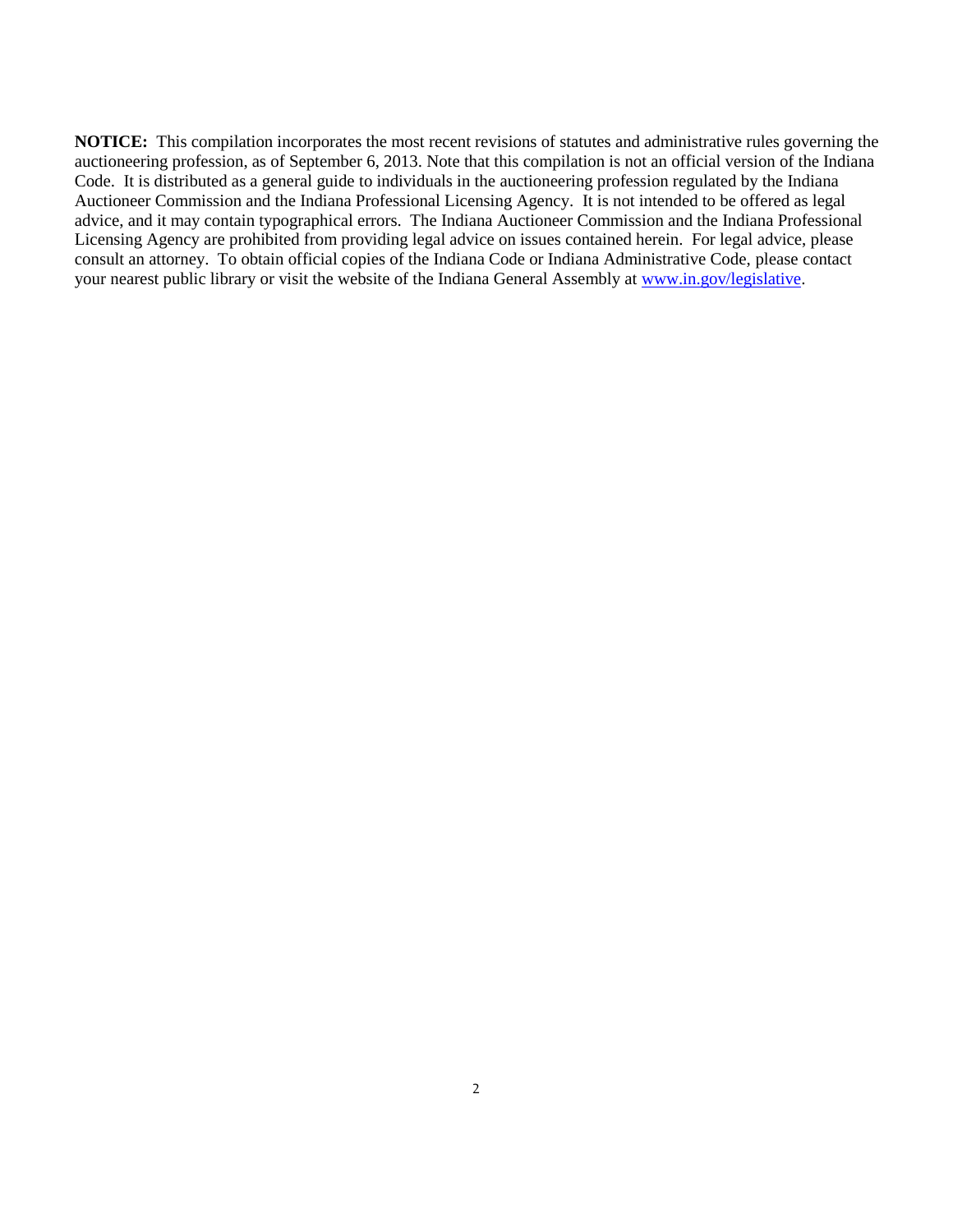## **INDIANA AUCTIONEER COMMISSION**

## April 2014 Edition

# **TABLE OF CONTENTS**

| <b>INDIANA CODE § 25-6.1 – Auctioneers and Auctions</b> |             |                                                                                  |               |              |  |  |
|---------------------------------------------------------|-------------|----------------------------------------------------------------------------------|---------------|--------------|--|--|
| Chapter 1.                                              |             | Short Title and Definitions                                                      | IC $25-6.1-1$ | Page 4       |  |  |
| Chapter 2.                                              |             | Creation of Commission                                                           | IC $25-6.1-2$ | Pages 5-6    |  |  |
| Chapter 3.                                              |             | Licensing                                                                        | IC $25-6.1-3$ | Pages $6-10$ |  |  |
| Chapter 4.                                              |             | Suspension and Revocation of Licenses                                            | IC $25-6.1-4$ | Page 10      |  |  |
| Chapter 5.                                              |             | Repealed                                                                         |               |              |  |  |
| Chapter 6.                                              |             | Licensee Obligations                                                             | IC $25-6.1-6$ | Pages 11-12  |  |  |
| Chapter 7.                                              |             | Penalties                                                                        | IC $25-6.1-7$ | Page 12-13   |  |  |
| Chapter 8.                                              |             | Auctioneer Recovery Fund                                                         | IC $25-6.1-8$ | Pages 13-16  |  |  |
| Chapter 9.                                              |             | Continuing Education                                                             | IC $25-6.1-9$ | Pages 16-18  |  |  |
|                                                         |             | <b>INDIANA ADMINISTRATIVE CODE</b>                                               |               |              |  |  |
|                                                         |             | Title 812, Article 1 - General Provisions                                        |               |              |  |  |
| Rule 1.                                                 |             | Powers of Commission; Permitted Activities; License Procedure; Fees              | 812 IAC 1-1   | Pages 18-26  |  |  |
|                                                         |             | Title 812, Article 2 - Auctioneer Courses and Initial Education Course Providers |               |              |  |  |
| Rule 1.                                                 |             | Definitions; General Provisions                                                  | 812 IAC 2-1   | Pages 26-27  |  |  |
| Rule 2.                                                 |             | Approved Course Providers; General Requirements                                  | 812 IAC 2-2   | Page 27-28   |  |  |
| Rule 3.                                                 | Instructors |                                                                                  | 812 IAC 2-3   | Pages 28-29  |  |  |
| Rule 4.                                                 |             | <b>Conduct of Courses</b>                                                        | 812 IAC 2-4   | Pages 29-30  |  |  |
| Rule 5.                                                 |             | Course Providers; Miscellaneous Prohibitions                                     | 12 IAC 2-5    | Page 30-31   |  |  |
| Rule 6.                                                 |             | Auctioneer Course; Subject Area Emphasis                                         | 812 IAC 2-6   | Pages 31-32  |  |  |
| Rule 7.                                                 |             | Auctioneer Course; Outline                                                       | 812 IAC 2-7   | Pages 32-36  |  |  |
| Title 812, Article 3 - Continuing Education             |             |                                                                                  |               |              |  |  |
| Rule 1.                                                 |             | Continuing Education Requirements; General                                       | 812 IAC 3-1   | Pages 36-40  |  |  |
| Rule 2.                                                 |             | Distance Learning Continuing Education                                           | 812 IAC 3-2   | Pages 40-43  |  |  |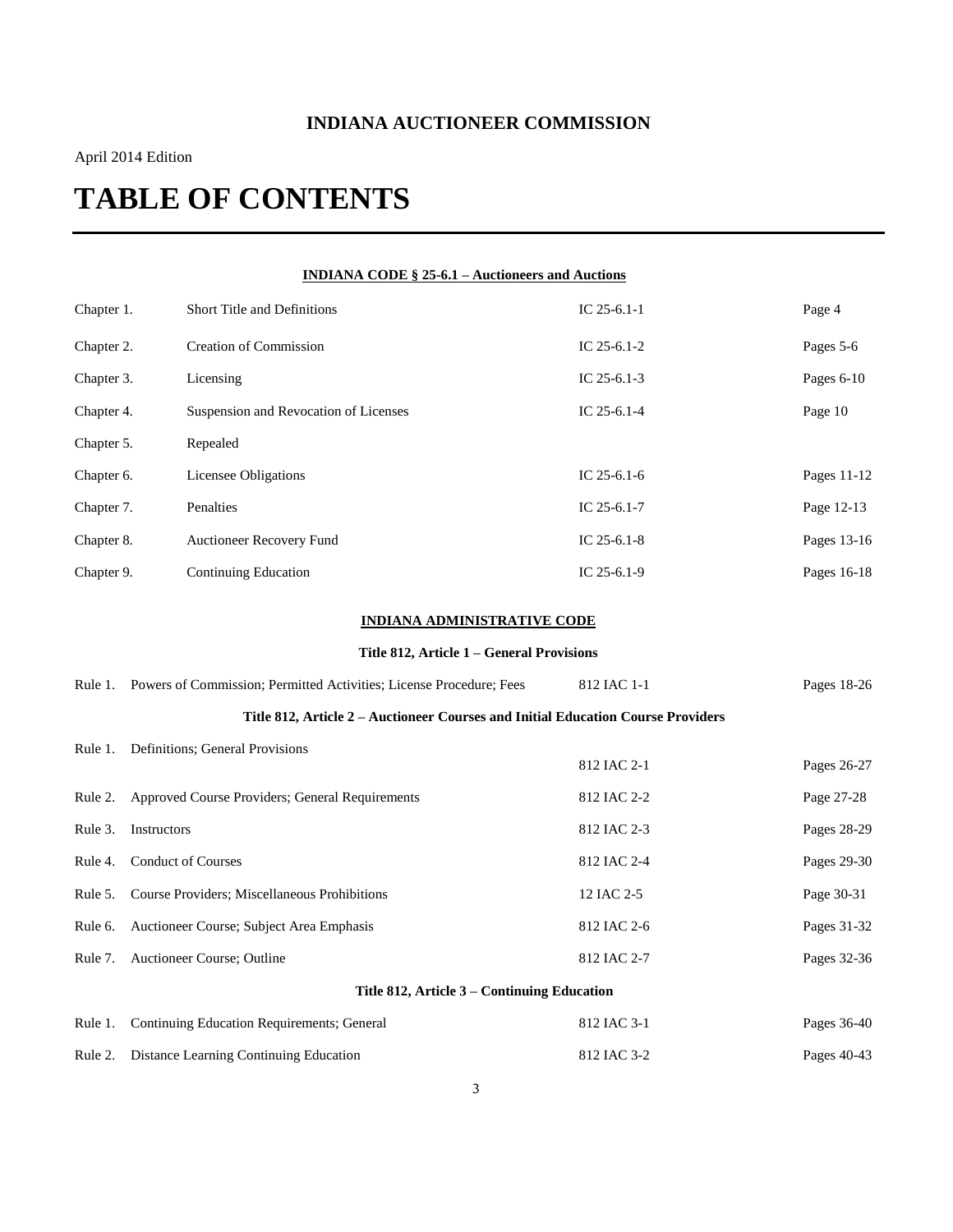#### **INDIANA CODE § 25-6.1**

### **ARTICLE 6.1. AUCTIONEERS AND AUCTIONS**

#### **INDIANA CODE § 25-6.1-1**

#### **Chapter 1. Short Title and Definitions**

#### **IC 25-6.1-1-1**

#### **Short title**

Sec. 1. This article shall be known and may be cited as the "Auctioneer and Auction Licensing Act." *As added by Acts 1977, P.L.270, SEC.1.*

### **IC 25-6.1-1-2**

### **Scope of article**

Sec. 2. This article provides licensing and registration for persons engaged in operating, conducting or otherwise producing auctions. No other agency or political subdivision of the state shall impose on a licensee or seller at auction any registration or license requirement or any license or employment fee or charge on account of such auction activities.

*As added by Acts 1977, P.L.270, SEC.1. Amended by Acts 1980, P.L.163, SEC.1.*

#### **IC 25-6.1-1-3 Definitions**

Sec. 3. As used in this article:

"Auction" means a sale transaction conducted by means of oral or written exchanges between an auctioneer and the members of the auctioneer's audience, which exchanges consist of a series of invitations for offers for the purchase of goods or real estate made by the auctioneer and offers to purchase made by members of the audience and culminate in the acceptance by the auctioneer of the highest or most favorable offer made by a member of the

### participating audience.

"Auction company" means any person or persons who, as a part of its business, arranges, manages, sponsors, advertises, or carries out auctions.

"Auction house" means an established place of business including an auction barn, a sale barn, and a sale pavilion and its contiguous surroundings where two (2) or more auctions are held within any twelve (12) month period and where representations are regularly made that goods are sold at auction. Each day during which goods or real estate are being offered for sale at auction shall constitute one (1) auction. A sale barn or livestock auction market that is used exclusively for the auctioning of livestock and is licensed by the Indiana state board of animal health is not an auction house as defined herein. "Auctioneer" means an individual who is engaged in, or who by advertising or otherwise holds the individual out as being available to engage in, the calling for, the recognition of, and the acceptance of offers for the purchase of goods or real estate at an auction.

"Commission" means the Indiana auctioneer commission.

"Goods" means any goods, wares, chattels, merchandise, or other personal property, including domestic animals and farm products.

"Licensee" means any person licensed or issued a temporary permit under this article and, in the case of an auction house or auction company, includes the person required to obtain a license for such auction house or auction company.

"Organization" means a corporation, a limited liability company, a partnership, a trust (specifically including a business trust), a firm, an association, or any other form of business enterprise which is owned by two (2) or more individuals.

"Person" means an organization or an individual.

"Real estate" means any right, title, or interest in real property, including fixtures.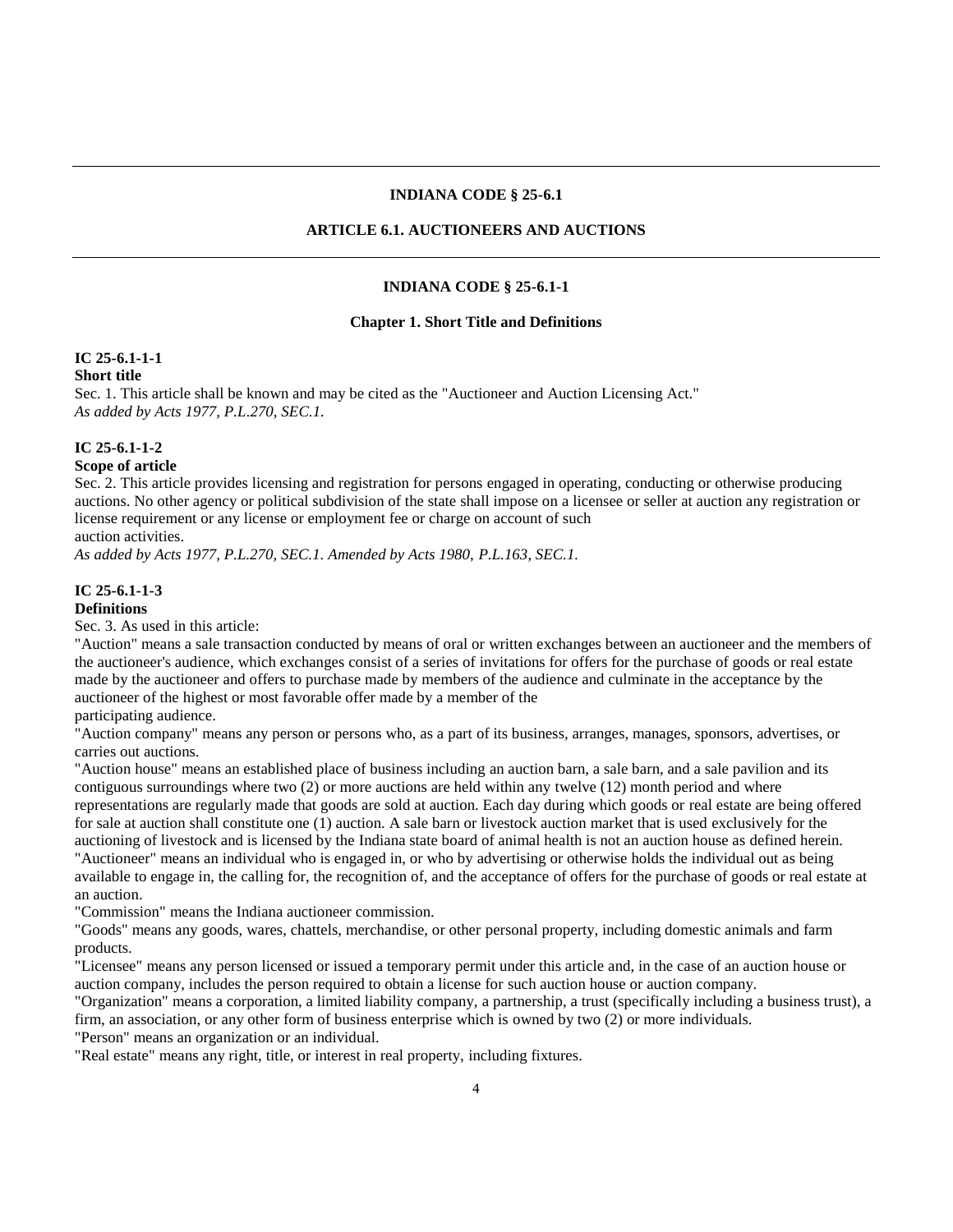"Licensing agency" means the Indiana professional licensing agency established by IC 25-1-5-3. *As added by Acts 1977, P.L.270, SEC.1. Amended by Acts 1980, P.L.163, SEC.2; Acts 1981, P.L.222, SEC.35; P.L.132-1984, SEC.14; P.L.214-1993, SEC.13; P.L.1-2006, SEC.422.*

#### **INDIANA CODE § 25-6.1-2**

#### **Chapter 2. Creation of Commission**

### **IC 25-6.1-2-1**

#### **Creation and membership**

Sec. 1. Creation and Membership. (a) The Indiana auctioneer commission is created consisting of six (6) members, not more than four (4) of whom may be members of the same political party.

(b) A member of the commission is appointed by the governor to serve for a term of three (3) years and until his successor is appointed and qualified. A vacancy arising on the commission shall be filled by the governor, and the individual appointed to fill such vacancy shall serve for the unexpired term of the individual whose vacancy is being filled.

(c) Five (5) individuals appointed to membership on the commission must be citizens of Indiana and engaged as auctioneers for a period of not less than five (5) years immediately preceding their appointment. One (1) individual appointed to membership on the commission must be a citizen of Indiana who has not been associated with auctioneering in any way other than as a consumer.

(d) An individual may not act as a member of the commission while holding another elected or appointed office in either the state or federal government.

*As added by Acts 1977, P.L.270, SEC.1. Amended by Acts 1981, P.L.222, SEC.36.*

### **IC 25-6.1-2-2**

### **Meetings**

Sec. 2. Meetings. (a) The commission shall meet each January, at a time and place established by the chairman, to conduct an election of officers and such other business as may be appropriate. The commission shall also meet upon the call of the chairman or upon the request of any two (2) members of the commission. The secretary shall provide reasonable notice of the time and place of each meeting to all members.

(b) Three (3) members constitute a quorum for the purpose of transacting business. A majority vote of the commission is necessary to bind the commission.

*As added by Acts 1977, P.L.270, SEC.1.*

### **IC 25-6.1-2-3**

### **Officers**

Sec. 3. (a) At the meeting to be held each January, the commission shall elect from its membership a chairman and a vice chairman. Each officer shall serve for a term of one (1) year and until his successor is elected.

(b) The chairman shall preside at all meetings of the commission.

(c) The vice chairman shall act as presiding officer in the absence of the chairman and shall perform such other duties as the chairman may direct.

(d) The commission shall be provided with an executive secretary by the licensing agency. The person provided may not be a member of the commission.

(e) The executive secretary, through the licensing agency, shall:

(1) notify all members of meetings;

(2) keep a record of all meetings of the commission, votes taken by the commission, and other proceedings,

transactions, communications, official acts, and records of the commission; and

(3) perform other duties as the chairman directs.

*As added by Acts 1977, P.L.270, SEC.1. Amended by Acts 1980, P.L.163, SEC.3; Acts 1981, P.L.222, SEC.37; P.L.132-1984, SEC.15.*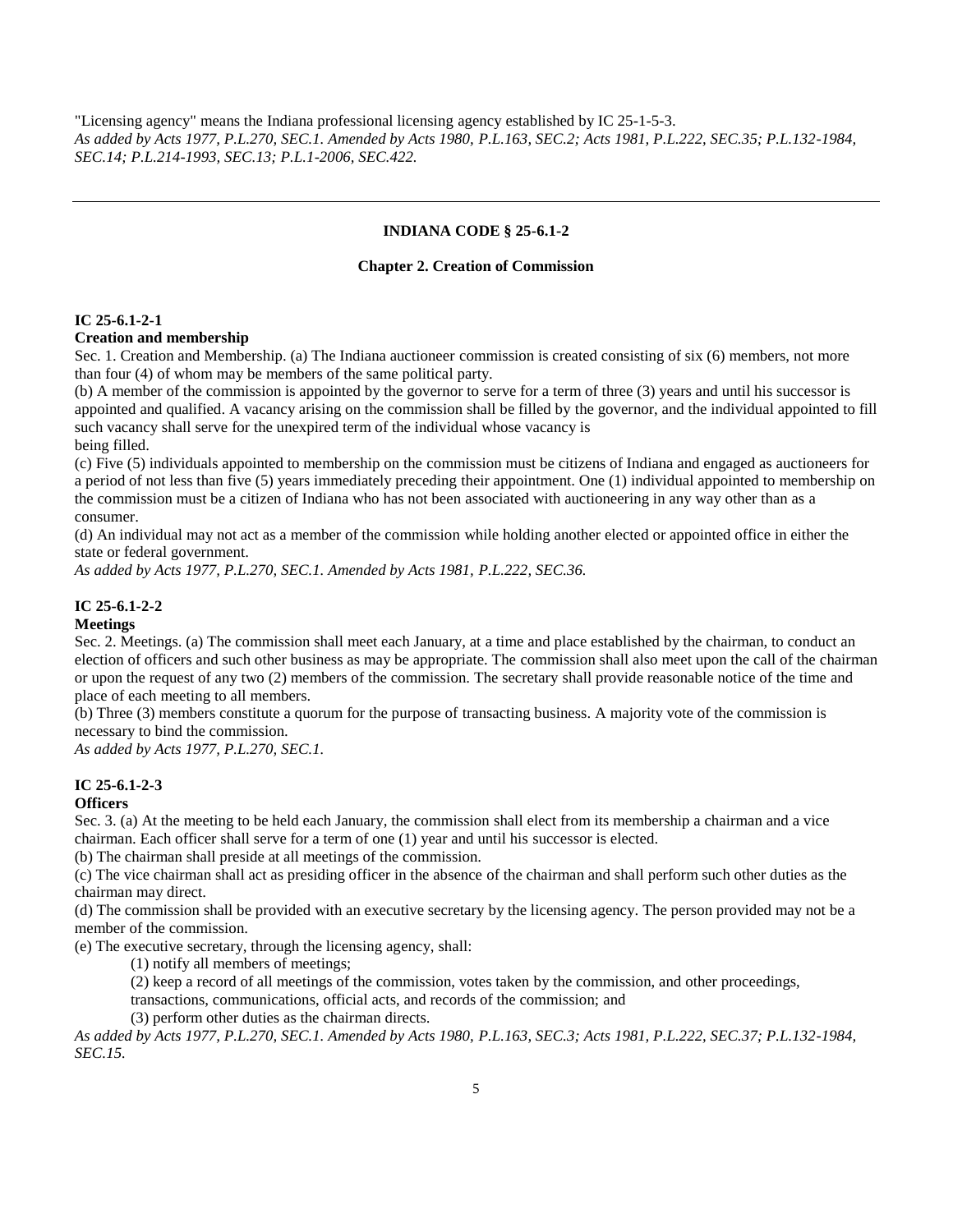#### **IC 25-6.1-2-4**

#### **Per diem and expenses**

Sec. 4. Per Diem and Expenses. Each member of the commission shall receive a salary per diem for each day actually engaged in service of the commission, together with reimbursement for necessary travel expense incurred in the performance of his strictly official duties, in accordance with travel policies and procedures established by the department of administration and the state budget agency. The compensation and expense of said commission shall be paid out of the general fund of the state upon appropriation being made therefor in the manner provided by law for the making of such appropriations. *As added by Acts 1977, P.L.270, SEC.1.*

#### **IC 25-6.1-2-5**

### **Powers**

Sec. 5. (a) The commission is empowered to do the following:

- (1) Administer and enforce the provisions of this article.
- (2) Adopt such rules in accordance with IC 4-22-2 and such forms as are necessary or appropriate for the

administration and the effective and efficient enforcement of this article.

(3) Issue, suspend, and revoke licenses in accordance with this article.

(4) Subject to IC 25-1-7, investigate complaints concerning licensees or persons the commission has reason to believe should be licensees, specifically including complaints respecting failure to comply with this article or the rules, and to take appropriate action pursuant to IC 25-1-11.

(5) Bring actions, in the name of the state of Indiana, in an appropriate circuit court in order to enforce compliance with this article or the rules by restraining order or injunction.

(6) Hold public hearings on any matters for which a hearing is required under this article and to have all powers granted in IC 4-21.5.

(7) Adopt a seal and, through its secretary, certify copies.

(b) The licensing agency shall provide necessary employees and consultants to enforce this article.

(c) The commission shall adopt rules under IC 4-22-2 establishing the following:

(1) Standards for competent:

(A) practice as an auctioneer; and

(B) operation of an auction company or auction house.

(2) Continuing education requirements for an individual who has reactivated an auctioneer license with less than twelve (12) months remaining in the licensing period.

*As added by Acts 1977, P.L.270, SEC.1. Amended by Acts 1980, P.L.163, SEC.4; Acts 1981, P.L.222, SEC.38; P.L.132-1984, SEC.16; P.L.7-1987, SEC.112; P.L.1-1991, SEC.163; P.L.238-1995, SEC.1.*

### **IC 25-6.1-2-6**

#### **Fees; disposition**

Sec. 6. Fees, disposal. All fees received by the commission under this article shall be paid to the state treasurer to be placed by him in the general fund of the state. All records of such fees received by the commission shall be available for the inspection of the general public.

*As added by Acts 1977, P.L.270, SEC.1.*

### **INDIANA CODE § 25-6.1-3**

#### **Chapter 3. Licensing**

**IC 25-6.1-3-1 Coverage**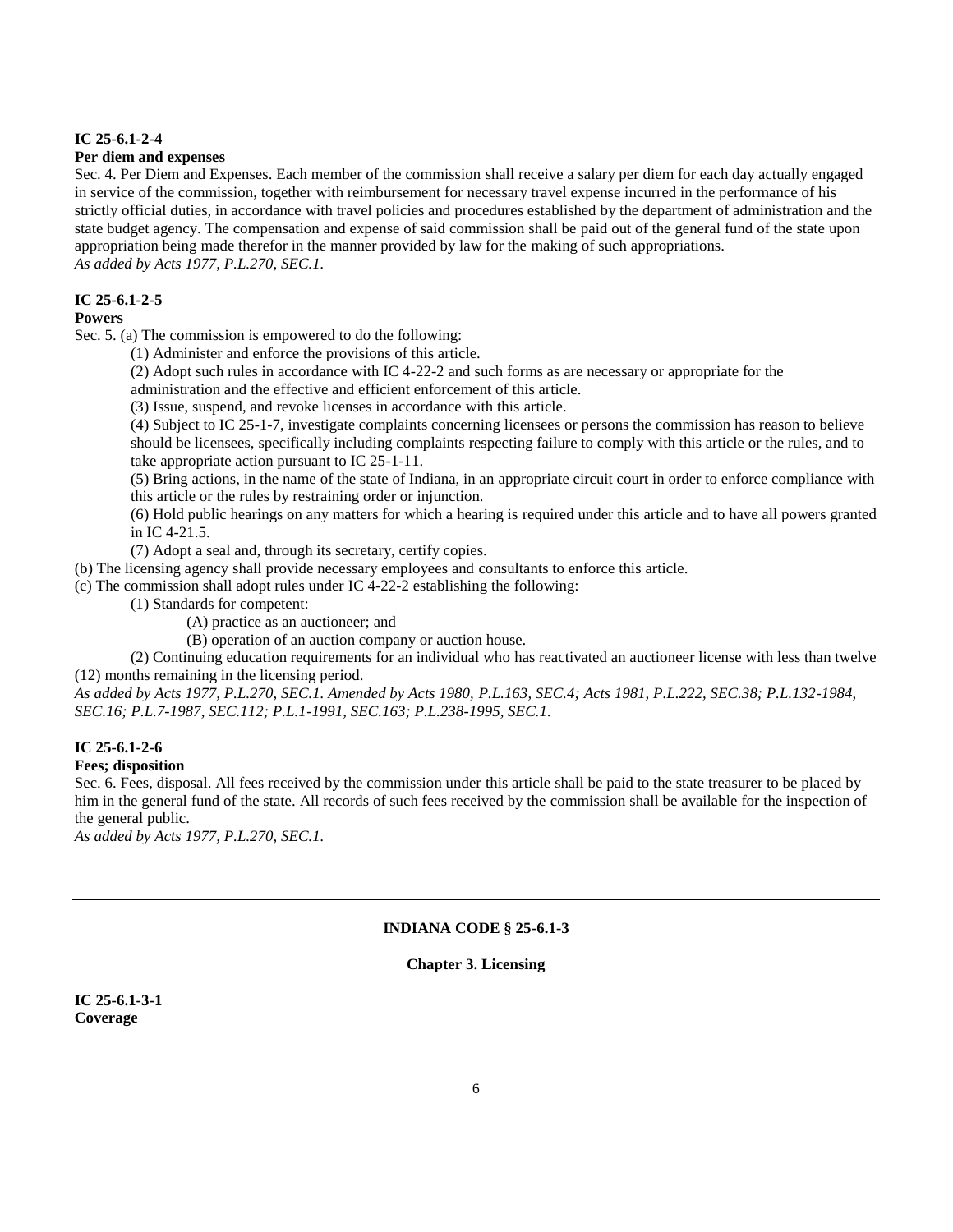Sec. 1. Coverage. (a) Except as provided in subsection (b) of this section, no individual may act as an auctioneer and no person may operate an auction house or an auction company without obtaining and having in full force and effect a valid license issued by the commission in accordance with this chapter.

(b) The requirements of this article do not apply to:

(1) An auction of goods or real estate conducted exclusively by individuals who personally own such goods or real estate and who did not acquire such goods or real estate for resale.

(2) An auction conducted by or under the direction of any public authority.

(3) An auction conducted pursuant to any judicial order or to the settlement of a decedent's estate.

(4) A sale conducted by or on behalf of any political party, church, charitable corporation or association if the

individual conducting the sale receives no compensation and does not, by advertising or otherwise, hold himself out as being available to engage in the sale of goods or real estate at auction.

*As added by Acts 1977, P.L.270, SEC.1. Amended by P.L.8-1993, SEC.374.*

### **IC 25-6.1-3-2**

### **Auctioneer license**

Sec. 2. (a) Every individual, before acting as an auctioneer, must obtain a license from the commission. (b) An applicant for a license must:

(1) be at least eighteen (18) years of age;

(2) have completed at least eighty (80) actual hours of auction instruction from a course provider approved by the commission;

(3) not have a conviction for:

(A) an act which would constitute a ground for disciplinary sanction under IC 25-1-11; or

(B) a felony that has a direct bearing on the applicant's ability to practice competently.

(c) Auction instruction required under subsection (b) must provide the applicant with knowledge of all of the following:

(1) The value of real estate and of various goods commonly sold at an auction.

(2) Bid calling.

(3) Sale preparation, sale advertising, and sale summary.

(4) Mathematics.

(5) The provisions of this article and the commission's rules.

(6) Any other subject matter approved by the commission.

(d) An individual seeking an initial license as an auctioneer under this article shall file with the commission a completed application on the form prescribed by the commission. When filing an application for an auctioneer license, each individual shall pay a nonrefundable examination fee established by the commission under IC 25-1-8-2.

(e) When applying for a renewal of an auctioneer license, each individual shall do the following:

(1) Apply in a manner required by the commission, including certification by the applicant that the applicant has complied with the requirements of IC 25-6.1-9-8, unless the commission has granted the applicant a waiver under IC 25-6.1-9-9.

(2) Pay the renewal fee established by the commission under IC 25-1-8-2.

(f) Upon the receipt of a completed application for an initial or a renewal license, the commission shall examine the application and may verify the information contained therein.

(g) An applicant who is seeking an initial license must pass an examination approved by the commission that covers subjects and topics of knowledge required to practice as an auctioneer. The commission shall hold examinations as the commission may prescribe.

(h) The commission shall issue an auctioneer's license, in such form as it may prescribe, to each individual who meets all of the requirements for licensing and pays the appropriate fees.

(i) Auctioneer licenses shall be issued for a term of four (4) years. A license expires at midnight on the date established by the licensing agency under IC 25-1-6-4 and every fourth year thereafter, unless renewed before that date. If the license has expired, it may be reinstated not later than four (4) years after the date it expired if the license holder meets the requirements of IC 25-1- 8-6(c).

(j) If a license has expired for a period of more than four (4) years, the holder of the license may have the license reinstated by satisfying the requirements for reinstatement under IC 25-1-8-6(d).

(k) The commission may waive the requirement that a nonresident applicant pass an examination and that the nonresident submit written statements by two (2) individuals, if the nonresident applicant: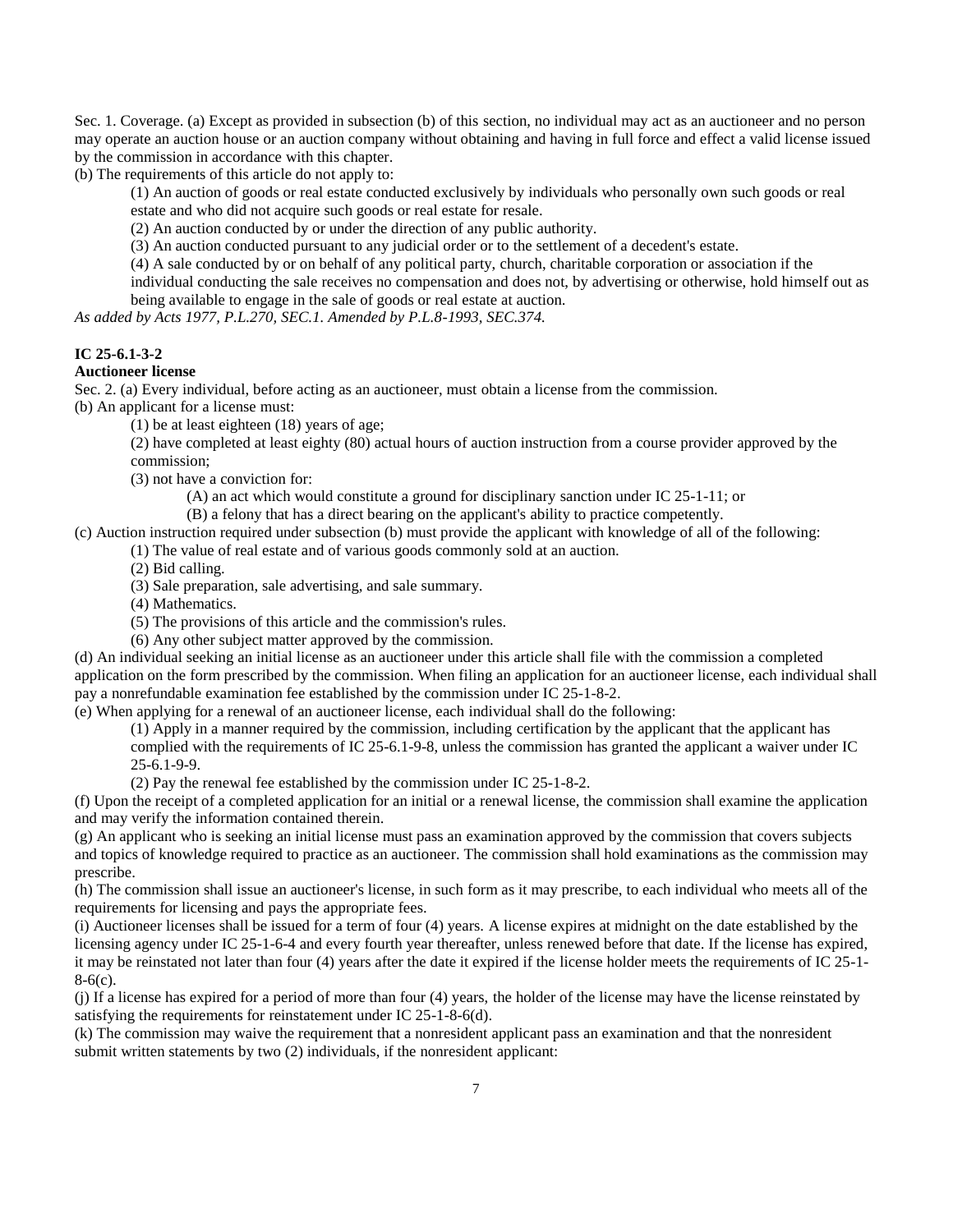(1) is licensed to act as an auctioneer in the state of the applicant's domicile;

(2) submits with the application a duly certified letter of certification issued by the licensing board of the applicant's domiciliary state;

(3) is a resident of a state whose licensing requirements are substantially equal to the requirements of Indiana;

(4) is a resident of a state that grants the same privileges to the licensees of Indiana; and

(5) includes with the application an irrevocable consent that actions may be commenced against the applicant. The consent shall stipulate that service of process or pleadings on the commission shall be taken and held in all courts as valid and binding as if service of process had been made upon the applicant personally within this state. If any process or pleading mentioned in this subsection is served upon the commission, it shall be by duplicate copies. One (1) of the duplicate copies shall be filed in the office of the commission and one (1) shall be immediately forwarded by the commission by registered or certified mail to the applicant against whom the process or pleadings are directed.

(l) The commission may enter into a reciprocal agreement with another state concerning nonresident applicants. (m) The commission may, for good cause shown, upon the receipt of an application for a license, issue a temporary permit for such reasonable period of time, not to exceed one (1) year, as the commission deems appropriate. A temporary permit has the same effect as a license and entitles and subjects the permittee to the same rights and obligations as if the individual had obtained a license.

(n) An applicant for a temporary permit must do the following:

(1) File an examination application.

(2) Pass the examination at one (1) of the next two (2) regularly scheduled examinations.

(o) An individual who does not pass the examination required under subsection (n) may not be issued a temporary permit. *As added by Acts 1977, P.L.270, SEC.1. Amended by Acts 1980, P.L.163, SEC.5; Acts 1981, P.L.222, SEC.39; Acts 1982, P.L.113, SEC.32; P.L.3-1990, SEC.87; P.L.214-1993, SEC.14; P.L.238-1995, SEC.2; P.L.23-2003, SEC.3; P.L.194-2005, SEC.19; P.L.157-2006, SEC.25; P.L.105-2008, SEC.16.*

### **IC 25-6.1-3-3**

### **Auction house license**

Sec. 3. (a) This section does not apply to an organization that operates a wholesale dealer automobile auction. (b) Every person, before operating an auction house, must obtain a license from the commission for that auction house. (c) Except as provided in subsection (d), before applying for a license from the commission to operate an auction house, the following must obtain a license as an auctioneer as provided in section 2 of this chapter:

(1) An individual who seeks to operate an auction house.

(2) One (1) or more individuals designated by an organization that seeks to operate an auction house.

(d) Subsection (c) does not apply to:

(1) a person that holds a valid license for an auction house as of June 30, 1998; or

(2) a person that holds a valid renewal of a license described in subdivision (1).

(e) Every applicant seeking to operate an auction house shall file with the commission a completed application on a form provided by the commission for a license for each auction house to be operated by that person. Each application shall be accompanied by the license fee prescribed by section 5 of this chapter and a surcharge described in IC 25-6.1-8-2.

(f) Upon the receipt of a completed application for an initial or a renewal license, the commission shall examine the application and may verify the information contained therein.

(g) If the commission determines that the application has been completed and that the statements made therein by the applicant are true, the commission shall issue a license, in such form as it may prescribe, for such auction house.

(h) Auction house licenses shall expire on a date established by the licensing agency under IC 25-1-6-4, and every fourth year thereafter.

(i) If the holder of an auction house license does not renew the license by the date established by the licensing agency, the license expires and becomes invalid without any action taken by the commission.

(j) The holder of an auction house license that has been expired for not more than four (4) years may have the license reinstated by meeting the requirements under IC 25-1-8-6(c).

(k) The holder of an auction house license that has been expired for more than four (4) years may have the license reinstated by satisfying the requirements for reinstatement under IC 25-1-8-6(d).

*As added by Acts 1977, P.L.270, SEC.1. Amended by Acts 1980, P.L.163, SEC.6; P.L.3-1990, SEC.88; P.L.214-1993, SEC.15; P.L.84-1998, SEC.19; P.L.23-2003, SEC.4; P.L.105-2008, SEC.17.*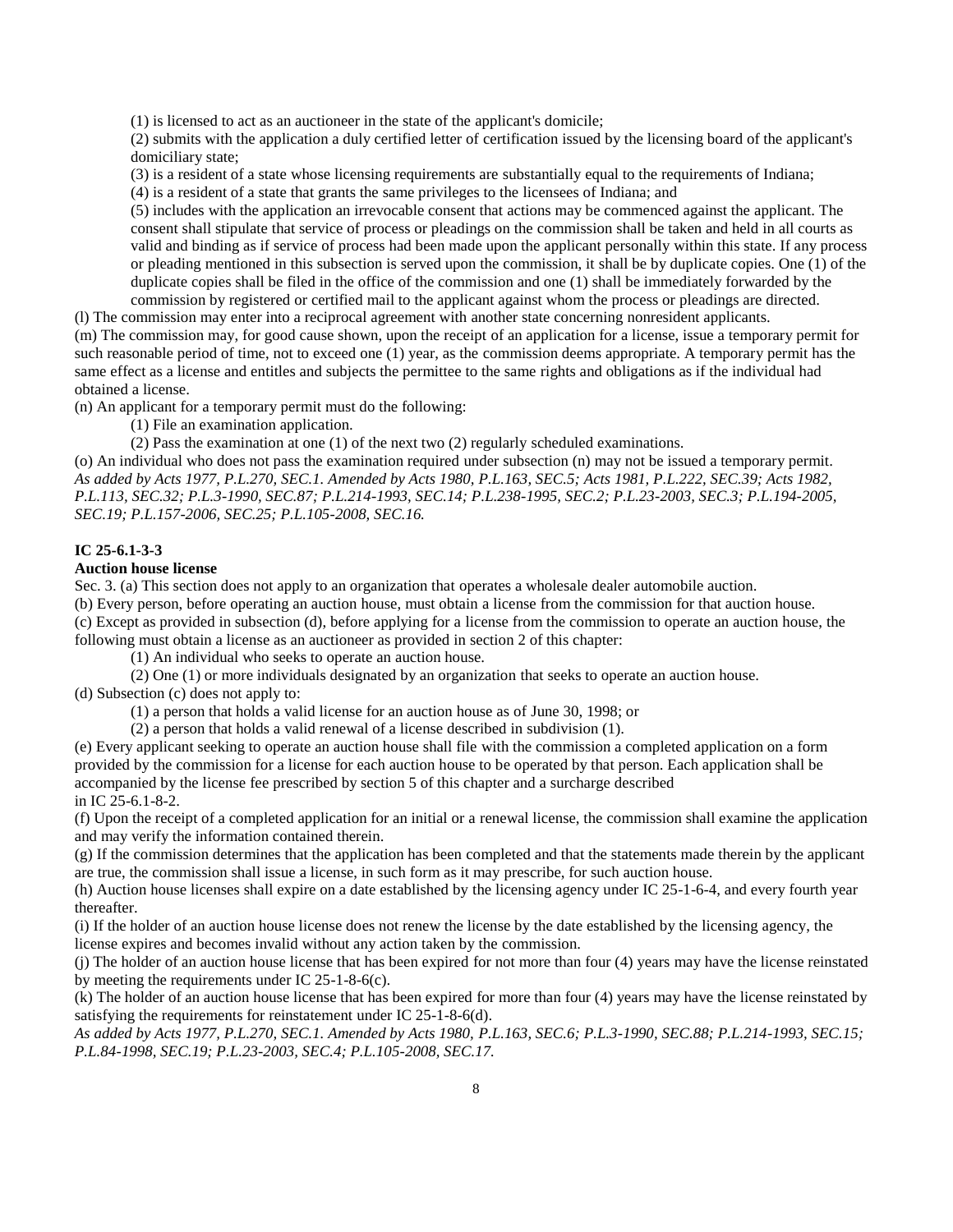### **IC 25-6.1-3-4**

#### **Auction company license**

Sec. 4. (a) Every person other than:

(1) an individual who is a licensed auctioneer; or

(2) an individual who has a licensed auction house;

who is seeking to operate as an auction company must obtain a license from the commission. Notwithstanding the fact that an individual who is a licensed auctioneer or an individual who has a licensed auction house also has an interest in an organization, every organization which seeks to operate an auction company must obtain a license for that auction company.

(b) Every such person shall file with the commission a completed application on the form prescribed by the commission. Each application shall be accompanied by the license fee prescribed by section 5 of this chapter and a surcharge described in IC 25- 6.1-8-2.

(c) Upon the receipt of a completed application for an initial or renewal license, the commission shall examine the application and may verify the information contained therein.

(d) Upon a determination by the commission that an application is completed and duly verified, the commission shall issue an auction company license, in such form as it may prescribe, to the applicant.

(e) Auction company licenses shall expire on a date established by the licensing agency under IC 25-1-6-4, and every fourth year thereafter.

(f) If the holder of an auction company license does not renew the license by the date established by the licensing agency, the license expires and becomes invalid without any action taken by the commission.

(g) The holder of an auction company license that has been expired for not more than four (4) years may have the license reinstated by meeting the requirements under IC 25-1-8-6(c).

(h) The holder of an auction company license that has been expired for more than four (4) years may have the license reinstated by satisfying the requirements for reinstatement under IC 25-1-8-6(d).

(i) Any individual who wishes to operate an auction company, and who is exempt under subsection (a) from obtaining an auction company license, shall, not more than thirty (30) days before the date on which the individual begins to operate an auction company, notify the commission, in a writing signed by the individual, that the individual is operating as an auction company or as more than one (1) auction company. The individual shall specify in such written notification the trade or business name, and the address of the principal place of business, of each auction company which the individual operates. Whenever an individual to whom this subsection applies shall discontinue the operation of an auction company theretofore operated by the individual, or shall change its address or trade or business name, the individual shall promptly notify the secretary of the commission of such discontinuance or change, in a writing signed by the individual.

*As added by Acts 1977, P.L.270, SEC.1. Amended by Acts 1980, P.L.163, SEC.7; P.L.3-1990, SEC.89; P.L.214-1993, SEC.16; P.L.23-2003, SEC.5; P.L.105-2008, SEC.18.*

#### **IC 25-6.1-3-5**

#### **License fee; surcharge**

Sec. 5. At the time of obtaining a license under this chapter, the licensee shall pay:

(1) the license fee established by the commission under IC 25-1-8-2; and

(2) a surcharge under IC 25-6.1-8 for deposit in the auctioneer recovery fund.

*As added by Acts 1977, P.L.270, SEC.1. Amended by P.L.256-1987, SEC.2; P.L.23-2003, SEC.6; P.L.194-2005, SEC.20.*

### **IC 25-6.1-3-6**

### **License requirement; "auction house" defined**

Sec. 6. All auctions arranged by or through an auction house or an auction company shall be conducted exclusively by individuals who are licensed as auctioneers under this chapter. For purposes of this subsection only, the term "auction house" includes a sale barn or sale pavilion that is used exclusively for the auctioning of livestock and is licensed by the Indiana state board of animal health.

*As added by Acts 1977, P.L.270, SEC.1.*

**IC 25-6.1-3-7 Display of license**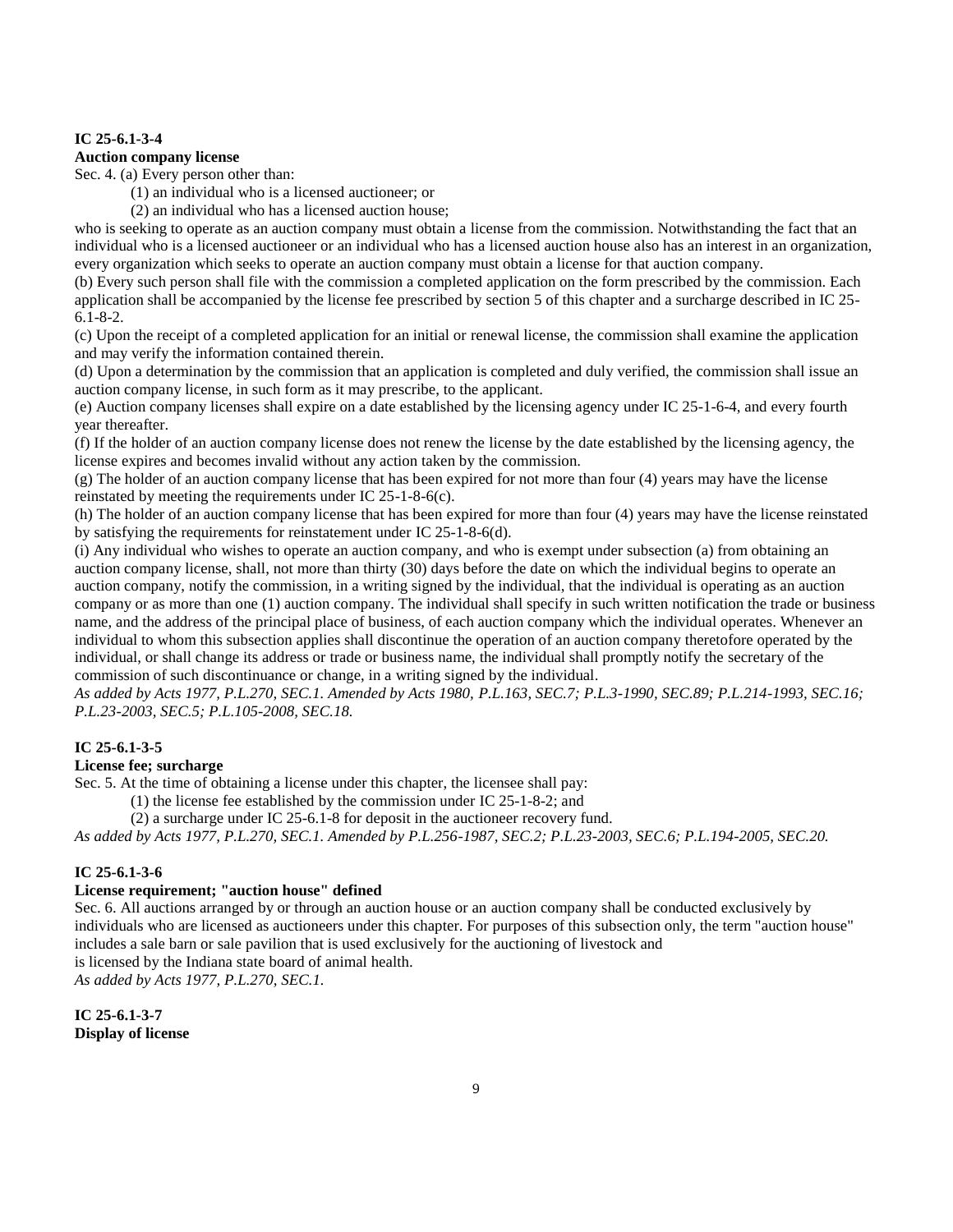Sec. 7. Display of License. Every person licensed under this article shall display his license or a certified copy of it issued by the commission in the full and unobstructed view of the public at his principal place of business. *As added by Acts 1977, P.L.270, SEC.1.*

### **IC 25-6.1-3-8**

### **Duplicates and certified copies of licenses; fees**

Sec. 8. (a) The commission may charge the fee established under IC 25-1-8-2 as the cost of providing duplicate licenses to replace lost or destroyed licenses.

(b) The commission may charge a fee established under IC 25-1-8-2 for the cost of verifying a license to another state. *As added by Acts 1977, P.L.270, SEC.1. Amended by P.L.235-1995, SEC.2; P.L.194-2005, SEC.21.*

### **IC 25-6.1-3-9**

### **Cease and desist order**

Sec. 9. Cease and Desist Order. (a) When the commission determines that a person not licensed under this article is engaged in or is believed to be engaged in activities for which a license is required under this article, the commission may issue an order to that person requiring him to show cause why he should not be ordered to cease and desist from such activities. The show cause order shall set forth a time and place for a hearing at which the affected person may

appear and show cause as to why he should not be subject to licensing under this article.

(b) If the commission, after a hearing, determines that the activities in which the person is engaged are subject to licensing under this article, the commission may issue a cease and desist order which shall describe the person and activities which are the subject of the order.

(c) A cease and desist order issued under this section shall be enforceable in the circuit courts of this state. *As added by Acts 1977, P.L.270, SEC.1.*

### **IC 25-6.1-3-10**

### **Denial of license; rights and remedies**

Sec. 10. Any person who makes proper and complete application to the commission and who is denied a license under this article has all of the rights and remedies prescribed in IC 4-21.5. *As added by Acts 1977, P.L.270, SEC.1. Amended by P.L.7-1987, SEC.113.*

#### **INDIANA CODE § 25-6.1-4**

#### **Chapter 4. Suspension and Revocation of Licenses**

**IC 25-6.1-4-1 Repealed** *(Repealed by Acts 1981, P.L.222, SEC.296.)*

**IC 25-6.1-4-1.1 Repealed** *(Repealed by P.L.214-1993, SEC.91.)*

**IC 25-6.1-4-2 Repealed** *(Repealed by Acts 1981, P.L.222, SEC.296.)*

**IC 25-6.1-4-3 Repealed** *(Repealed by Acts 1981, P.L.222, SEC.296.)*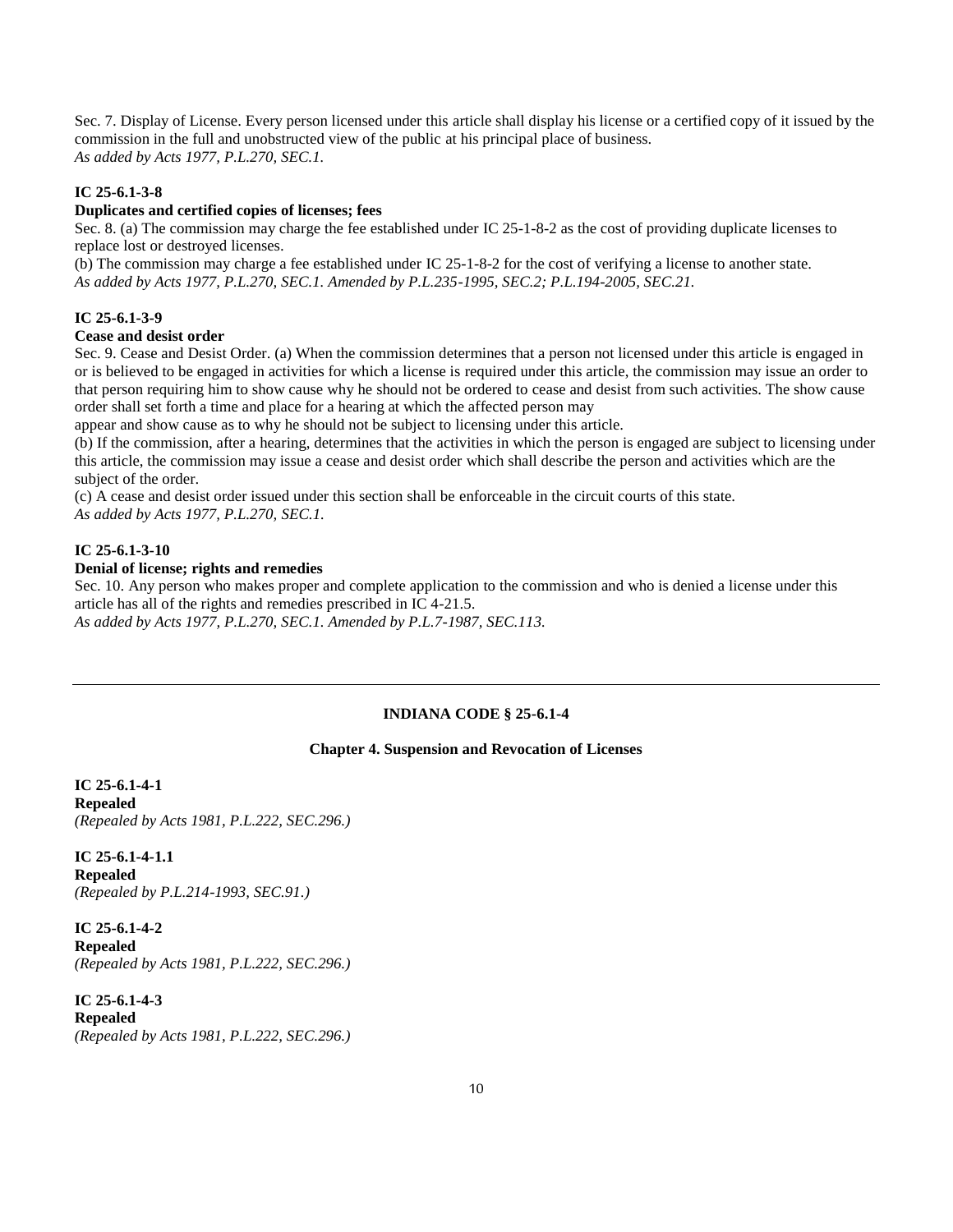### **IC 25-6.1-4-4 Hearing** Sec. 4. All hearings held under this chapter shall be held in accordance with IC 4-21.5-3. *As added by Acts 1977, P.L.270, SEC.1. Amended by P.L.7-1987, SEC.114.*

#### **INDIANA CODE § 25-6.1-6**

#### **Chapter 6. Licensee Obligations**

### **IC 25-6.1-6-1**

#### **Performance by auctioneer**

Sec. 1. Performance by Auctioneer. In performing the duties of an auctioneer, every auctioneer shall follow all reasonable requests of the owner or consignor of the goods or real estate being sold at the auction, shall perform his duties so that the highest or most favorable offer made by a member of his audience is accepted, and shall otherwise perform his duties in accordance with the highest standards of the auctioneering profession. *As added by Acts 1977, P.L.270, SEC.1.*

### **IC 25-6.1-6-2**

#### **Accounting and paying over**

Sec. 2. Accounting and Paying Over. (a) Every licensee, within thirty (30) days after the sale transaction, shall account to, or see to an accounting for, those persons who own or who are acting as consignor of goods or real estate which is the subject of an auction engaged in or conducted by such licensee or upon such licensee's premises.

(b) Every licensee, within thirty (30) days after a sale transaction of goods and within a reasonable time after a real estate sale transaction, shall pay over, or see to the paying over of, all monies and proceeds due to the owner or the consignor of goods or real estate which was the subject of an auction engaged in or conducted by such licensee or upon such licensee's premises. *As added by Acts 1977, P.L.270, SEC.1. Amended by Acts 1980, P.L.163, SEC.9.*

#### **IC 25-6.1-6-3**

### **Records and accounts**

Sec. 3. Records and Accounts. Each licensee shall keep and maintain in a place of safety for a period of not less than two (2) years complete and correct records and accounts pertaining to that licensee's licensed activity, including the name and address of the owner or consignor of all goods and real estate involved in such activities, a description of such goods and real estate, the terms and conditions of the acceptance and sale of such goods and real estate,

and accounts of all monies received and paid out, whether on the licensee's own behalf or as agent, as a result of such activities. *As added by Acts 1977, P.L.270, SEC.1.*

#### **IC 25-6.1-6-4**

#### **Written contracts**

Sec. 4. Written Contracts. Except with respect to goods sold through an auction house, no licensee shall sell goods or real estate at auction until the auctioneer or auction company involved has first entered into a written contract with the owner or consignor of such goods or real estate, which contract sets forth the terms and conditions upon which such auctioneer or auction company accepts the goods or real estate for sale. A copy of every written contract shall be retained for a period of two (2) years from the date of the auction.

*As added by Acts 1977, P.L.270, SEC.1. Amended by Acts 1980, P.L.163, SEC.10.*

#### **IC 25-6.1-6-5 Advertising**

Sec. 5. Advertising. All advertisements of auctions shall disclose:

(1) the auctioneer's name and the name of the auction house or the auction company involved; and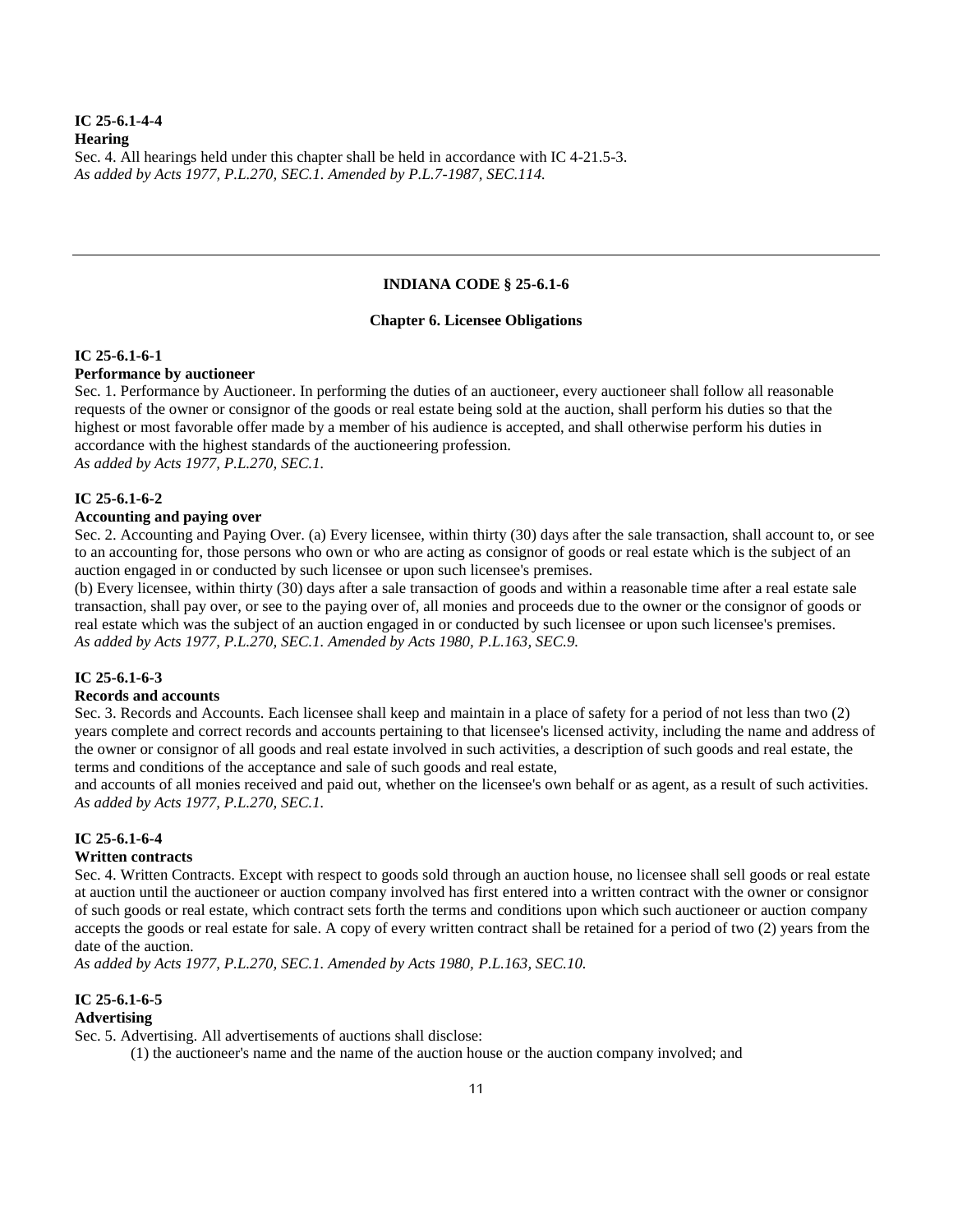(2) the name of the owner or consignor of goods or real estate to be sold or the fact that the goods are being sold on general consignment.

*As added by Acts 1977, P.L.270, SEC.1. Amended by Acts 1980, P.L.163, SEC.11.*

### **IC 25-6.1-6-6**

#### **Trust accounts**

Sec. 6. (a) Each licensee:

(1) shall keep in one (1) or more trust accounts (interest or noninterest bearing) all funds belonging to others that come into the possession of the licensee and are held by the licensee for more than twenty-four (24) hours after the funds become available for use by the licensee; and

(2) shall clearly identify any account containing those funds as a trust account.

The trust accounts shall contain all auction proceeds not yet disbursed and all other funds belonging to others. (b) The licensee shall not use any trust account for the deposit of any personal funds or other business funds and shall keep a detailed record of the funds and any interest accrued in each trust account that identifies the amount of funds held for each beneficiary. Any interest earned shall be held for the beneficiary.

(c) Upon the death or termination of a licensee or the expiration or revocation of the licensee's license, the commission shall take custody of each trust account and may appoint a successor trustee to protect and distribute the proceeds of that account. *As added by P.L.256-1987, SEC.3.*

### **INDIANA CODE § 25-6.1-7**

#### **Chapter 7. Penalties**

#### **IC 25-6.1-7-1**

#### **Failure to be licensed**

Sec. 1. (a) An individual may not act as an auctioneer without first having obtained and having in full force and effect the license required under this article.

(b) Except as provided in IC 25-6.1-3-3, a person may not operate an auction house without having obtained and having in full force and effect the license for the auction house as required under this article.

(c) A person (except a person who shall have become exempt, by reason of compliance with the provisions of IC 25-6.1-3-4, from the auction company licensing requirements of this article) may not operate an auction company without first having obtained and having in full force and effect the auction company license required under this article.

(d) A person who knowingly or intentionally violates the provisions of this section commits a Class A misdemeanor. *As added by Acts 1977, P.L.270, SEC.1. Amended by P.L.84-1998, SEC.20; P.L.1-1999, SEC.57.*

### **IC 25-6.1-7-2**

#### **Other violations**

Sec. 2. A person who violates or fails to follow any provision of this article for which a specific penalty is not provided commits a Class A misdemeanor.

*As added by Acts 1977, P.L.270, SEC.1.*

#### **IC 25-6.1-7-3**

#### **Injunctions**

Sec. 3. Injunctions. The commission may maintain an action in the name of the state of Indiana to enjoin any person from engaging, without a license issued under this article (or pursuant to an exemption defined in this article), in any activity for which a license is required under this article. *As added by Acts 1977, P.L.270, SEC.1.*

**IC 25-6.1-7-4**

#### **Affidavit, information, or indictment; sufficiency of charge**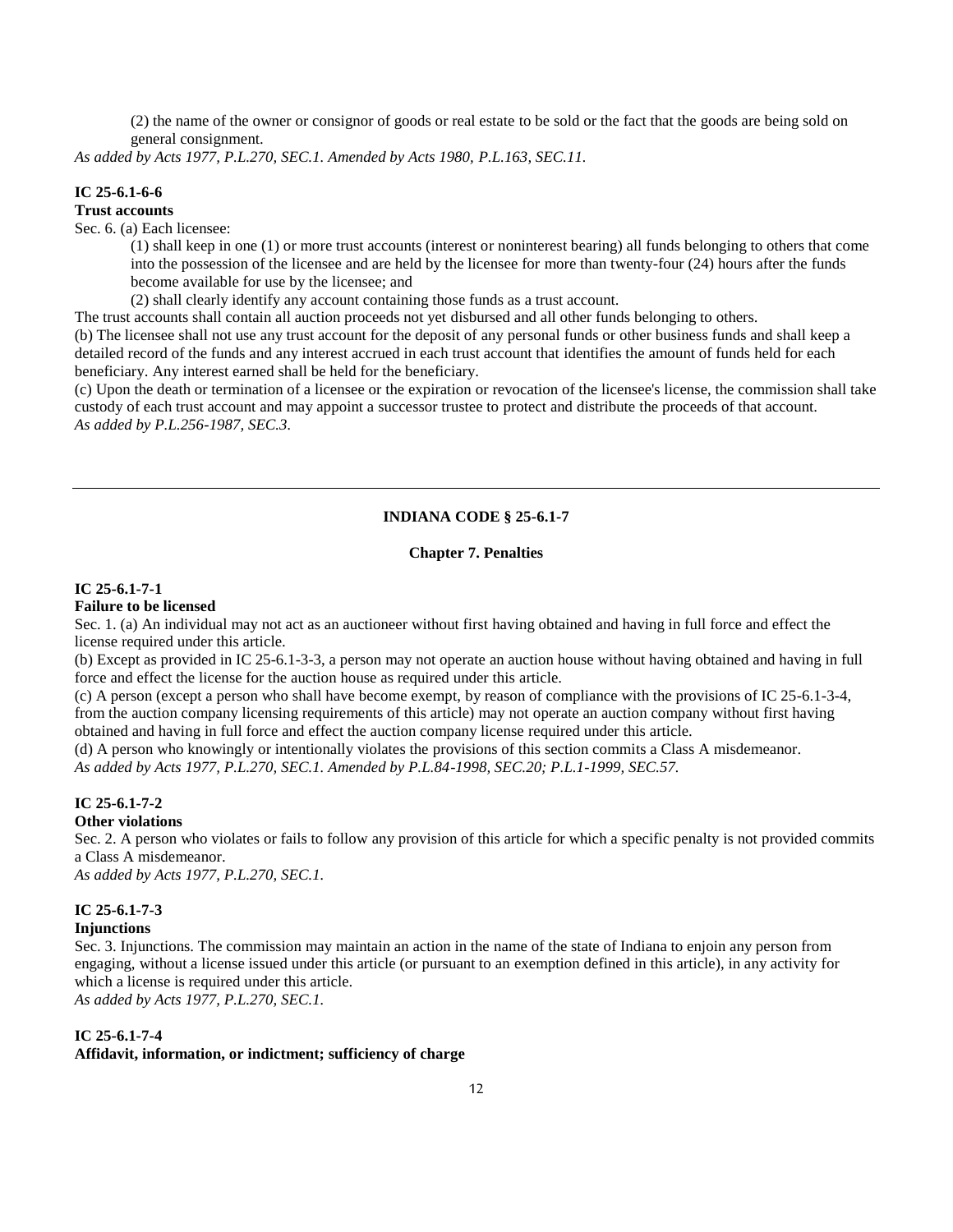Sec. 4. In charging any person in an affidavit, information, or indictment with a violation of this article by carrying on (without a license obtained under, or pursuant to an exemption defined in, this article) an activity for the carrying-on of which a license issued under, or an exemption defined in, this article is required, it shall be sufficient to charge that the person did, upon a certain day and in a certain county, engage in such an activity and that he or it did not have a license to do so or an exemption (defined in this article) permitting him or it to do so. No further or more particular facts need be averred concerning the matter. *As added by Acts 1977, P.L.270, SEC.1.*

### **INDIANA CODE § 25-6.1-8**

#### **Chapter 8. Auctioneer Recovery Fund**

#### **IC 25-6.1-8-1**

#### **Establishment of fund; administration; investments**

Sec. 1. (a) The auctioneer recovery fund is established for the purpose set out in this chapter. The fund shall be administered by the auctioneer commission.

(b) The treasurer of state shall invest the money in the fund not currently needed to meet the obligations of the fund in the same manner as other public funds may be invested. Interest that accrues from these investments shall be deposited in the fund. (c) Money in the fund at the end of a fiscal year does not revert to the state general fund, except as provided in section 2.1 of this chapter.

*As added by P.L.256-1987, SEC.4. Amended by P.L.143-1990, SEC.1.*

#### **IC 25-6.1-8-2**

#### **Surcharge; formula; assessment**

Sec. 2. (a) If the total amount in the auctioneer recovery fund (including principal and interest) is less than three hundred sixty thousand dollars (\$360,000) on June 30 in an odd-numbered year after the payment of all claims and expenses, the auctioneer commission shall assess a surcharge according to the following formula in order to maintain the fund at an approximate level of four hundred thousand dollars (\$400,000):

STEP ONE: Determine the amount remaining in the fund on June 30 of the current year after all expenses and claims have been paid.

STEP TWO: Subtract the amount determined under STEP ONE from four hundred thousand dollars (\$400,000).

STEP THREE: Determine the number of licensees who had licenses in effect on June 30 of the current year.

STEP FOUR: Divide the number determined under STEP TWO by the number determined under STEP THREE.

(b) The auctioneer commission shall assess the surcharge described in subsection (a) against each licensee who:

(1) receives an initial license;

(2) receives a renewal license; or

(3) receives a temporary permit.

(c) The auctioneer commission shall assess the surcharge described in subsection (a) for the two (2) year period beginning on July 1 of the current year through June 30 of the next odd-numbered year.

(d) The surcharge assessed under this section is in addition to any other fee under this article.

*As added by P.L.256-1987, SEC.4. Amended by P.L.143-1990, SEC.2; P.L.214-1993, SEC.17.*

### **IC 25-6.1-8-2.1**

### **Reversion of excess funds**

Sec. 2.1. If the total amount in the auctioneer recovery fund (including principal and interest) exceeds five hundred fifty thousand dollars (\$550,000) at the end of a state fiscal year after the payment of all claims and expenses, the amount in excess of five hundred fifty thousand dollars (\$550,000) reverts to the state general fund. *As added by P.L.143-1990, SEC.3.*

#### **IC 25-6.1-8-3 Interest credited; payment of expenses**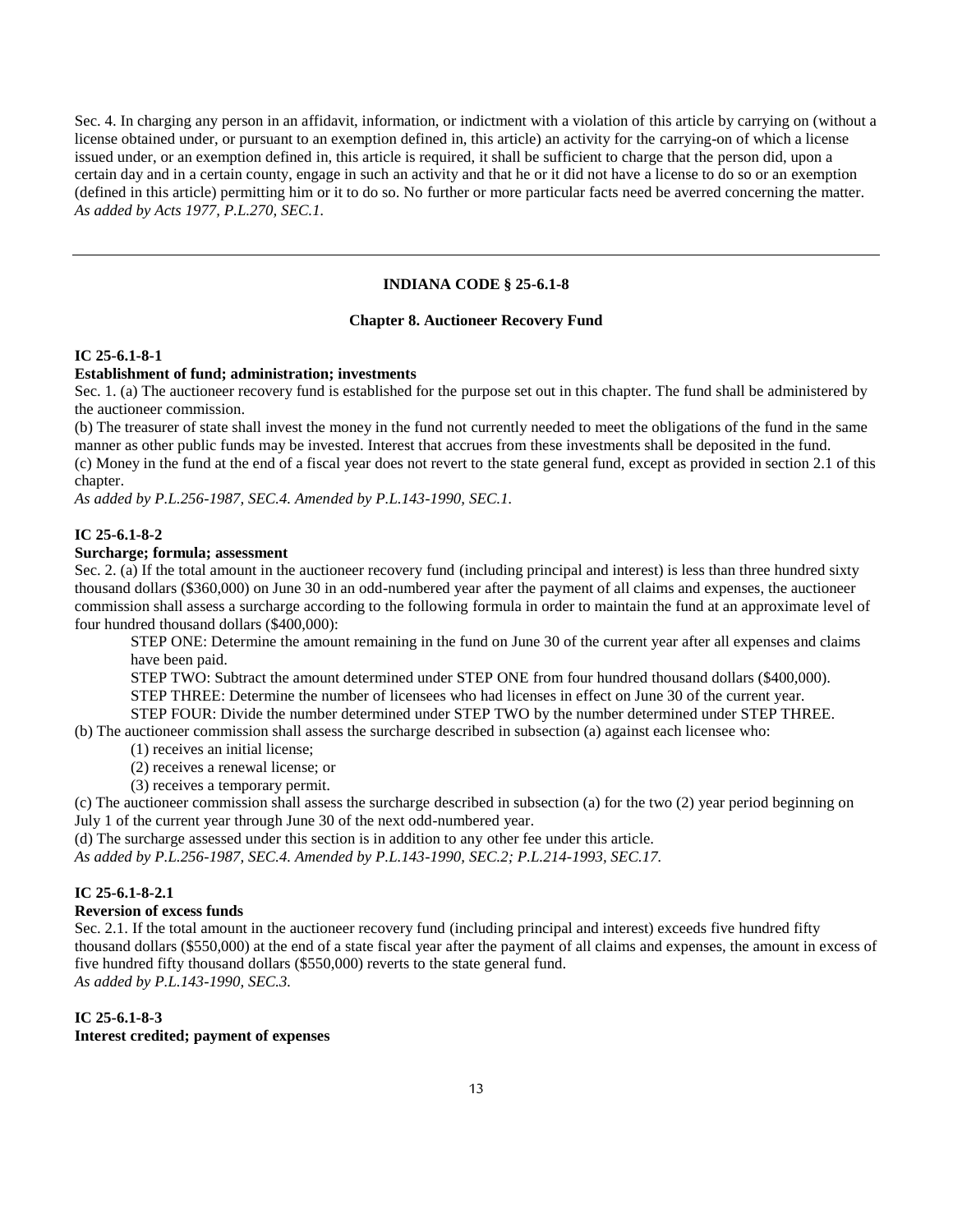Sec. 3. Any interest earned on investment of money in the auctioneer recovery fund shall be credited at least annually to the fund. No money may be appropriated from the state general fund for payment of any expenses incurred under this chapter, and none of these expenses may be charged against the state.

*As added by P.L.256-1987, SEC.4.*

### **IC 25-6.1-8-4**

#### **Claims against fund; applications; amount of loss; limitation on recovery**

Sec. 4. (a) If any aggrieved person obtains a final judgment in any court against any licensee to recover damages for failure to meet the obligations of a licensee under this article and the rules adopted under this article (with or without findings by the auctioneer commission) that results in an actual cash loss to the aggrieved person, the person may, upon termination of all proceedings including appeals and proceedings supplemental to judgment for collection purposes, file a verified application with the commission for an order directing payment out of the auctioneer recovery fund of the amount of actual and direct loss in the transaction that remains unpaid upon the judgment. The amount of actual and direct loss may include court costs but may not include attorney's fees or punitive damages awarded. The amount that may be paid from the auctioneer recovery fund may not exceed twenty thousand dollars (\$20,000) per judgment and an aggregate lifetime limit of fifty thousand dollars (\$50,000) with respect to any one (1) licensee.

(b) This section applies only to a final judgment that awards damages for an act by the licensee described in subsection (a) that arises directly out of any transaction:

- (1) that occurred when the licensee was licensed;
- (2) for which a license was required under IC 25-6.1; and
- (3) that occurred after December 31, 1987.

*As added by P.L.256-1987, SEC.4. Amended by P.L.134-2013, SEC.3.*

#### **IC 25-6.1-8-5**

### **Claims against single licensee in excess of dollar limitation; joinder of claims; payment; insufficient funds**

Sec. 5. (a) If the payment in full of two (2) or more pending valid claims that have been filed by aggrieved persons against a single licensee would exceed the fifty thousand dollar (\$50,000) limit set forth in section 4 of this chapter, the fifty thousand dollars (\$50,000) shall be distributed among the aggrieved persons in the ratio that their respective claims bear to the aggregate of all valid claims or in any other manner that the commission may determine equitable. This money shall be distributed among the persons entitled to share in it without regard to the order of priority in which their respective judgments have been obtained or their claims have been filed.

(b) The commission shall consider pending applications filed by all claimants and prospective claimants against one (1) licensee jointly to the end that the respective rights of all the claimants to the commission may be equitably adjudicated and settled. (c) On June 30 and December 31 of each year, the auctioneer commission shall identify each claim that the commission orders to be paid during the six (6) month period that ended on that day. The commission shall pay the part of each claim that is so identified within fifteen (15) days after the end of the six (6) month period in which the claim is ordered paid. However, if the balance in the fund is insufficient to pay the full payable amount of each claim that is ordered to be paid during a six (6) month period, the commission shall pay a prorated portion of each claim that is ordered to be paid during the period. Any part of the payable amount of a claim left unpaid due to the prorating of payments under this subsection must be paid (subject to the fifty thousand dollar (\$50,000) limit described in section 4 of this chapter) before the payment of claims ordered to be paid during the following six (6) month period.

*As added by P.L.256-1987, SEC.4. Amended by P.L.134-2013, SEC.4.*

### **IC 25-6.1-8-6**

#### **Agents for service of process**

Sec. 6. Any auctioneer, auction company, or auction house that is licensed or renews a license under this article after December 31, 1987, and upon whom personal service cannot be made with reasonable diligence shall be considered to have appointed the commission as the licensee's agent for service of process for purposes of actions filed under section 4 of this chapter for recovery from the auctioneer recovery fund. Service of process under this section shall be made as nearly as practicable in the manner prescribed by the Indiana Rules of Trial Procedure for service on corporations.

*As added by P.L.256-1987, SEC.4.*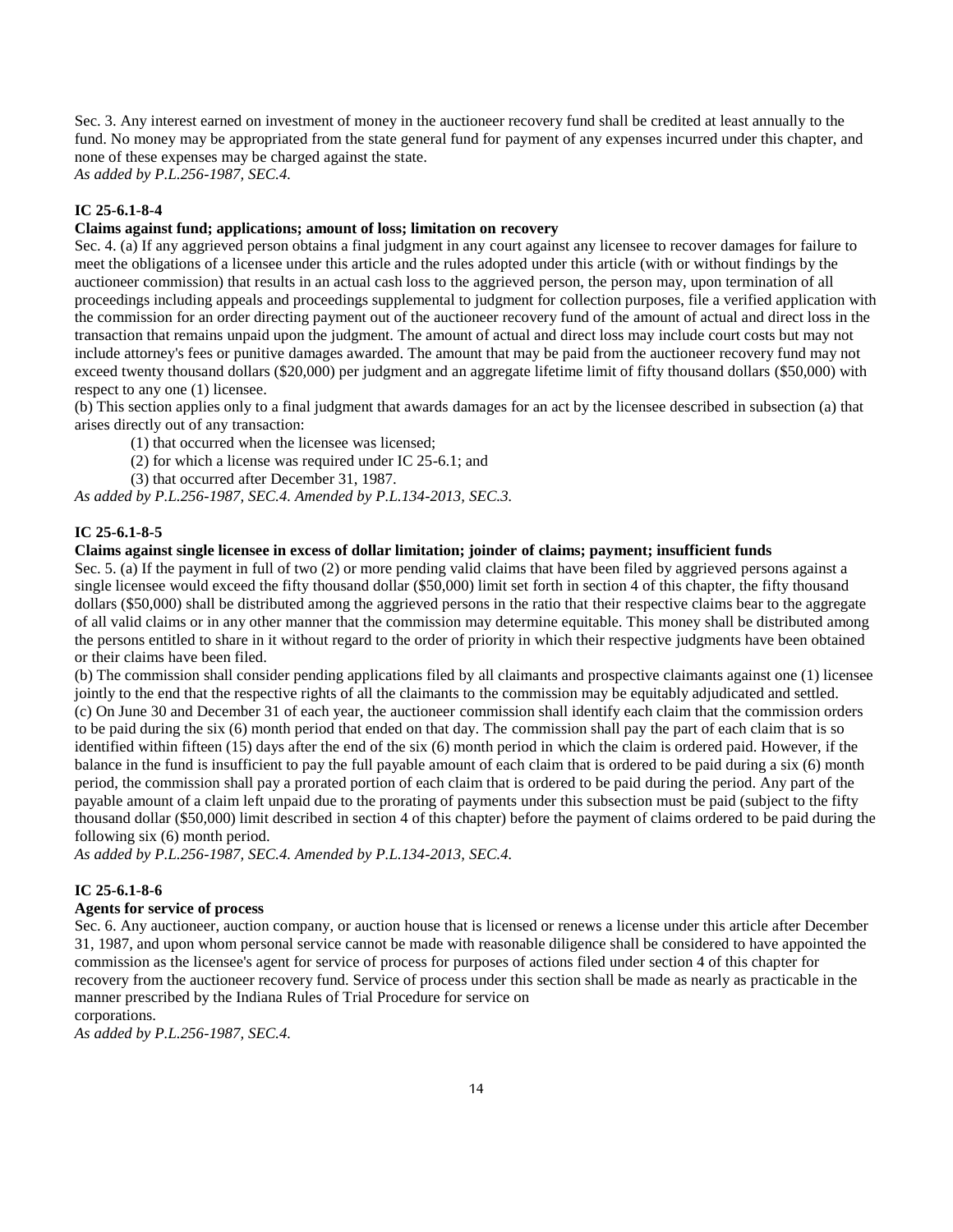#### **IC 25-6.1-8-7**

#### **Limitation of actions; notice of commencement of action**

Sec. 7. An order for payment from the auctioneer recovery fund may not be issued unless the action to recover from the auctioneer recovery fund was commenced within one (1) year after the termination of all proceedings against the licensee for failure to meet the obligations of a licensee under this article and the rules adopted under this article, including appeals and proceedings supplemental to judgment. When any person commences an action for a judgment that may result in an order for payment from the fund, the person shall notify the commission in writing of the commencement of the action. *As added by P.L.256-1987, SEC.4.*

### **IC 25-6.1-8-8**

### **Commission as defendant; hearings; order of payment of claim**

Sec. 8. (a) When any person files an application for an order directing payment from the auctioneer recovery fund, the commission shall promptly review and consider the application, and it may issue an order directing payment out of the auctioneer recovery fund, as provided in section 9 of this chapter, subject to the limitation of section 4 of this chapter, if the commission finds:

(1) that there is no collusion between the judgment creditor and the judgment debtor;

(2) that the judgment creditor is making application not more than one (1) year after the termination of all proceedings in connection with the judgment, including appeals and proceedings supplemental to judgment for collection purposes; (3) that the judgment creditor has diligently pursued all available creditor's remedies, including proceedings supplemental, against the licensee who is the subject of the application filed under section 4 of this chapter, against all the judgment debtors, and against all other persons liable to the creditor in the transaction for which the creditor seeks recovery from the auctioneer recovery fund, but that the diligent pursuit did not result in satisfaction of the judgment; (4) that the failure to meet the obligations of a licensee under this article and the rules adopted under this article arose directly out of a transaction that occurred when the judgment debtor was licensed and acted in a capacity for which a license is required under this article and that the transaction occurred after December 31, 1987; and

(5) that, in the event of a default judgment or a judgment entered upon stipulation of the parties, the judgment debtor's acts constituted failure to meet the obligations of a licensee under this article and the rules adopted under this article. (b) A person who is dissatisfied by:

(1) an order issued under subsection (a) directing payment out of the auctioneer recovery fund; or

(2) a denial of an application filed under section 4 of this chapter;

may petition for review under IC 4-21.5-3-7.

*As added by P.L.256-1987, SEC.4. Amended by P.L.134-2013, SEC.5.*

#### **IC 25-6.1-8-9**

#### **Payment of claim**

Sec. 9. Upon an order of the commission directing that payment be made out of the auctioneer recovery fund, the commission shall, subject to sections 4 through 5 of this chapter, make the payment out of the auctioneer recovery fund as provided in section 5 of this chapter.

*As added by P.L.256-1987, SEC.4. Amended by P.L.134-2013, SEC.6.*

#### **IC 25-6.1-8-10**

### **Suspension of judgment debtor's license; repayment by licensee; interest**

Sec. 10. (a) If the commission is required to make any payment from the auctioneer recovery fund in settlement of a claim or toward the satisfaction of an order under this chapter, the commission shall suspend the judgment debtor's license. The licensee is not eligible to be licensed again as either an auctioneer, auction company, or auction house until the licensee has repaid in full the amount paid from the auctioneer recovery fund with interest of twelve percent

(12%) per annum.

(b) A license suspension issued under this section must be done in accordance with IC 4-21.5-3-6. The licensee may petition for review under IC 4-21.5-3-7.

*As added by P.L.256-1987, SEC.4. Amended by P.L.134-2013, SEC.7.*

### **IC 25-6.1-8-11**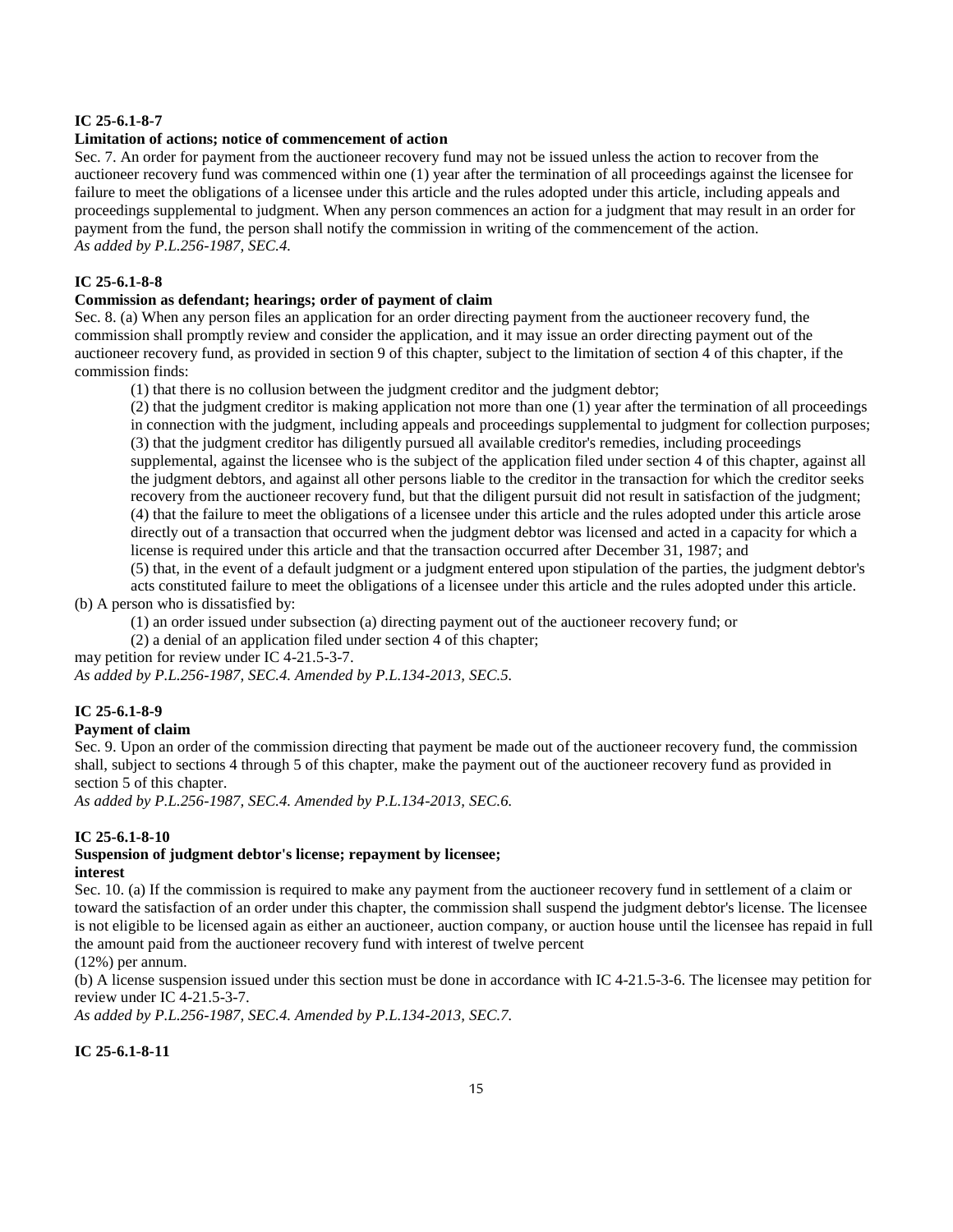#### **Subrogation**

Sec. 11. When the commission has ordered and caused payment to be made from the auctioneer recovery fund to a judgment creditor, the commission is subrogated to the rights of the judgment creditor with respect to the amount paid. *As added by P.L.256-1987, SEC.4. Amended by P.L.134-2013, SEC.8.*

#### **IC 25-6.1-8-12**

### **Expenditure of interest**

Sec. 12. Subject to the approval of the state budget agency, the auctioneer commission may expend the interest earned by the auctioneer recovery fund for publications that provide:

(1) information concerning the commission's activities and administrative rulings; and

(2) other educational information concerning the practice of auctioneering.

*As added by P.L.256-1987, SEC.4.*

### **IC 25-6.1-8-13**

#### **Attorney general; assistance to commission; expenses**

Sec. 13. (a) The office of the attorney general shall provide the staff assistance necessary to:

- (1) enable the auctioneer commission to perform its duties under this chapter; and
- (2) enforce this chapter.

(b) Expenses incurred by the office of the attorney general under this section shall be paid from the auctioneer recovery fund. *As added by P.L.256-1987, SEC.4.*

### **INDIANA CODE § 25-6.1-9**

#### **Chapter 9. Continuing Education**

### **IC 25-6.1-9-1**

#### **Continuing education required for license renewal**

Sec. 1. (a) Except as provided in sections 7 and 9 of this chapter, an individual who applies for license renewal under IC 25-6.1- 3-2 must complete sixteen (16) actual hours of continuing education every four (4) years from course providers that are approved by the commission.

(b) The continuing education requirement is as follows:

(1) At least six (6) actual hours of courses in any of the following core subjects:

- (A) Indiana rules and statutes governing auctioneering.
- (B) Federal statutes governing auctioneering.
- (C) Auctioneering ethics.
- (D) Escrow and trust funds.

(E) Contracts.

(F) Any other subject matter approved by the commission.

(2) At least ten (10) actual hours of courses in any of the following elective subjects:

(A) Agency.

(B) Business courses related to auctioneering.

(C) Auction management.

(D) Bid calling.

(E) Public speaking.

(F) Advertising.

(G) Specialty auction topics.

(H) Any other subject matter approved by the commission.

*As added by P.L.238-1995, SEC.3. Amended by P.L.23-2003, SEC.7.*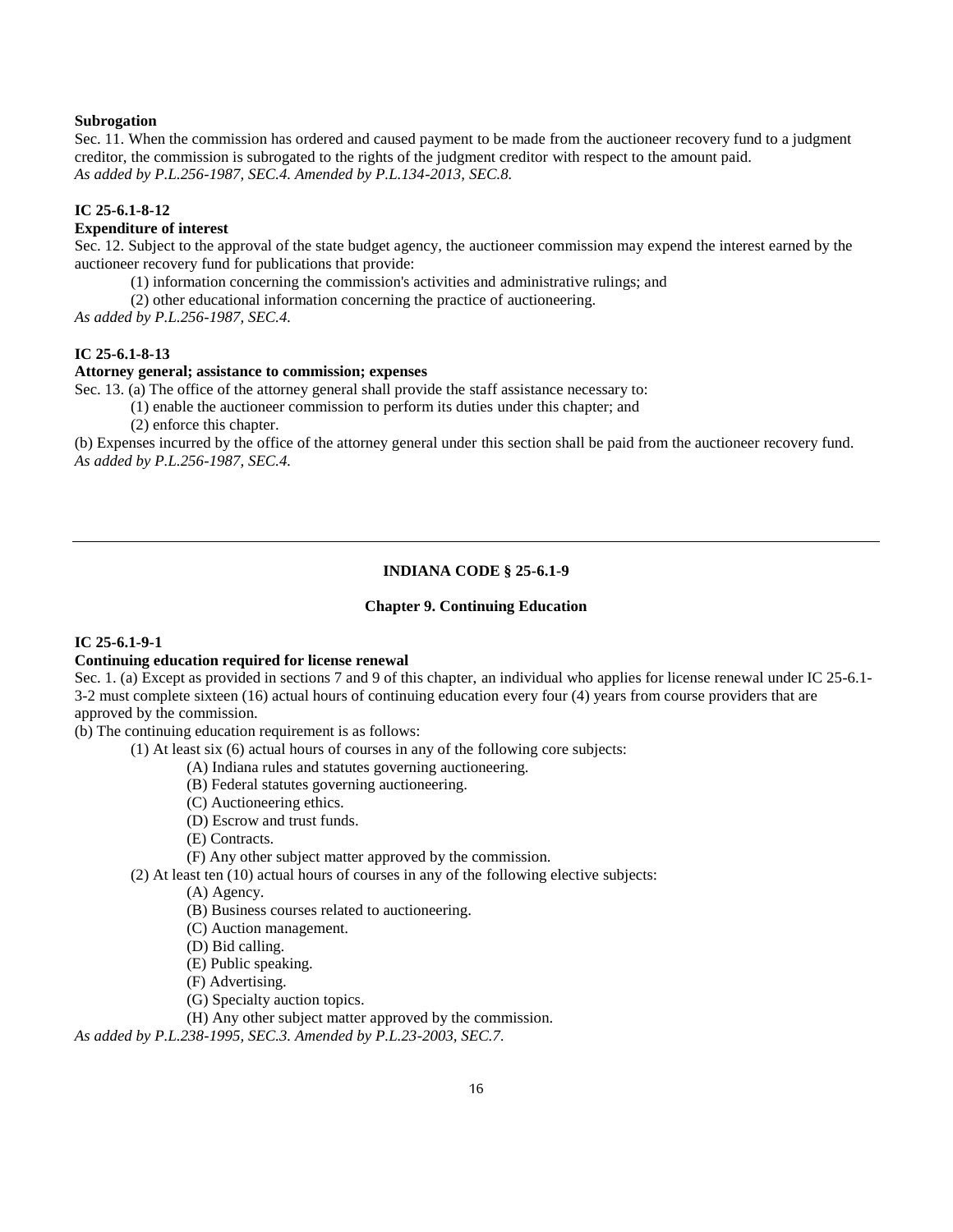### **IC 25-6.1-9-2**

#### **Requirements for sponsor approval**

Sec. 2. To obtain approval as a continuing education sponsor, a sponsor must do the following:

- (1) Provide the commission information on courses, curriculum, and facilities as determined by the commission.
- (2) Provide each participant who successfully completes an approved course a certificate that includes the following:
	- (A) The name of the participant.
	- (B) The name, address, and signature of the sponsor.
	- (C) The number of approved actual course hours.
	- (D) Any other information required by the commission.

(3) Meet any standard that the commission adopts by rule.

*As added by P.L.238-1995, SEC.3.*

#### **IC 25-6.1-9-3**

#### **Sponsor records**

Sec. 3. A continuing education sponsor that has received approval under section 2 of this chapter must maintain records for five (5) years of the participants who successfully complete and pass each course. If the sponsor ceases operations, the owner shall place the records in the care of a custodian that is approved by the commission. *As added by P.L.238-1995, SEC.3.*

### **IC 25-6.1-9-4**

### **Expiration and renewal of sponsor approval**

Sec. 4. (a) The approval for a sponsor expires February 28 each even-numbered year. (b) A sponsor must submit:

(1) a letter requesting renewal of approval; and

(2) the renewal fee;

at least thirty (30) days before the sponsor's approval expires. *As added by P.L.238-1995, SEC.3.*

#### **IC 25-6.1-9-5**

### **Inspection of sponsor's records and facilities**

Sec. 5. The commission may inspect an approved sponsor's records and facilities. *As added by P.L.238-1995, SEC.3.*

#### **IC 25-6.1-9-6**

#### **Advertisements related to courses offered**

Sec. 6. (a) A person may advertise that the person's course is approved by the commission and fulfills the requirements of the commission.

(b) A person may not advertise that the sponsor or the sponsor's course is required or recommended by the commission. *As added by P.L.238-1995, SEC.3.*

#### **IC 25-6.1-9-7**

### **Exemption**

Sec. 7. A licensee who is initially licensed in the fourth year of a renewal period is exempt from the continuing education requirement under this chapter for that renewal period.

*As added by P.L.238-1995, SEC.3. Amended by P.L.194-2005, SEC.22.*

#### **IC 25-6.1-9-8**

#### **Application**

Sec. 8. An applicant for renewal must certify on the application that the applicant:

(1) has complied with the continuing education requirement;

(2) is exempt from the continuing education requirement because the individual has been licensed for less than one (1) year; or

(3) has not complied with the continuing education requirement but is seeking a waiver under section 9 of this chapter.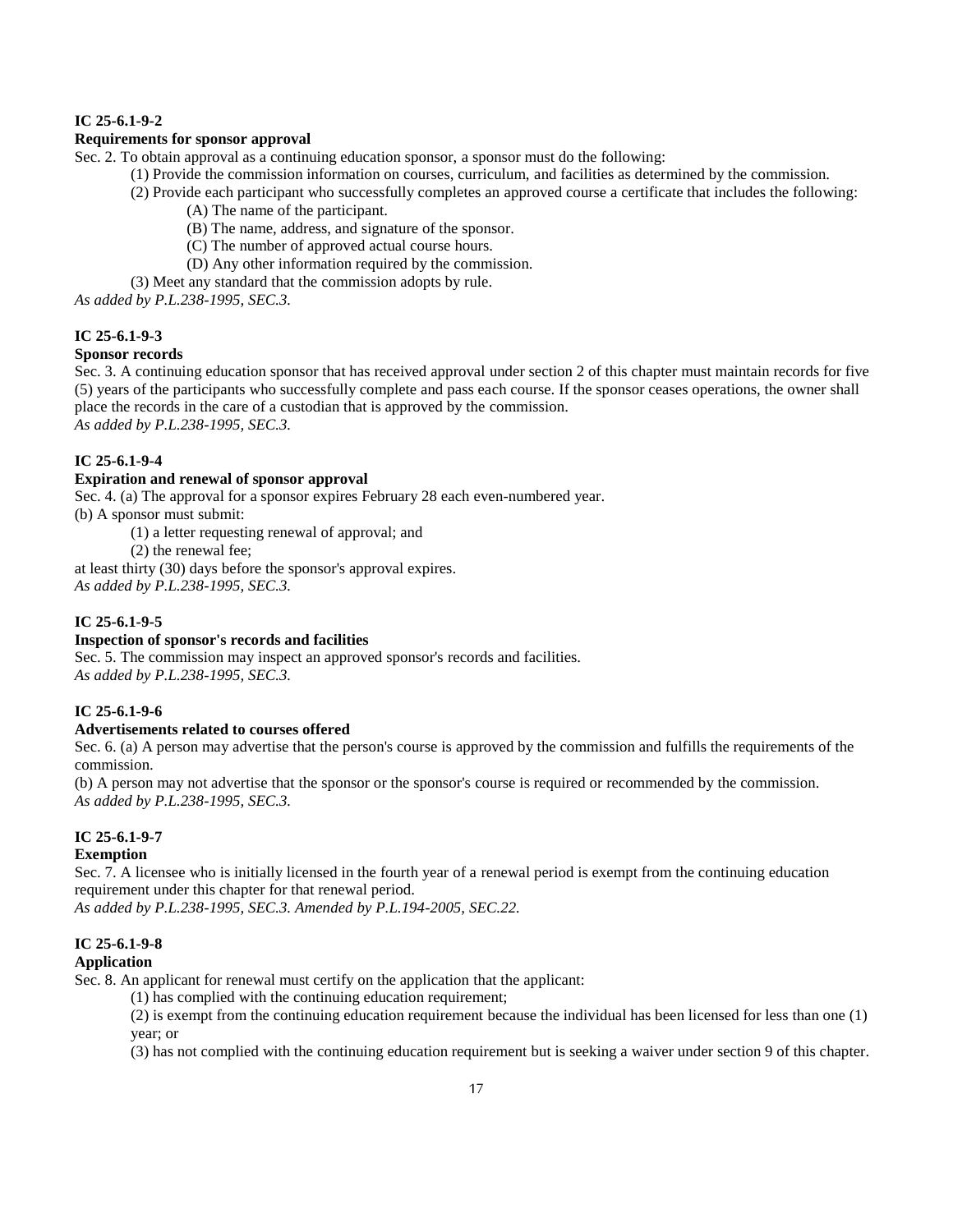#### **IC 25-6.1-9-9**

#### **Waiver**

Sec. 9. The commission may grant an applicant a waiver from all or part of the continuing education requirement for the renewal period if the applicant was not able to fulfill the requirement due to a hardship that resulted from any of the following conditions:

(1) Service in the armed forces of the United States during a substantial part of the renewal period.

(2) An incapacitating illness or injury.

(3) Other circumstances determined by the commission.

*As added by P.L.238-1995, SEC.3. Amended by P.L.33-1999, SEC.1.*

#### **IC 25-6.1-9-10**

#### **Inactive license**

Sec. 10. (a) The commission may grant an applicant an inactive auctioneer license if the auctioneer submits a written application to the commission requesting that the auctioneer license be classified as inactive.

(b) An auctioneer granted an inactive license under this section may not perform an act that requires an auctioneer license.

(c) If a disciplinary or suspension hearing is pending against an auctioneer, the individual may not be granted an inactive license without the approval of the commission.

(d) An individual granted an inactive license must continue to pay the same fees that a licensee is required to pay.

(e) An inactive licensee is not required to complete the continuing education requirement while the license is inactive. (f) An individual may reinstate an inactive auctioneer license if the individual:

(1) submits a written application to the commission requesting that the inactive auctioneer license be classified as

active; and

(2) fulfills the applicable continuing education requirement for the licensure period during which the license is reinstated.

*As added by P.L.238-1995, SEC.3.*

### **TITLE 812 INDIANA AUCTIONEER COMMISSION**

### **ARTICLE 1. GENERAL PROVISIONS**

#### **Rule 1. Powers of Commission; Permitted Activities; License Procedure; Fees**

### **812 IAC 1-1-1 Applications and other forms; availability Authority: IC 25-6.1-2-5 Affected: IC 25-6.1-2-5**

Sec. 1. Applications and all other pertinent forms are available at the Indiana Auctioneer Commission, office of the Indiana Professional Licensing Agency, Indiana Government Center, Indianapolis, Indiana, or will be mailed upon request of person seeking to be licensed as auctioneer, auction house, or auction company. *(Indiana Auctioneer Commission; Rule 2; filed Oct 7, 1977, 3:25 p.m.: Rules and Regs. 1978, p. 166; filed Apr 2, 1993, 5:00 p.m.: 16 IR 1950; readopted filed May 22, 2001, 9:57 a.m.: 24 IR 3236; readopted filed Jul 19, 2007, 1:00 p.m.: 20070808-IR-812070044RFA; readopted filed Nov 25, 2013, 9:20 a.m.: 20131225-IR-812130278RFA)*

#### **812 IAC 1-1-2 Time for holding examinations; individual examinations not permitted Authority: IC 25-6.1-2-5 Affected: IC 25-6.1-2-5**

Sec. 2. Examinations will be held in Indianapolis, Indiana at such times and places as the commission may direct. Individual examinations are not permitted. *(Indiana Auctioneer Commission; Rule 3; filed Oct 7, 1977, 3:25 p.m.: Rules and*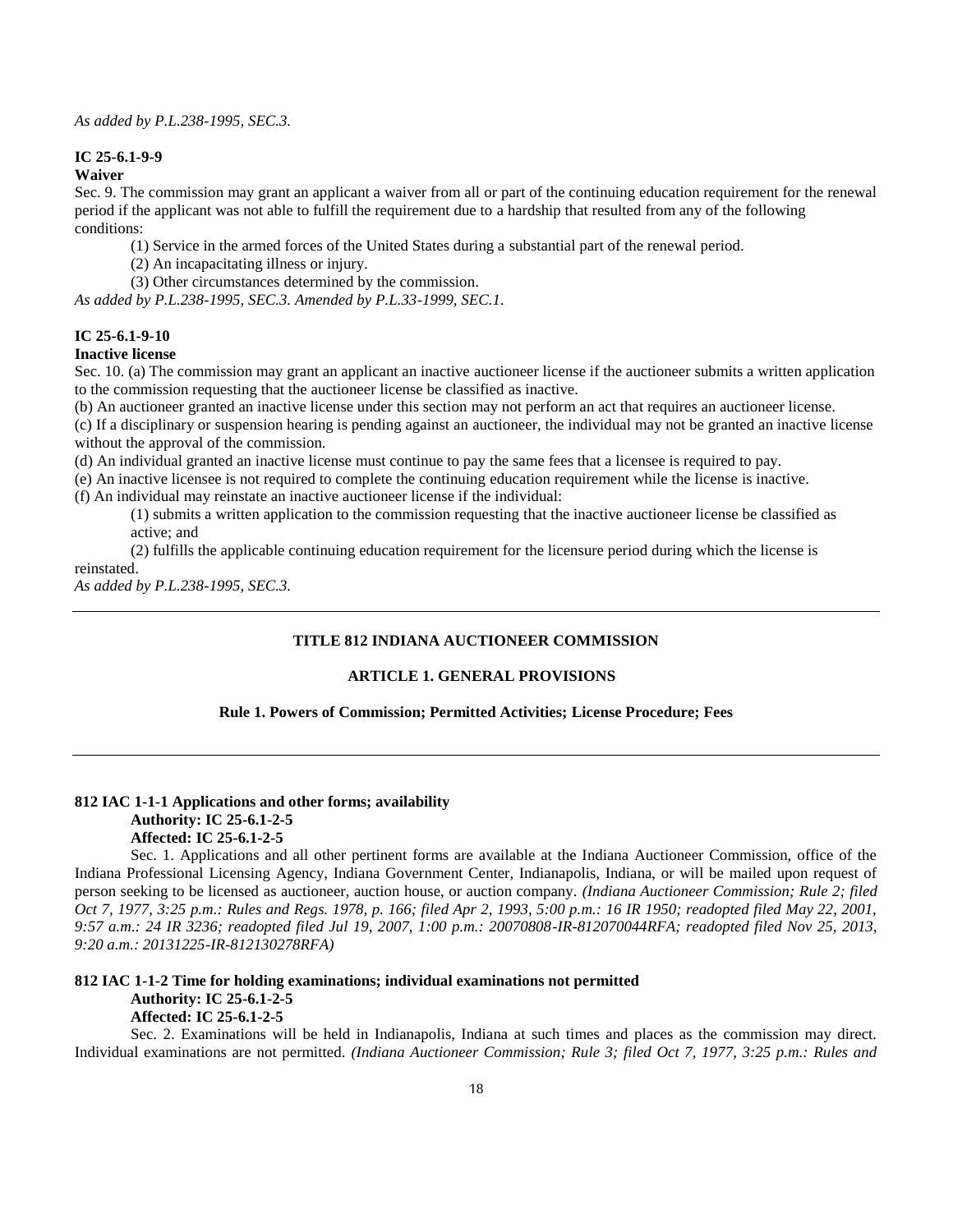*Regs. 1978, p. 166; readopted filed May 22, 2001, 9:57 a.m.: 24 IR 3236; readopted filed Jul 19, 2007, 1:00 p.m.: 20070808- IR-812070044RFA; filed Jul 31, 2009, 8:37 a.m.: 20090826-IR-812080757FRA; readopted filed Nov 25, 2013, 9:20 a.m.: 20131225-IR-812130278RFA)*

### **812 IAC 1-1-3 Receipt of application before examination; fee; failure to appear at examination Authority: IC 25-6.1-2-5**

**Affected: IC 25-6.1-3-2**

Sec. 3. The completed application for examination and licensure as an auctioneer together with the fees under section  $35(a)(1)$  and  $35(a)(6)$  of this rule shall be received in the office of the commission at least seven (7) business days before an examination date. The applicant will be advised of the time and place of the examination upon receipt of the completed application. If the applicant does not appear at the initial examination for which he or she has been scheduled, the applicant will be rescheduled for the following scheduled examination. If the applicant fails to appear for the following scheduled examination, the application and fee shall be forfeited. *(Indiana Auctioneer Commission; Rule 4; filed Oct 7, 1977, 3:25 p.m.: Rules and Regs. 1978, p. 166; filed Mar 21, 1988, 1:30 p.m.: 11 IR 2869; errata, 11 IR 3921; readopted filed May 22, 2001, 9:57 a.m.: 24 IR 3236; readopted filed Jul 19, 2007, 1:00 p.m.: 20070808-IR-812070044RFA; filed Jul 31, 2009, 8:37 a.m.: 20090826-IR-812080757FRA; readopted filed Nov 25, 2013, 9:20 a.m.: 20131225-IR-812130278RFA)*

#### **812 IAC 1-1-3.1 Completing education prior to examination**

**Authority: IC 25-6.1-2-5**

#### **Affected: IC 25-6.1-3-2**

Sec. 3.1. Auctioneer applicants may apply for the examination prior to completing their eighty (80) hour prelicensure education. If they do so, they must submit proof of completing the course by presenting a certificate of completion at the examination site prior to taking the examination. *(Indiana Auctioneer Commission; 812 IAC 1-1-3.1; filed Sep 17, 1998, 3:50 p.m.: 22 IR 453; readopted filed May 22, 2001, 9:57 a.m.: 24 IR 3236; readopted filed Jul 19, 2007, 1:00 p.m.: 20070808-IR-812070044RFA; readopted filed Nov 25, 2013, 9:20 a.m.: 20131225-IR-812130278RFA)*

#### **812 IAC 1-1-4 Confidentiality and security of examinations**

**Authority: IC 25-6.1-2-5**

#### **Affected: IC 25-6.1-2-5**

Sec. 4. Auctioneer license examinations are confidential tests. Examinations are designed and administered under conditions established to protect the security of the tests. *(Indiana Auctioneer Commission; Rule 5; filed Oct 7, 1977, 3:25 p.m.: Rules and Regs. 1978, p. 166; filed Apr 2, 1993, 5:00 p.m.: 16 IR 1950; readopted filed May 22, 2001, 9:57 a.m.: 24 IR 3236; readopted filed Jul 19, 2007, 1:00 p.m.: 20070808-IR-812070044RFA; readopted filed Nov 25, 2013, 9:20 a.m.: 20131225-IR-812130278RFA)*

#### **812 IAC 1-1-5 License fee** *(Repealed)*

Sec. 5. *(Repealed by Indiana Auctioneer Commission; filed Jul 31, 2009, 8:37 a.m.: 20090826-IR-812080757FRA)* **812 IAC 1-1-6 Review of examination by applicant; petition for review** *(Repealed)*

Sec. 6. *(Repealed by Indiana Auctioneer Commission; filed Jul 31, 2009, 8:37 a.m.: 20090826-IR-812080757FRA)* **812 IAC 1-1-7 Failure to pass examination; effect** *(Repealed)*

Sec. 7. *(Repealed by Indiana Auctioneer Commission; filed Apr 2, 1993, 5:00 p.m.: 16 IR 1952)*

**812 IAC 1-1-8 Auction house or auction company license application; forfeiture of fee when application incomplete**  *(Repealed)*

Sec. 8. *(Repealed by Indiana Auctioneer Commission; filed Apr 2, 1993, 5:00 p.m.: 16 IR 1952)*

### **812 IAC 1-1-9 Renewal of license** *(Repealed)*

Sec. 9. *(Repealed by Indiana Auctioneer Commission; filed Nov 18, 1980, 8:55 am: 4 IR 52)*

#### **812 IAC 1-1-10 Reinstatement after expiration** *(Repealed)*

Sec. 10. *(Repealed by Indiana Auctioneer Commission; filed Nov 18, 1980, 8:55 am: 4 IR 52)*

#### **812 IAC 1-1-11 Lapse of year; reexamination** *(Repealed)*

Sec. 11. *(Repealed by Indiana Auctioneer Commission; filed Nov 18, 1980, 8:55 am: 4 IR 52)*

#### **812 IAC 1-1-12 Lapse of license due to military service; renewal Authority: IC 25-6.1-2-5**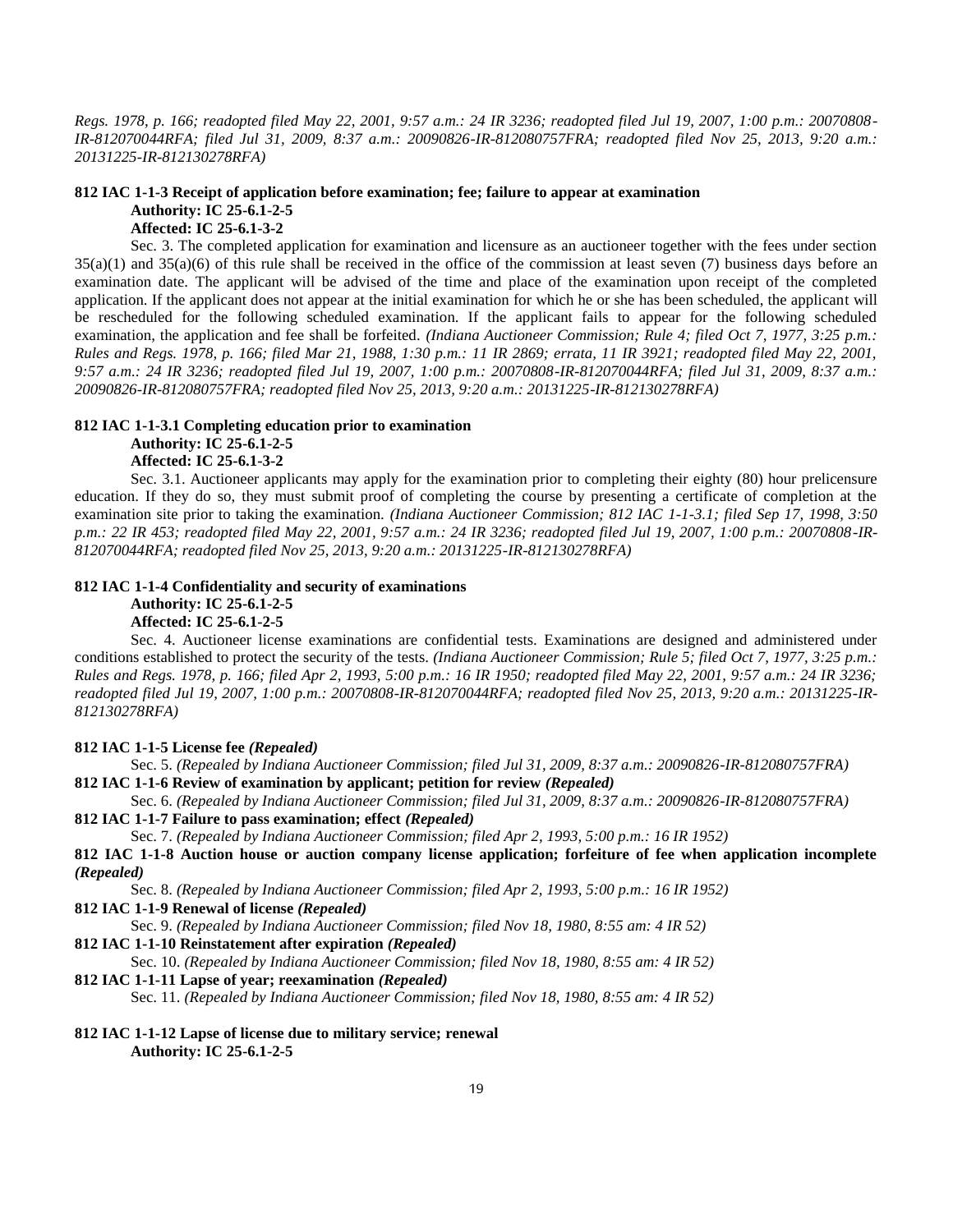#### **Affected: IC 25-6.1-3-2**

Sec. 12. Any licensed auctioneer who permits his license to lapse due to his entering the armed services or government service in connection with a war effort shall, upon presentation of satisfactory evidence of honorable discharge, be granted a renewal of said license at the usual cost, without the penalty and without re-examination. *(Indiana Auctioneer Commission; Rule 13; filed Oct 7, 1977, 3:25 pm: Rules and Regs. 1978, p. 167; readopted filed May 22, 2001, 9:57 a.m.: 24 IR 3236; readopted filed Jul 19, 2007, 1:00 p.m.: 20070808-IR-812070044RFA; readopted filed Nov 25, 2013, 9:20 a.m.: 20131225-IR-812130278RFA)*

#### **812 IAC 1-1-13 Notice of operation or discontinuance of auction house or company by licensed auctioneer Authority: IC 25-6.1-2-5**

#### **Affected: IC 25-6.1-3-3; IC 25-6.1-3-4**

Sec. 13. An individual who is a licensed auctioneer operating an auction house and/or auction company shall notify the Commission of such operation in duplicate on prescribed forms provided by the Commission. Said licensee shall notify the Commission in writing of the discontinuance of such operation and/or operations. *(Indiana Auctioneer Commission; Rule 14; filed Oct 7, 1977, 3:25 pm: Rules and Regs. 1978, p. 167; filed Nov 18, 1980, 8:55 am: 4 IR 53; readopted filed May 22, 2001, 9:57 a.m.: 24 IR 3236; readopted filed Jul 19, 2007, 1:00 p.m.: 20070808-IR-812070044RFA; readopted filed Nov 25, 2013, 9:20 a.m.: 20131225-IR-812130278RFA)*

### **812 IAC 1-1-14 Notice of operation or discontinuance of auction company by auction house licensee**

### **Authority: IC 25-6.1-2-5**

#### **Affected: IC 25-6.1-3-3; IC 25-6.1-3-4**

Sec. 14. An individual who is an auction house licensee operating an auction company shall notify the Commission of such operation in duplicate on prescribed forms provided by the Commission. Said licensee shall notify the Commission in writing of the discontinuance of such operation and/or operations. *(Indiana Auctioneer Commission; Rule 15; filed Oct 7, 1977, 3:25 pm: Rules and Regs. 1978, p. 167; filed Nov 18, 1980, 8:55 am: 4 IR 53; readopted filed May 22, 2001, 9:57 a.m.: 24 IR 3236; readopted filed Jul 19, 2007, 1:00 p.m.: 20070808-IR-812070044RFA; readopted filed Nov 25, 2013, 9:20 a.m.: 20131225-IR-812130278RFA)*

#### **812 IAC 1-1-15 Auction company licensee operating additional auction companies or auction houses; notice to commissioner** *(Repealed)*

Sec. 15. *(Repealed by Indiana Auctioneer Commission; filed Nov 18, 1980, 8:55 am: 4 IR 52)*

#### **812 IAC 1-1-16 Change of licensee address or business or trade name; notice**

#### **Authority: IC 25-6.1-2-5**

#### **Affected: IC 25-6.1-3-3; IC 25-6.1-3-4**

Sec. 16. All licensees shall notify the commission in writing within ten (10) days of the following:

(1) Change of address.

(2) Change of business or trade name.

(3) For auction houses and auction companies, change of ownership as described in section 16.1 of this rule.

*(Indiana Auctioneer Commission; Rule 17; filed Oct 7, 1977, 3:25 p.m.: Rules and Regs. 1978, p. 168; filed Apr 2, 1993, 5:00 p.m.: 16 IR 1950; readopted filed May 22, 2001, 9:57 a.m.: 24 IR 3236; readopted filed Jul 19, 2007, 1:00 p.m.: 20070808-IR-812070044RFA; readopted filed Nov 25, 2013, 9:20 a.m.: 20131225-IR-812130278RFA)*

#### **812 IAC 1-1-16.1 Change in ownership; auction house or auction company Authority: IC 25-6.1-2-5**

### **Affected: IC 25-6.1-3-2**

Sec. 16.1. All changes in ownership of an auction house or auction company cause the auction house or auction company license to terminate. In order to operate the auction house or auction company, the new owner must obtain a license. Changes in ownership include:

(1) sale;

(2) changes of business organization; and

(3) changes in the identity of the partners in a partnership;

of an auction house or auction company. *(Indiana Auctioneer Commission; 812 IAC 1-1-16.1; filed Apr 2, 1993, 5:00 p.m.: 16*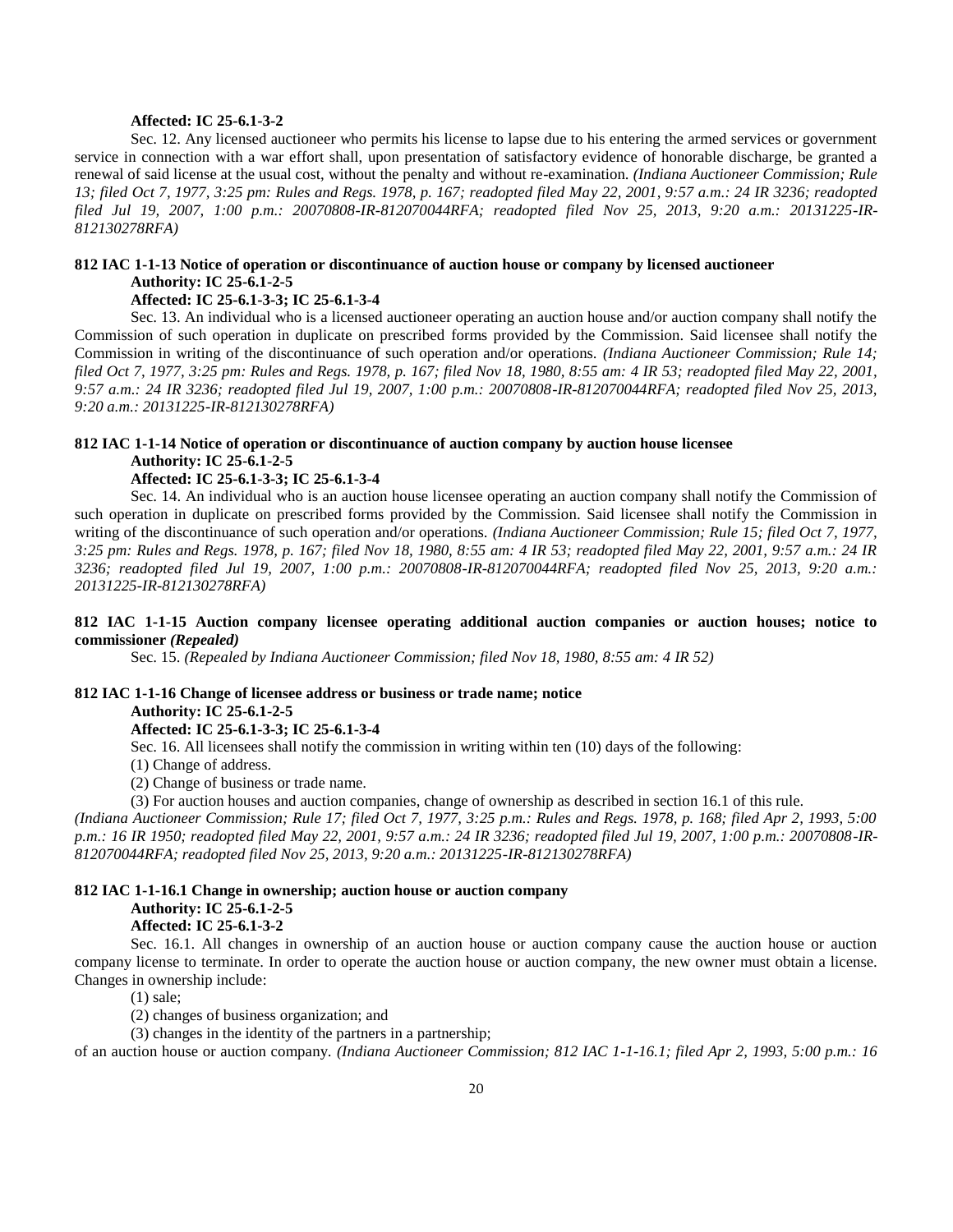*IR 1950; readopted filed May 22, 2001, 9:57 a.m.: 24 IR 3236; readopted filed Jul 19, 2007, 1:00 p.m.: 20070808-IR-812070044RFA; readopted filed Nov 25, 2013, 9:20 a.m.: 20131225-IR-812130278RFA)*

#### **812 IAC 1-1-17 Temporary permits Authority: IC 25-6.1-2-5 Affected: IC 25-6.1-3-2**

Sec. 17. (a) The commission may, for good cause shown, upon the receipt of an application for examination for an auctioneer license, and, for a temporary permit, issue a temporary permit for one (1) auction sale. This permit is not intended to circumvent the licensing procedure of IC 25-6.1-3-2.

(b) The applicant shall submit the following:

(1) The prescribed application and fee.

(2) A personally written letter to the Indiana auctioneer commission from the owner or owners of said property to be sold at auction, requesting and attesting to the necessity of the applicant's services as auctioneer conducting said sale.

(3) An affidavit from the owner of said property attesting to the fact that the applicant is qualified to conduct said auction.

(4) On prescribed form, the date, location, owner of property, and property to be sold at said auction sale.

(5) Evidence to the commission of applicant's intention to participate in a specific examination offered by the commission to become a duly licensed auctioneer in the state of Indiana.

(c) The application shall be presented to the Indiana auctioneer commission for its consideration. The applicant shall be advised in writing by the commission of its decision.

(d) A temporary permittee who fails to pass one (1) of the next two (2) regularly scheduled examinations may not be issued a temporary permit. *(Indiana Auctioneer Commission; Rule 18; filed Oct 7, 1977, 3:25 p.m.: Rules and Regs. 1978, p. 168; filed Mar 21, 1988, 1:30 p.m.: 11 IR 2870; filed Apr 2, 1993, 5:00 p.m.: 16 IR 1951; readopted filed May 22, 2001, 9:57 a.m.: 24 IR 3236; readopted filed Jul 19, 2007, 1:00 p.m.: 20070808-IR-812070044RFA; readopted filed Nov 25, 2013, 9:20 a.m.: 20131225-IR-812130278RFA)*

#### **812 IAC 1-1-18 Reciprocal license application**

**Authority: IC 25-6.1-2-5**

#### **Affected: IC 25-6.1-3-2**

Sec. 18. All individuals making application for an auctioneer license per reciprocal agreement shall submit with their application a letter of certification from the state board or commission of their state of domicile, certifying that they are duly licensed in said state, stating their residency, date of issuance and expiration of license. *(Indiana Auctioneer Commission; Rule 19; filed Oct 7, 1977, 3:25 pm: Rules and Regs. 1978, p. 168; readopted filed May 22, 2001, 9:57 a.m.: 24 IR 3236; readopted filed Jul 19, 2007, 1:00 p.m.: 20070808-IR-812070044RFA; readopted filed Nov 25, 2013, 9:20 a.m.: 20131225-IR-812130278RFA)*

#### **812 IAC 1-1-19 Contracts; specifications; retention of original**

### **Authority: IC 25-6.1-2-5**

### **Affected: IC 25-6.1-6-4**

Sec. 19. All contract agreements, or any authority to sell shall show a definite date of contract and a definite date of sale, shall be in writing, made in duplicate, one copy to the owner at the time of signing and the original to be retained in the office of the auctioneer and/or auction company licensee for a period of not less than two years. *(Indiana Auctioneer Commission; Rule 20; filed Oct 7, 1977, 3:25 pm: Rules and Regs. 1978, p. 168; filed Nov 18, 1980, 8:55 am: 4 IR 53; readopted filed May 22, 2001, 9:57 a.m.: 24 IR 3236; readopted filed Jul 19, 2007, 1:00 p.m.: 20070808-IR-812070044RFA; readopted filed Nov 25, 2013, 9:20 a.m.: 20131225-IR-812130278RFA)*

#### **812 IAC 1-1-20 Real estate sales; powers and duties of auctioneers**

#### **Authority: IC 25-6.1-2-5**

#### **Affected: IC 25-6.1-6**

Sec. 20. A licensed auctioneer may advertise and sell real estate at auction. The licensee shall have an executed contract or agreement with the owner or seller containing the terms and conditions upon which licensee receives or accepts the real estate for sale at auction. The licensee shall conduct the bidding and announce the culmination thereof. No further acts necessary to transfer title to the real estate shall be performed by the licensee. *(Indiana Auctioneer Commission; Rule 21; filed Oct 7, 1977,*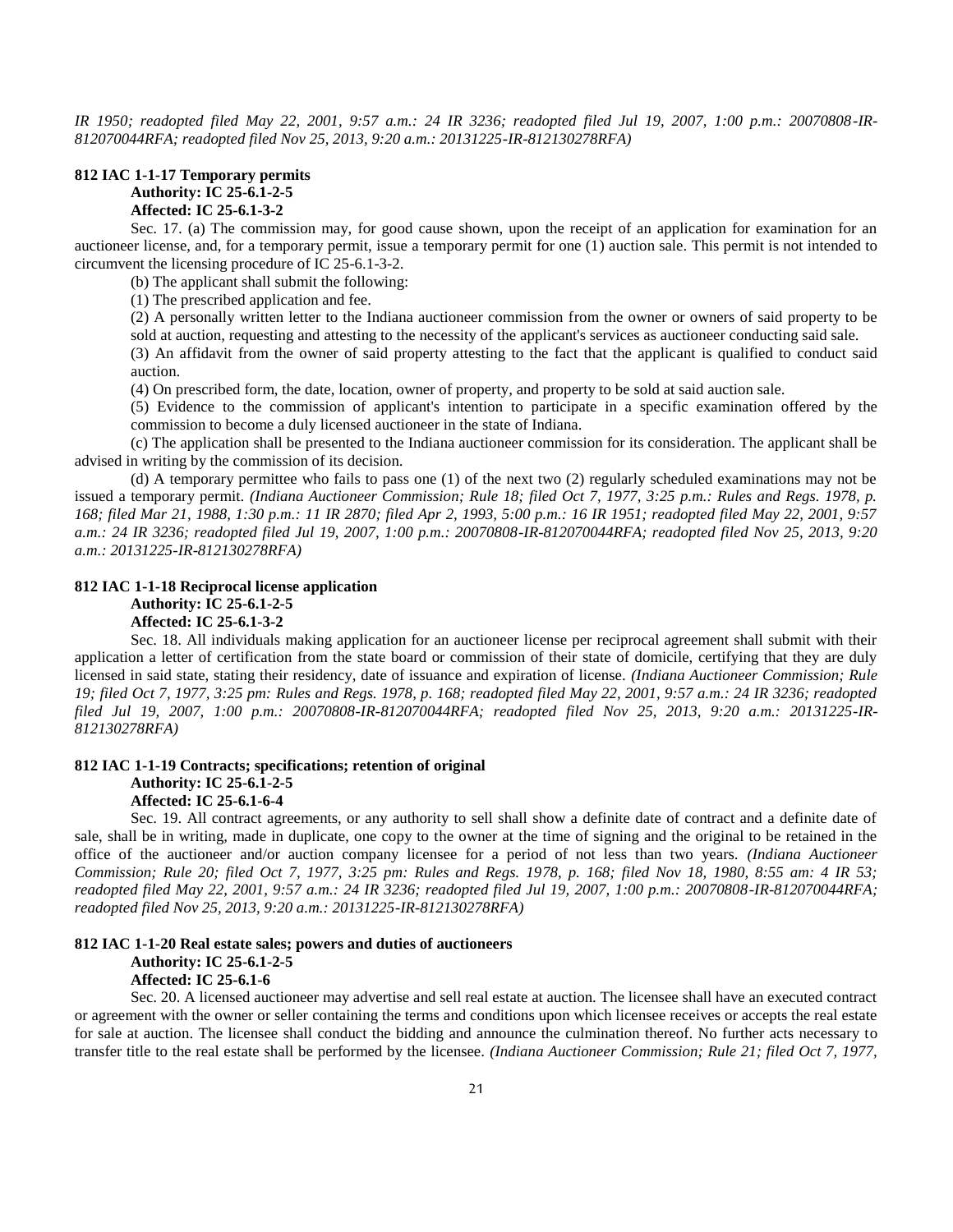*3:25 pm: Rules and Regs. 1978, p. 168; readopted filed May 22, 2001, 9:57 a.m.: 24 IR 3236; readopted filed Jul 19, 2007, 1:00 p.m.: 20070808-IR-812070044RFA; readopted filed Nov 25, 2013, 9:20 a.m.: 20131225-IR-812130278RFA)*

#### **812 IAC 1-1-21 Sign on real estate to be auctioned; consent of owner Authority: IC 25-6.1-2-5**

#### **Affected: IC 25-6.1-6-4; IC 25-6.1-6-5**

Sec. 21. An auctioneer and/or auction company licensee shall not place a sign on any property, offering it for sale, without the written consent of the owner. *(Indiana Auctioneer Commission; Rule 22; filed Oct 7, 1977, 3:25 pm: Rules and Regs. 1978, p. 168; readopted filed May 22, 2001, 9:57 a.m.: 24 IR 3236; readopted filed Jul 19, 2007, 1:00 p.m.: 20070808- IR-812070044RFA; readopted filed Nov 25, 2013, 9:20 a.m.: 20131225-IR-812130278RFA)*

### **812 IAC 1-1-22 Summary of receipts and disbursements; submission to seller Authority: IC 25-6.1-2-5 Affected: IC 25-6.1-6-2**

Sec. 22. Every auctioneer and/or auction company licensee shall deliver to the seller in every transaction wherein he acts as an auctioneer and/or auction company licensee a complete detailed summary showing all of the receipts and disbursements handled by such auctioneer and/or auction company licensee. *(Indiana Auctioneer Commission; Rule 23; filed Oct 7, 1977, 3:25 pm: Rules and Regs. 1978, p. 168; readopted filed May 22, 2001, 9:57 a.m.: 24 IR 3236; readopted filed Jul 19, 2007, 1:00 p.m.: 20070808-IR-812070044RFA; readopted filed Nov 25, 2013, 9:20 a.m.: 20131225-IR-812130278RFA)*

### **812 IAC 1-1-23 Knowledge of current market conditions; duty of auctioneer Authority: IC 25-6.1-2-5**

#### **Affected: IC 25-6.1-3-2; IC 25-6.1-6-1**

Sec. 23. An auctioneer and/or licensee shall keep informed on current market conditions of real and personal property at all times in order to be in a position to advise and perform services for his clients to the best of his ability. *(Indiana Auctioneer Commission; Rule 24; filed Oct 7, 1977, 3:25 pm: Rules and Regs. 1978, p. 169; readopted filed May 22, 2001, 9:57 a.m.: 24 IR 3236; readopted filed Jul 19, 2007, 1:00 p.m.: 20070808-IR-812070044RFA; readopted filed Nov 25, 2013, 9:20 a.m.: 20131225-IR-812130278RFA)*

#### **812 IAC 1-1-24 Unprofessional conduct**

**Authority: IC 25-6.1-2-5**

#### **Affected: IC 25-6.1-6-1; IC 25-6.1-6-2**

Sec. 24. A licensee shall conduct his professional activities in a professional manner that will reflect credit upon himself, the auction profession and auctioneers. Unprofessional conduct includes but is not limited to the following:

(1) Failure of a licensee to account to and pay over all monies and tangible personal property coming into his possession which belong to others including buyers at auction as well as consignors no later than thirty days from the date that the obligation arises to remit or deliver the said monies or tangible personal property.

(2) A licensee's payment of compensation in money or other valuable thing to any person other than a licensee for the rendering of any service or the doing of any of the acts by this act forbidden to be rendered or performed by other than licensees.

*(Indiana Auctioneer Commission; Rule 25; filed Oct 7, 1977; 3:25 pm: Rules and Regs. 1978, p. 169; filed Nov 18, 1980, 8:55 am: 4 IR 54; readopted filed May 22, 2001, 9:57 a.m.: 24 IR 3236; readopted filed Jul 19, 2007, 1:00 p.m.: 20070808-IR-812070044RFA; readopted filed Nov 25, 2013, 9:20 a.m.: 20131225-IR-812130278RFA)*

### **812 IAC 1-1-25 Practice of law prohibited Authority: IC 25-6.1-2-5 Affected: IC 25-6.1-6-**1

Sec. 25. A licensee shall not engage in activities that constitute the practice of law and shall recommend that his clients seek the services of a lawyer when he deems it necessary. *(Indiana Auctioneer Commission; Rule 26; filed Oct 7, 1977, 3:25 pm: Rules and Regs. 1978, p. 169; readopted filed May 22, 2001, 9:57 a.m.: 24 IR 3236; readopted filed Jul 19, 2007, 1:00 p.m.: 20070808-IR-812070044RFA; readopted filed Nov 25, 2013, 9:20 a.m.: 20131225-IR-812130278RFA)*

#### **812 IAC 1-1-26 Self-dealing prohibited; exemption**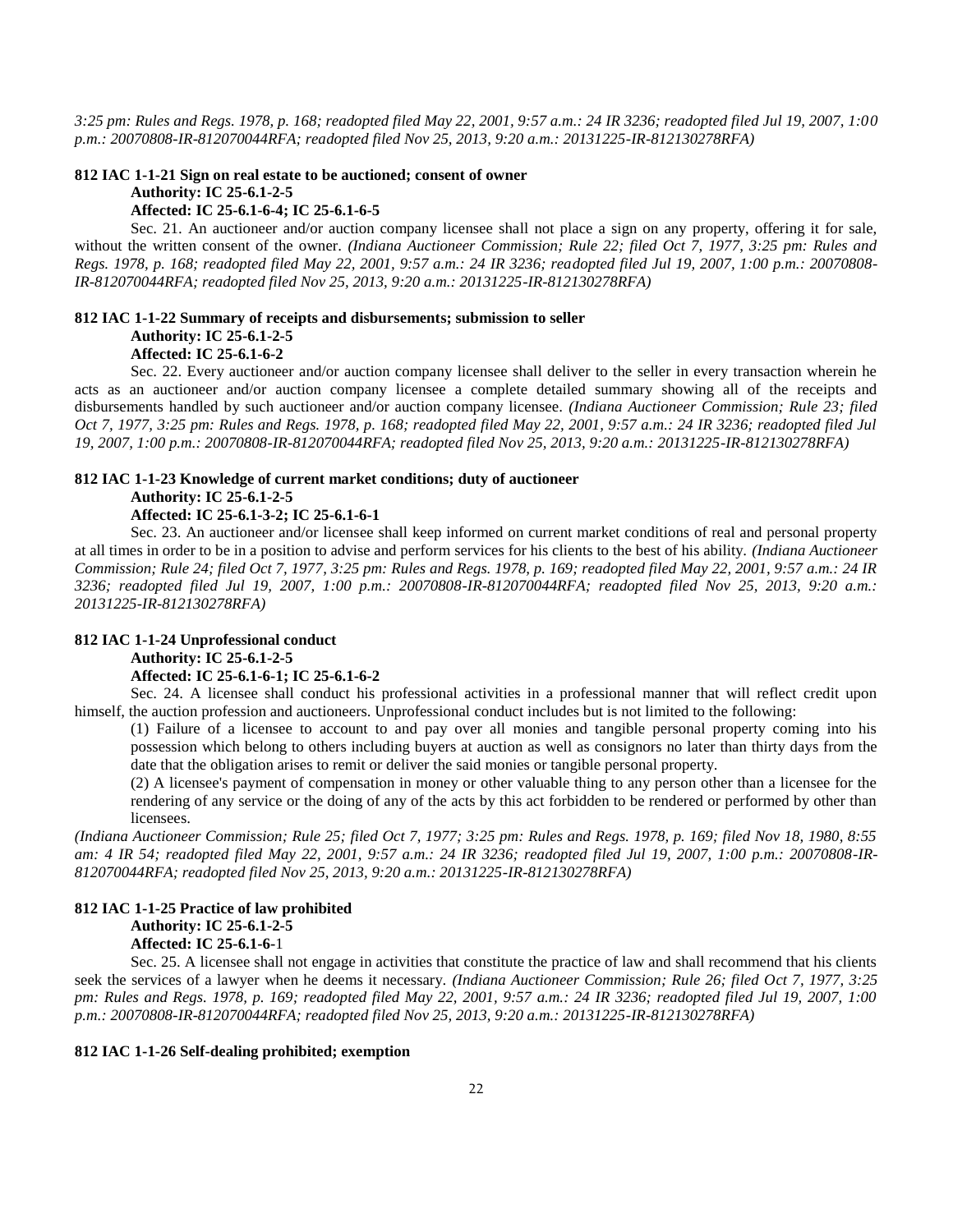### **Authority: IC 25-6.1-2-5 Affected: IC 25-6.1-6-1**

Sec. 26. A licensee shall refrain from buying or selling at his own auction for personal gain, unless disclosed to the seller. *(Indiana Auctioneer Commission; Rule 27; filed Oct 7, 1977, 3:25 pm: Rules and Regs. 1978, p. 169; readopted filed May 22, 2001, 9:57 a.m.: 24 IR 3236; readopted filed Jul 19, 2007, 1:00 p.m.: 20070808-IR-812070044RFA; readopted filed Nov 25, 2013, 9:20 a.m.: 20131225-IR-812130278RFA)*

#### **812 IAC 1-1-27 Auctioneer-client relationship; disclosure of costs and services Authority: IC 25-6.1-2-5 Affected: IC 25-6.1-6-1**

Sec. 27. A licensee shall preserve a professional, confidential relationship with his client, revealing estimated costs and services for conducting the auction. *(Indiana Auctioneer Commission; Rule 28; filed Oct 7, 1977, 3:25 pm: Rules and Regs. 1978, p. 169; readopted filed May 22, 2001, 9:57 a.m.: 24 IR 3236; readopted filed Jul 19, 2007, 1:00 p.m.: 20070808-IR-812070044RFA; readopted filed Nov 25, 2013, 9:20 a.m.: 20131225-IR-812130278RFA)*

#### **812 IAC 1-1-28 Fees for services** *(Repealed)*

Sec. 28. *(Repealed by Indiana Auctioneer Commission; filed Apr 2, 1993, 5:00 p.m.: 16 IR 1952)*

#### **812 IAC 1-1-29 Advertising by auctioneer** *(Repealed)*

Sec. 29. *(Repealed by Indiana Auctioneer Commission; filed Apr 2, 1993, 5:00 p.m.: 16 IR 1952)*

### **812 IAC 1-1-30 Forms used by auctioneers** *(Repealed)*

Sec. 30. *(Repealed by Indiana Auctioneer Commission; filed Apr 2, 1993, 5:00 p.m.: 16 IR 1952)*

### **812 IAC 1-1-31 Student auctioneers; supervision of practice Authority: IC 25-6.1-2-5 Affected: IC 25-6.1-2-5**

Sec. 31. The Commission shall grant permission to auctioneer schools accredited by the Private School Accrediting Commission of Indiana, to allow their students, through the duration of the school, to practice and participate in the capacity of an auctioneer, under the supervision of their instructor. *(Indiana Auctioneer Commission; Rule 32; filed Oct 7, 1977, 3:25 pm: Rules and Regs. 1978, p. 169; readopted filed May 22, 2001, 9:57 a.m.: 24 IR 3236; readopted filed Jul 19, 2007, 1:00 p.m.: 20070808-IR-812070044RFA; readopted filed Nov 25, 2013, 9:20 a.m.: 20131225-IR-812130278RFA)*

### **812 IAC 1-1-32 Complaints Authority: IC 25-6.1-2-5 Affected: IC 25-6.1-7-2**

Sec. 32. Except for IC 25-6.1-7-2, all complaints filed concerning violations of IC 25-6.1 and this title must be filed with the office of the attorney general, consumer protection division on forms furnished by the consumer protection division. *(Indiana Auctioneer Commission; Rule 33; filed Oct 7, 1977, 3:25 p.m.: Rules and Regs. 1978, p. 169; filed Apr 2, 1993, 5:00 p.m.: 16 IR 1951; readopted filed May 22, 2001, 9:57 a.m.: 24 IR 3236; readopted filed Jul 19, 2007, 1:00 p.m.: 20070808-IR-812070044RFA; readopted filed Nov 25, 2013, 9:20 a.m.: 20131225-IR-812130278RFA)*

### **812 IAC 1-1-33 Contract disputes; commission without jurisdiction to settle; written contracts required Authority: IC 25-6.1-2-5**

### **Affected: IC 25-6.1-6-5**

Sec. 33. The Commission is not a commission of arbitration and has no jurisdiction to settle disputes between parties concerning such matters of contract as the rates of commission, the division of commission, and similar matters. The statute requires, to avoid differences between parties that all agreements concerning auctions be reduced to writing at the earliest practical time. *(Indiana Auctioneer Commission; Rule 34; filed Oct 7, 1977, 3:25 pm: Rules and Regs. 1978, p. 169; readopted filed May 22, 2001, 9:57 a.m.: 24 IR 3236; readopted filed Jul 19, 2007, 1:00 p.m.: 20070808-IR-812070044RFA; readopted filed Nov 25, 2013, 9:20 a.m.: 20131225-IR-812130278RFA)*

### **812 IAC 1-1-34 Auction procedure; completion of sale; sale without reserve Authority: IC 25-6.1-2-5 Affected: IC 25-6.1-2-5; IC 25-6.1-6-1**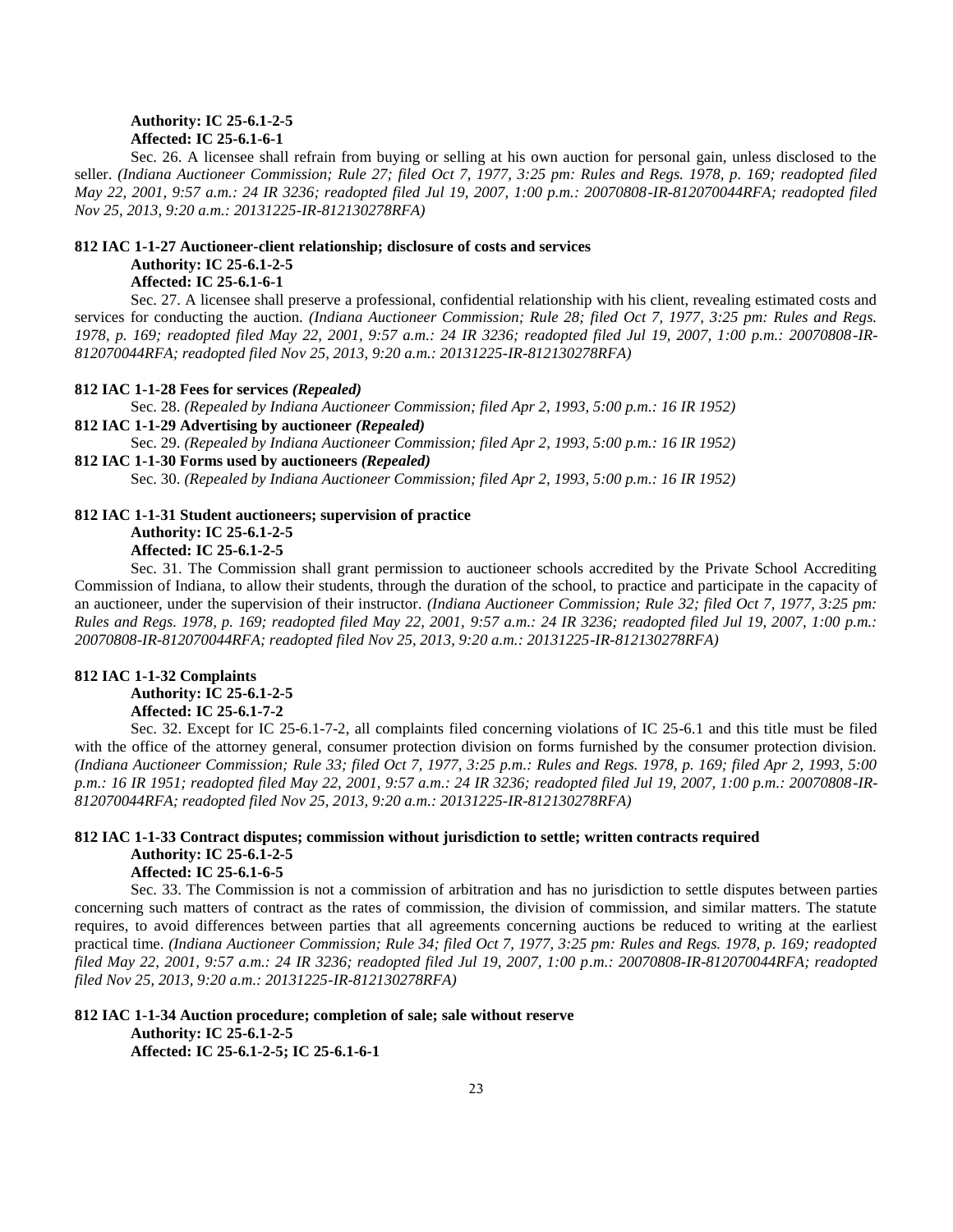Sec. 34. Sale by Auction. (a) In a sale by auction if property being sold is put up in lots, each lot is the subject of a separate sale.

(b) A sale by auction is complete when the auctioneer so announces by the fall of the hammer or in any other customary manner. Where a bid is made while the hammer is falling in acceptance of a prior bid, the auctioneer may in his discretion reopen the bidding or declare the property sold under the bid on which the hammer was falling.

(c) Such a sale is with reserve unless the property being sold is in explicit terms put up without reserve. In an auction with reserve the auctioneer may withdraw the property being offered for sale at any time until he announces completion of the sale. In an auction without reserve, after an auctioneer calls for bids on property being offered for sale, such property cannot be withdrawn unless no bid is made within a reasonable time. In either case a bidder may retract his bid until the auctioneer's announcement of completion of the sale, but a bidder's retraction does not revive any previous bid.

(d) If the auctioneer knowingly receives a bid on the seller's behalf or the seller makes or procures such a bid, and notice has not been given that liberty for such bidding is reserved, the buyer may at his option avoid the sale or take the property at the price of the last good faith bid prior to the completion of the sale. *(Indiana Auctioneer Commission; Rule 35; filed Oct 7, 1977, 3:25 pm: Rules and Regs. 1978, p. 169; readopted filed May 22, 2001, 9:57 a.m.: 24 IR 3236; readopted filed Jul 19, 2007, 1:00 p.m.: 20070808-IR-812070044RFA; readopted filed Nov 25, 2013, 9:20 a.m.: 20131225-IR-812130278RFA)*

#### **812 IAC 1-1-35 Fees charged by commission**

#### **Authority: IC 25-1-8-2; IC 25-6.1-2-5**

#### **Affected: IC 25-6.1-3-5**

Sec. 35. (a) The following fees shall be charged by and paid to the commission by applicants and licensees:

| (11) Duplicate license, where the original license is lost or destroyed, and an affidavit thereof, submitted to the   |  |  |  |
|-----------------------------------------------------------------------------------------------------------------------|--|--|--|
|                                                                                                                       |  |  |  |
| (12) Duplicate pocket card, where the original card is lost or destroyed and an affidavit thereof, submitted to the   |  |  |  |
|                                                                                                                       |  |  |  |
|                                                                                                                       |  |  |  |
| (b) Every auctioneer, auction house, and auction company holding a license issued by the commission shall renew their |  |  |  |
|                                                                                                                       |  |  |  |

license quadrennially on or before February 28 of the fourth even-numbered year. *(Indiana Auctioneer Commission; Rule 36; filed Oct 7, 1977, 3:25 p.m.: Rules and Regs. 1978, p. 170; filed Nov 18, 1980, 8:55 a.m.: 4 IR 52; filed Mar 21, 1988, 1:30 p.m.: 11 IR 2870; filed Jun 14, 1996, 3:00 p.m.: 19 IR 3098; readopted filed May 22, 2001, 9:57 a.m.: 24 IR 3236; readopted filed Jul 19, 2007, 1:00 p.m.: 20070808-IR-812070044RFA; filed Jun 26, 2009, 2:17 p.m.: 20090722-IR-812080758FRA; readopted filed Nov 25, 2013, 9:20 a.m.: 20131225-IR-812130278RFA)*

#### **812 IAC 1-1-36 Reconsideration of license after revocation** *(Repealed)*

Sec. 36. *(Repealed by Indiana Auctioneer Commission; filed Jul 31, 2009, 8:37 a.m.: 20090826-IR-812080757FRA)*

### **812 IAC 1-1-37 Investigation of trust accounts Authority: IC 25-6.1-2-5 Affected: IC 25-6.1-6-6**

Sec. 37. Each licensee shall make available for inspection and copying the detailed record required by IC 25-6.1-6-6(b) upon request by the commission for investigative and compliance purposes. *(Indiana Auctioneer Commission; 812 IAC 1-1-37; filed Sep 25, 1990, 3:25 p.m.: 14 IR 288; readopted filed May 22, 2001, 9:57 a.m.: 24 IR 3236; readopted filed Jul 19, 2007, 1:00 p.m.: 20070808-IR-812070044RFA; readopted filed Nov 25, 2013, 9:20 a.m.: 20131225-IR-812130278RFA)*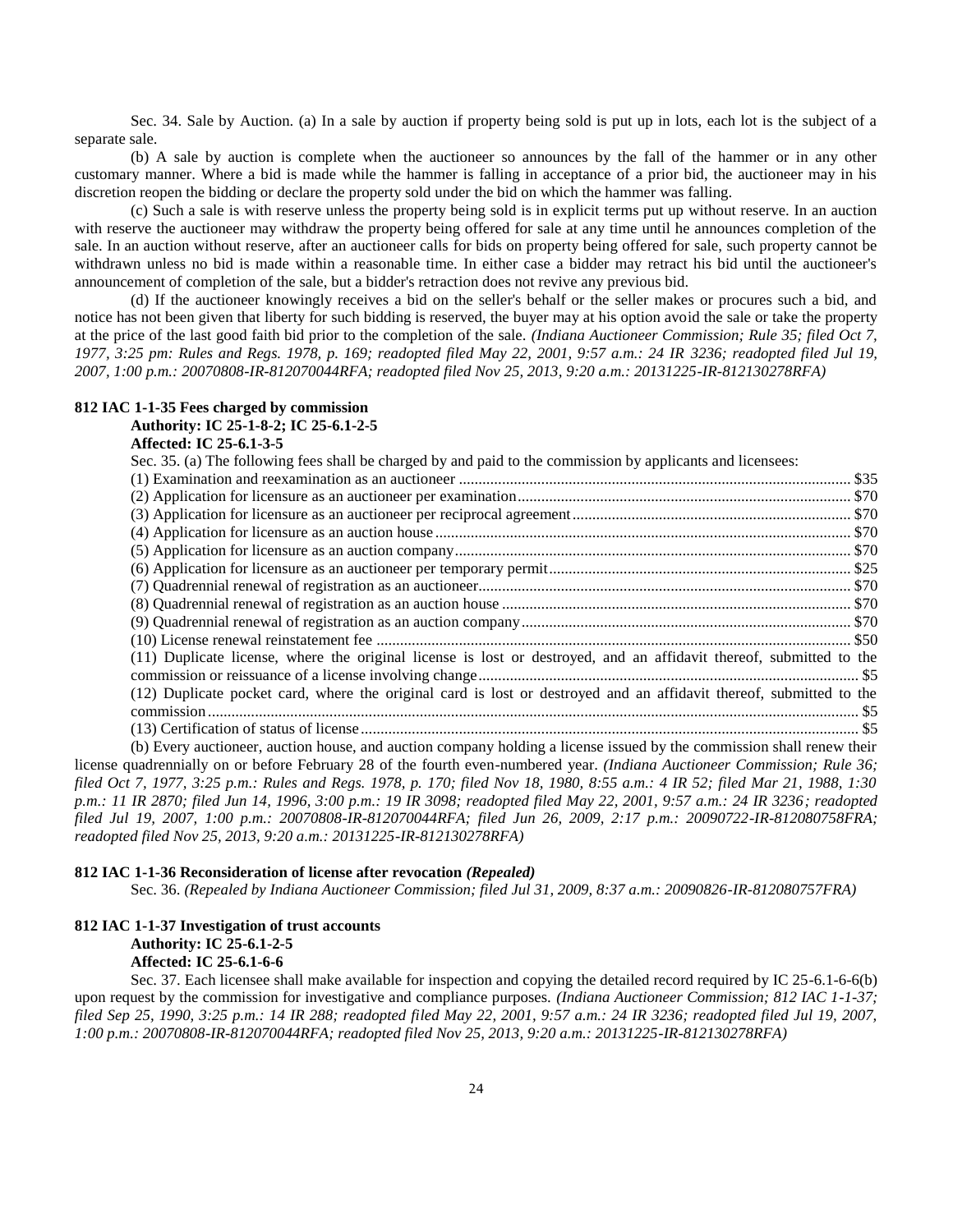#### **812 IAC 1-1-38 Advertising**

### **Authority: IC 25-6.1-2-5**

#### **Affected: IC 25-6.1-6-5**

Sec. 38. In addition to the requirements under IC 25-6.1-6-5, all advertisements of auctions shall disclose the following:

(1) The name and license number of the principal auctioneer involved in the auction.

(2) The name and license number of the principal auction house involved in the auction.

(3) The name and license number of the principal auction company involved in the auction.

*(Indiana Auctioneer Commission; 812 IAC 1-1-38; filed Apr 2, 1993, 5:00 p.m.: 16 IR 1951; filed Oct 16, 2000, 10:17 a.m.: 24 IR 687; readopted filed May 22, 2001, 9:57 a.m.: 24 IR 3236; readopted filed Jul 19, 2007, 1:00 p.m.: 20070808-IR-812070044RFA; readopted filed Nov 25, 2013, 9:20 a.m.: 20131225-IR-812130278RFA)*

#### **812 IAC 1-1-39 Posting auction sign**

#### **Authority: IC 25-6.1-2-5**

#### **Affected: IC 25-6.1-2**

Sec. 39. (a) Each licensee shall jointly be responsible for posting a sign at either the main entrance of the auction, the place of registration, or by the cashier that states the following:

(1) The name and license number of all auctioneers involved in the auction.

(2) The name and license number of all auction houses involved in the auction.

(3) The name and license number of all auction companies involved in the auction.

(4) That the persons identified in this subsection are licensed by the Indiana Auctioneer Commission, Indiana Government Center, Indianapolis, Indiana 46204.

(b) The sign required under subsection (a) shall be no smaller than twenty-four (24) inches by thirty (30) inches, and the letters and numbers appearing on the sign must be of adequate size so that they may be readily seen by an individual with normal vision when viewing them. *(Indiana Auctioneer Commission; 812 IAC 1-1-39; filed Apr 2, 1993, 5:00 p.m.: 16 IR 1951; filed Oct 16, 2000, 10:17 a.m.: 24 IR 687; readopted filed May 22, 2001, 9:57 a.m.: 24 IR 3236; readopted filed Jul 19, 2007, 1:00 p.m.: 20070808-IR-812070044RFA; readopted filed Nov 25, 2013, 9:20 a.m.: 20131225-IR-812130278RFA)*

#### **812 IAC 1-1-40 Auctioneer; records and accounts**

### **Authority: IC 25-6.1-2-5**

#### **Affected: IC 25-6.1-6**

Sec. 40. (a) The requirements of IC 25-6.1-6-1, IC 25-6.1-6-2, and IC 25-6.1-6-3 apply to auctioneers conducting auctions for auction houses or auction companies.

(b) The records and accounts required under IC 25-6.1-6-3 shall include the following:

(1) Name, license number, and address of auction company or auction house.

(2) Date of sale.

(3) Location of sale.

*(Indiana Auctioneer Commission; 812 IAC 1-1-40; filed Apr 2, 1993, 5:00 p.m.: 16 IR 1952; readopted filed May 22, 2001, 9:57 a.m.: 24 IR 3236; readopted filed Jul 19, 2007, 1:00 p.m.: 20070808-IR-812070044RFA; readopted filed Nov 25, 2013, 9:20 a.m.: 20131225-IR-812130278RFA)*

#### **812 IAC 1-1-41 Auction company; auction house; records and accounts Authority: IC 25-6.1-2-5 Affected: IC 25-6.1-6-3**

Sec. 41. Each auction company licensee and auction house licensee, in addition to the requirements under IC 25-6.1-6- 3, shall keep and maintain for a period of not less than four (4) years the:

(1) name;

(2) license number;

(3) address; and

(4) date of auction sale;

of all auctioneers employed to conduct the auctions. *(Indiana Auctioneer Commission; 812 IAC 1-1-41; filed Apr 2, 1993, 5:00 p.m.: 16 IR 1952; readopted filed May 22, 2001, 9:57 a.m.: 24 IR 3236; readopted filed Jul 19, 2007, 1:00 p.m.: 20070808-IR-812070044RFA; filed Jul 31, 2009, 8:37 a.m.: 20090826-IR-812080757FRA; readopted filed Nov 25, 2013, 9:20 a.m.: 20131225-IR-812130278RFA)*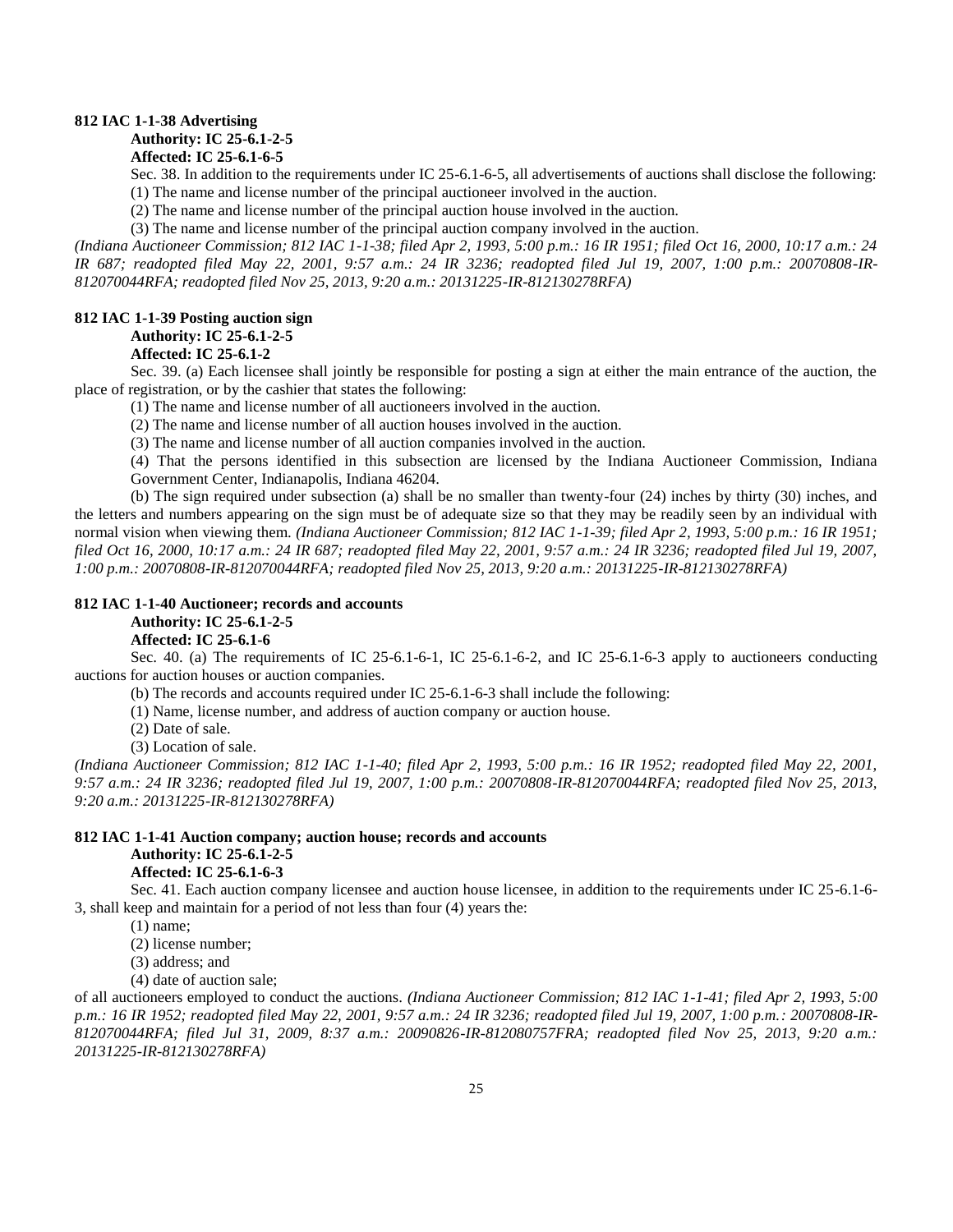#### **812 IAC 1-1-42 Compliance with IC 26-1-6-107** *(Repealed)*

Sec. 42. *(Repealed by Indiana Auctioneer Commission; filed Jul 31, 2009, 8:37 a.m.: 20090826-IR-812080757FRA)*

### **812 IAC 1-1-43 Violations; professional incompetence Authority: IC 25-6.1-2-5 Affected: IC 25-1-11**

Sec. 43. Violations of sections 13, 14, 16, 16.1, 19 through 34, and 38 through 43 of this rule shall be considered professional incompetence under IC 25-1-11 et seq. *(Indiana Auctioneer Commission; 812 IAC 1-1-43; filed Apr 2, 1993, 5:00 p.m.: 16 IR 1952; readopted filed May 22, 2001, 9:57 a.m.: 24 IR 3236; readopted filed Jul 19, 2007, 1:00 p.m.: 20070808-IR-812070044RFA; filed Jul 31, 2009, 8:37 a.m.: 20090826-IR-812080757FRA; readopted filed Nov 25, 2013, 9:20 a.m.: 20131225-IR-812130278RFA)*

#### **ARTICLE 2. AUCTIONEER COURSES AND INITIAL EDUCATION COURSE PROVIDERS**

#### **Rule 1. Definitions; General Provisions**

#### **812 IAC 2-1-1 Scope Authority: IC 25-6.1-2-5**

#### **Affected: IC 25-6.1-3-2**

Sec. 1. (a) This article establishes requirements for the education of applicants for auctioneer licensure and establishes requirements for auction instruction pursuant to IC 25-6.1-3-2.

(b) The definitions in this rule apply throughout this article. *(Indiana Auctioneer Commission; 812 IAC 2-1-1; filed Jul 3, 1996, 5:00 p.m.: 19 IR 3088; readopted filed Jul 18, 2002, 12:24 p.m.: 25 IR 4221; readopted filed Sep 26, 2008, 10:48 a.m.: 20081015-IR-812080335RFA)*

### **812 IAC 2-1-2 "Course session" defined**

**Authority: IC 25-6.1-2-5**

### **Affected: IC 25-6.1**

Sec. 2. "Course session" means a particular course of auction instruction conducted by an approved course provider. *(Indiana Auctioneer Commission; 812 IAC 2-1-2; filed Jul 3, 1996, 5:00 p.m.: 19 IR 3088; readopted filed Jul 18, 2002, 12:24 p.m.: 25 IR 4221; readopted filed Sep 26, 2008, 10:48 a.m.: 20081015-IR-812080335RFA)*

#### **812 IAC 2-1-3 Violations of statute and rules**

#### **Authority: IC 25-6.1-2-5**

#### **Affected: IC 4-21.5-3; IC 4-21.5-4; IC 25-6.1**

Sec. 3. (a) Failure of an approved course provider to comply with the provisions of this article shall subject it to denial of course provider approval or revocation or suspension of course provider approval as appropriate.

(b) If an approved course provider fails to meet the requirements for course provider approval renewal established in 812 IAC 2-2-4 and 812 IAC 2-2-5, the renewal shall be denied.

(c) Under subsections (a) through (b), auction schools shall be responsible for the actions of their employees and other agents.

(d) Notices of denials of course provider approval or renewals and administrative review of such denials are governed by IC 4-21.5-3-4 and IC 4-21.5-3-7.

(e) Institution of proceedings to revoke or suspend course provider approval is governed by IC 4-21.5-3-8. Emergency suspensions may be issued, where appropriate, under IC 4-21.5-4. *(Indiana Auctioneer Commission; 812 IAC 2-1-3; filed Jul 3, 1996, 5:00 p.m.: 19 IR 3088; readopted filed Jul 18, 2002, 12:24 p.m.: 25 IR 4221; readopted filed Sep 26, 2008, 10:48 a.m.: 20081015-IR-812080335RFA)*

#### **812 IAC 2-1-4 Revocation, suspension, or denial of renewal of course provider approval; completion of courses**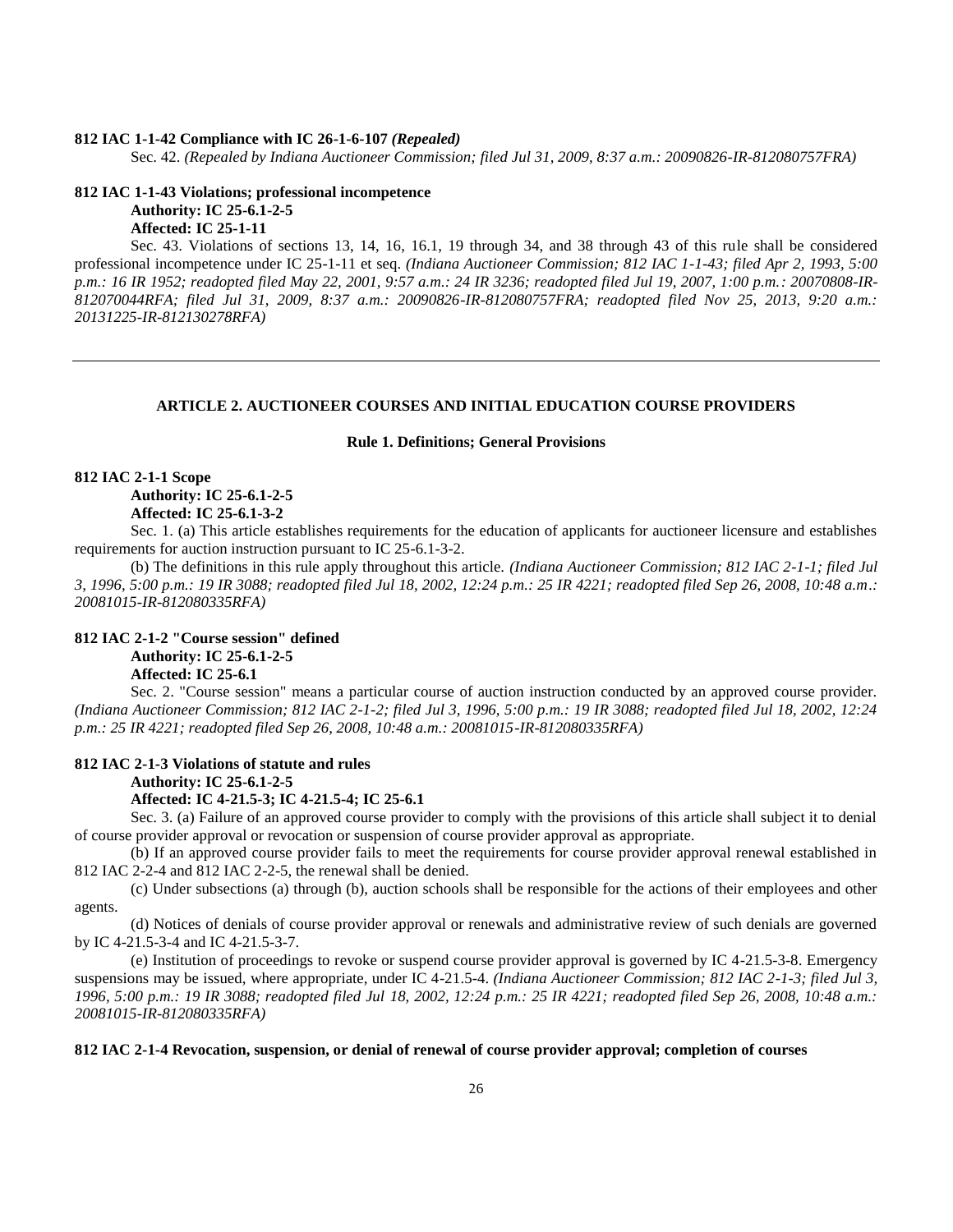#### **Authority: IC 25-6.1-2-5 Affected: IC 25-6.1**

Sec. 4. In the event it suspends, revokes, or denies renewal of course provider approval, the commission may, at its discretion, allow any course already in progress to be completed. *(Indiana Auctioneer Commission; 812 IAC 2-1-4; filed Jul 3, 1996, 5:00 p.m.: 19 IR 3084; readopted filed Jul 18, 2002, 12:24 p.m.: 25 IR 4221; readopted filed Sep 26, 2008, 10:48 a.m.: 20081015-IR-812080335RFA)*

### **812 IAC 2-1-5 Application for course provider approval; content Authority: IC 25-6.1-2-5**

### **Affected: IC 25-6.1**

Sec. 5. (a) Any auction school seeking approval as a course provider shall make written application for approval and shall submit such documents, statements, and forms as required by the commission, and as may be reasonably necessary to establish whether the school complies with the requirements of this article.

(b) The application shall state the name and address of the school's owner.

(c) The application shall list all instructors who will be teaching the course and include evidence that they comply with the qualifications established in 812 IAC 2-3-2. *(Indiana Auctioneer Commission; 812 IAC 2-1-5; filed Jul 3, 1996, 5:00 p.m.: 19 IR 3089; readopted filed Jul 18, 2002, 12:24 p.m.: 25 IR 4221; readopted filed Sep 26, 2008, 10:48 a.m.: 20081015-IR-812080335RFA)*

#### **Rule 2. Approved Course Providers; General Requirements**

### **812 IAC 2-2-1 Facilities Authority: IC 25-6.1-2-5 Affected: IC 25-6.1**

Sec. 1. (a) The premises, equipment, and facilities of the approved course provider shall comply with all local, city, county, and state regulations, such as fire, building, and sanitation codes.

(b) Approved course providers shall prohibit the serving or obtaining of alcoholic beverages in the classroom and any other area that the student would have access to during the time class is in session, including breaks, such as the restroom and hallways.

(c) Subsection (b) shall not be interpreted to prohibit the use of facilities (such as hotels, motels, and convention centers) where alcoholic beverages are sold in separate rooms. *(Indiana Auctioneer Commission; 812 IAC 2-2-1; filed Jul 3, 1996, 5:00 p.m.: 19 IR 3089; readopted filed Jul 18, 2002, 12:24 p.m.: 25 IR 4221; readopted filed Sep 26, 2008, 10:48 a.m.: 20081015-IR-812080335RFA)*

#### **812 IAC 2-2-2 Student fees; cancellation of course sessions Authority: IC 25-6.1-2-5 Affected: IC 25-6.1**

Sec. 2. (a) An approved course provider shall not charge a fee to students for seminars or other courses offered in preparation for the state licensing examination. This applies to students who are currently enrolled in a course or have completed a course within the past thirty (30) days.

(b) The cost of textbooks, supplemental texts, and required materials shall be included in the course fee. Disclosure of the full cost of the course (including tuition, books, and required materials) must be made to the student before enrollment.

(c) Each approved course provider shall establish a refund policy, which is included in all printed material related to the offering of the course. The refund policy shall be available for review and acceptance by the student at the time of enrollment.

(d) If a course session is canceled, the course provider must notify all individuals who have enrolled in it at least three (3) days in advance of the first scheduled class. *(Indiana Auctioneer Commission; 812 IAC 2-2-2; filed Jul 3, 1996, 5:00 p.m.: 19 IR 3089; readopted filed Jul 18, 2002, 12:24 p.m.: 25 IR 4221; readopted filed Sep 26, 2008, 10:48 a.m.: 20081015-IR-812080335RFA)*

#### **812 IAC 2-2-3 Course records**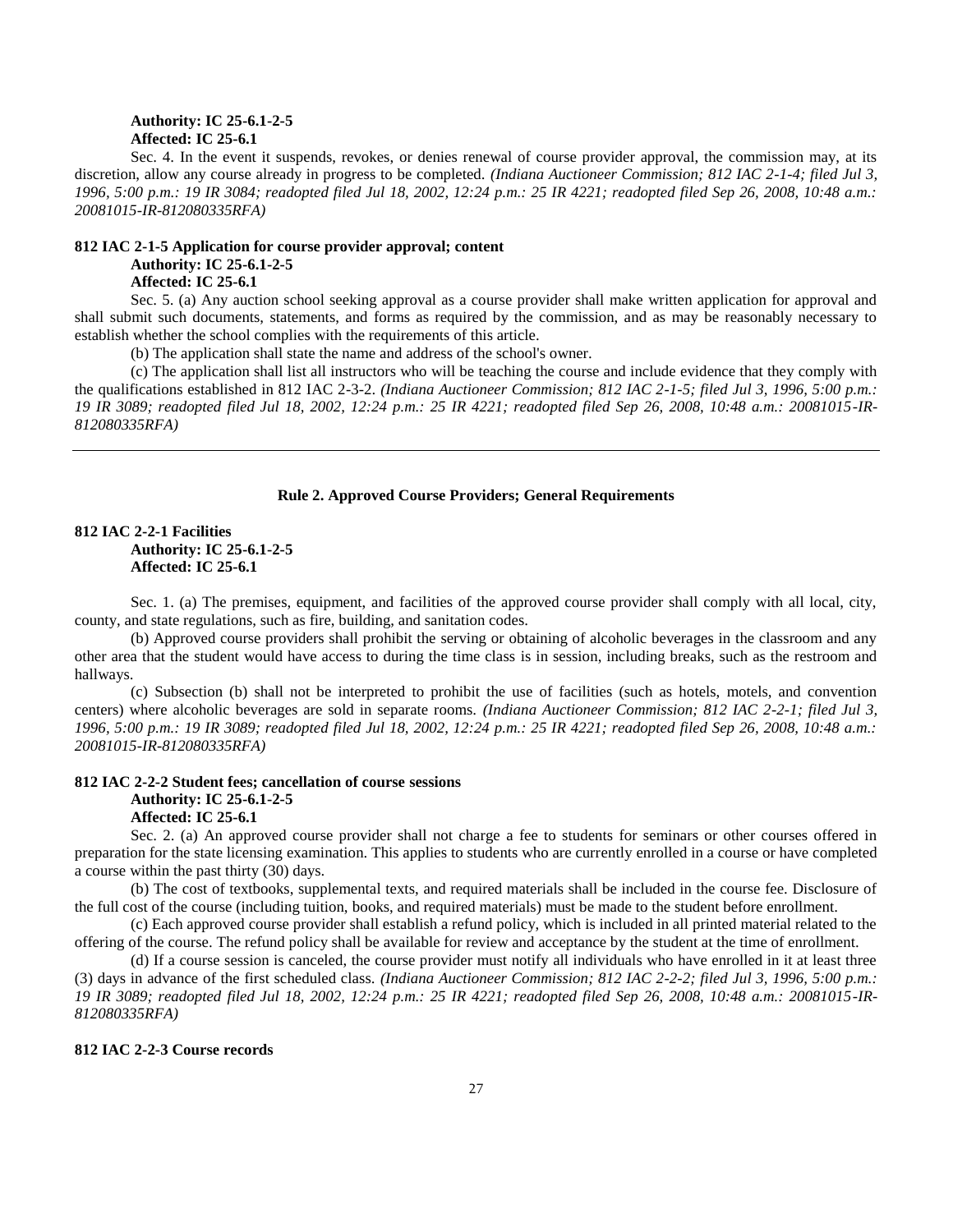#### **Authority: IC 25-6.1-2-5 Affected: IC 25-6.1**

Sec. 3. Each approved course provider must maintain records of students who successfully complete and pass the course of study for a minimum of two (2) years. The records must include:

(1) attendance records;

(2) examination score records;

(3) student course evaluations; and

(4) duplicate copies of completion certificates or the ability to reproduce duplicate completion certificates.

*(Indiana Auctioneer Commission; 812 IAC 2-2-3; filed Jul 3, 1996, 5:00 p.m.: 19 IR 3089; readopted filed Jul 18, 2002, 12:24 p.m.: 25 IR 4221; readopted filed Sep 26, 2008, 10:48 a.m.: 20081015-IR-812080335RFA)*

#### **812 IAC 2-2-4 Renewal of course provider approval**

#### **Authority: IC 25-6.1-2-5**

**Affected: IC 25-6.1**

Sec. 4. The approval of course providers expires on February 28 of each even-numbered year. To obtain renewal of course provider approval, the school must submit a letter requesting such renewal to the commission by January 1 of each evennumbered year. *(Indiana Auctioneer Commission; 812 IAC 2-2-4; filed Jul 3, 1996, 5:00 p.m.: 19 IR 3090; readopted filed Jul 18, 2002, 12:24 p.m.: 25 IR 4221; readopted filed Sep 26, 2008, 10:48 a.m.: 20081015-IR-812080335RFA)*

#### **812 IAC 2-2-5 Review and investigation of approved course providers Authority: IC 25-6.1-2-5**

**Affected: IC 25-6.1**

Sec. 5. (a) As a requirement for renewal, an approved course provider may be required to provide specific information, answer questions, and/or appear before the commission or its designee for the purpose of determining compliance with this article.

(b) The commission or its designee may, at any time, review and/or investigate any matter concerning any course, or applicant for course provider approval to determine compliance with this article.

(c) The method of review shall be determined by the commission in each case and will generally consist of the following:

(1) Consideration of information available from federal, state, and/or local agencies, private organizations or agencies, or interested persons.

(2) Conferences with the school director and other representatives of the school involved or with former students of the school.

(d) The commission may require a background check on school personnel, including a criminal history check. *(Indiana Auctioneer Commission; 812 IAC 2-2-5; filed Jul 3, 1996, 5:00 p.m.: 19 IR 2090; readopted filed Jul 18, 2002, 12:24 p.m.: 25 IR 4221; readopted filed Sep 26, 2008, 10:48 a.m.: 20081015-IR-812080335RFA)*

#### **Rule 3. Instructors**

#### **812 IAC 2-3-1 Instructors; compliance with rule required Authority: IC 25-6.1-2-5 Affected: IC 25-6.1**

Sec. 1. All instructors employed by approved course providers must meet the requirements of this rule. *(Indiana Auctioneer Commission; 812 IAC 2-3-1; filed Jul 3, 1996, 5:00 p.m.: 19 IR 3090; readopted filed Jul 18, 2002, 12:24 p.m.: 25 IR 4221; readopted filed Sep 26, 2008, 10:48 a.m.: 20081015-IR-812080335RFA)*

#### **812 IAC 2-3-2 Instructors; qualifications Authority: IC 25-6.1-2-5**

**Affected: IC 25-6.1**

Sec. 2. Each instructor shall possess at least one (1) of the following minimum requirements:

(1) A minimum of five (5) years of experience as an instructor in an establishment that offered auction instruction prior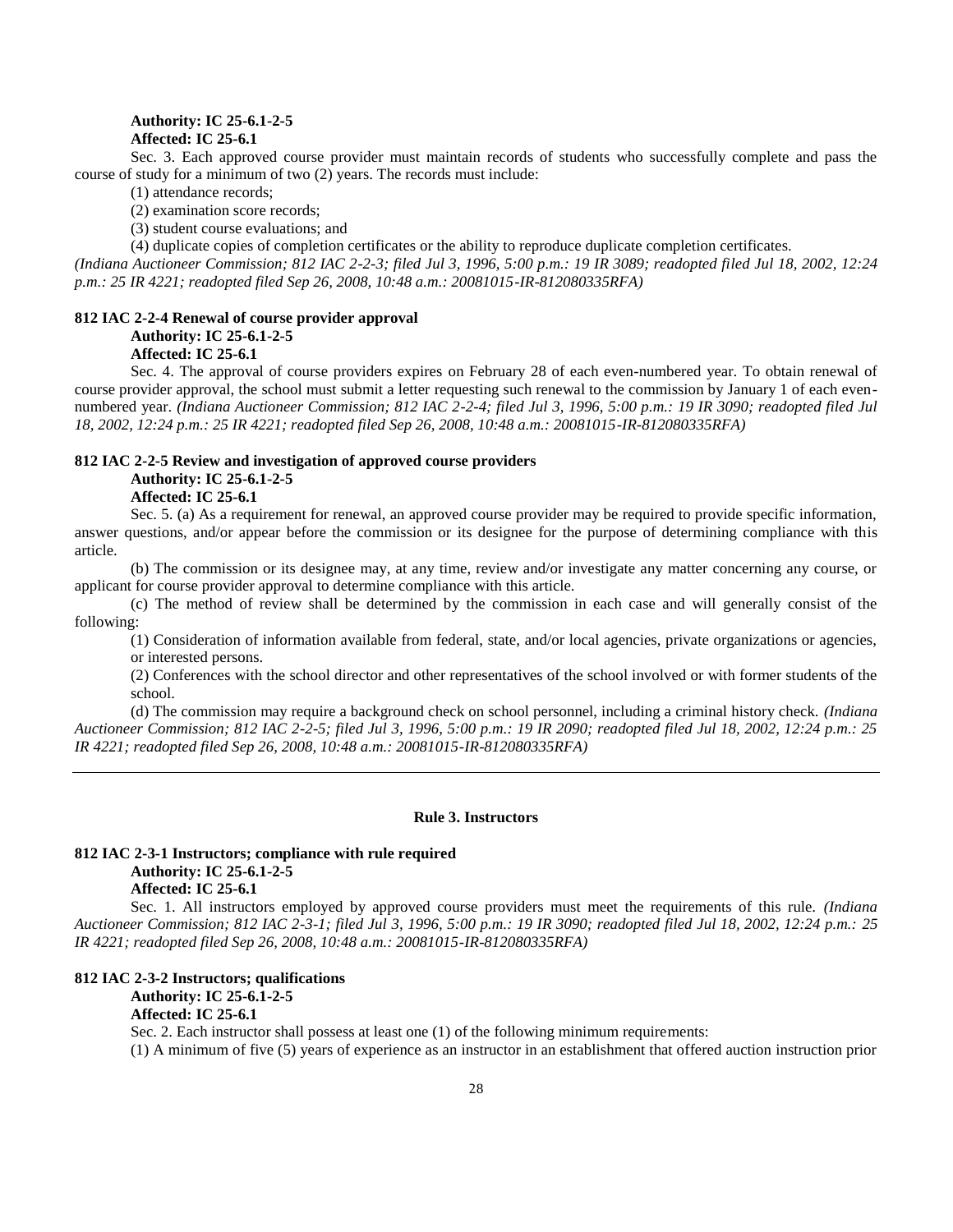to July 1, 1996, or an auction school approved by the commission, or a combination of both.

(2) A bachelor's degree from an accredited college or university and a minimum of two (2) years of experience in the auction business.

(3) A minimum of five (5) years of experience as an auctioneer.

(4) A juris doctor or equivalent from an accredited law school, and a minimum of two (2) years of experience in the subject matter to be taught in the course.

(5) Two (2) years of experience as a qualified instructor or professor in the business, finance, or economics department of an accredited college or university.

*(Indiana Auctioneer Commission; 812 IAC 2-3-2; filed Jul 3, 1996, 5:00 p.m.: 19 IR 3090; readopted filed Jul 18, 2002, 12:24 p.m.: 25 IR 4221; readopted filed Sep 26, 2008, 10:48 a.m.: 20081015-IR-812080335RFA)*

#### **812 IAC 2-3-3 Instructors; prohibitions**

#### **Authority: IC 25-6.1-2-5**

#### **Affected: IC 25-6.1**

Sec. 3. An approved course provider is prohibited from hiring, or retaining in its employ, an instructor who:

(1) has had his or her auctioneer license revoked or suspended by any jurisdiction;

(2) has obtained or used, or attempted to obtain or use, in any manner, Indiana auctioneer licensing examination questions to be used on future examinations unless authorized by law;

(3) has been convicted of a crime, which has a direct bearing on the individual's ability to competently instruct, including, but not necessarily limited to, violations of auction laws and abuse of fiduciary responsibilities;

(4) has falsely certified hours of attendance or grades for any student; or

(5) unless allowed by law, has refused to appear and/or testify under oath at any hearing held by the commission. *(Indiana Auctioneer Commission; 812 IAC 2-3-3; filed Jul 3, 1996, 5:00 p.m.: 19 IR 3090; readopted filed Jul 18, 2002, 12:24 p.m.: 25 IR 4221; readopted filed Sep 26, 2008, 10:48 a.m.: 20081015-IR-812080335RFA)*

#### **Rule 4. Conduct of Courses**

### **812 IAC 2-4-1 Auctioneer courses; hours of classroom instruction Authority: IC 25-6.1-2-5**

#### **Affected: IC 25-6.1**

Sec. 1. (a) An auctioneer course shall consist of at least eighty (80) hours of classroom instruction.

(b) Each auctioneer course shall be conducted on at least ten (10) different days with a maximum of eight (8) hours of instruction per day.

(c) The examinations required under section 4(a) of this rule may not count toward the hours required by subsection (a). *(Indiana Auctioneer Commission; 812 IAC 2-4-1; filed Jul 3, 1996, 5:00 p.m.: 19 IR 3090; errata filed Sep 23, 1996, 3:00 p.m.: 20 IR 333; readopted filed Jul 18, 2002, 12:24 p.m.: 25 IR 4221; readopted filed Sep 26, 2008, 10:48 a.m.: 20081015-IR-812080335RFA)*

#### **812 IAC 2-4-2 Breaks**

**Authority: IC 25-6.1-2-5 Affected: IC 25-6.1-3-2**

Sec. 2. Any amount of time allotted to breaks may not be counted toward the eighty (80) hours of actual instruction required by IC 25-6.1-3-2. *(Indiana Auctioneer Commission; 812 IAC 2-4-2; filed Jul 3, 1996, 5:00 p.m.: 19 IR 3091; readopted filed Jul 18, 2002, 12:24 p.m.: 25 IR 4221; readopted filed Sep 26, 2008, 10:48 a.m.: 20081015-IR-812080335RFA)*

#### **812 IAC 2-4-3 Attendance**

**Authority: IC 25-6.1-2-5**

#### **Affected: IC 25-6.1**

Sec. 3. (a) All attendance shall be in the same course session and may not be cumulative.

(b) A student may not receive attendance credit for attending more than one (1) class meeting of a class other than a class in the course session to which the student is assigned. The one (1) class must cover the same material as the class missed,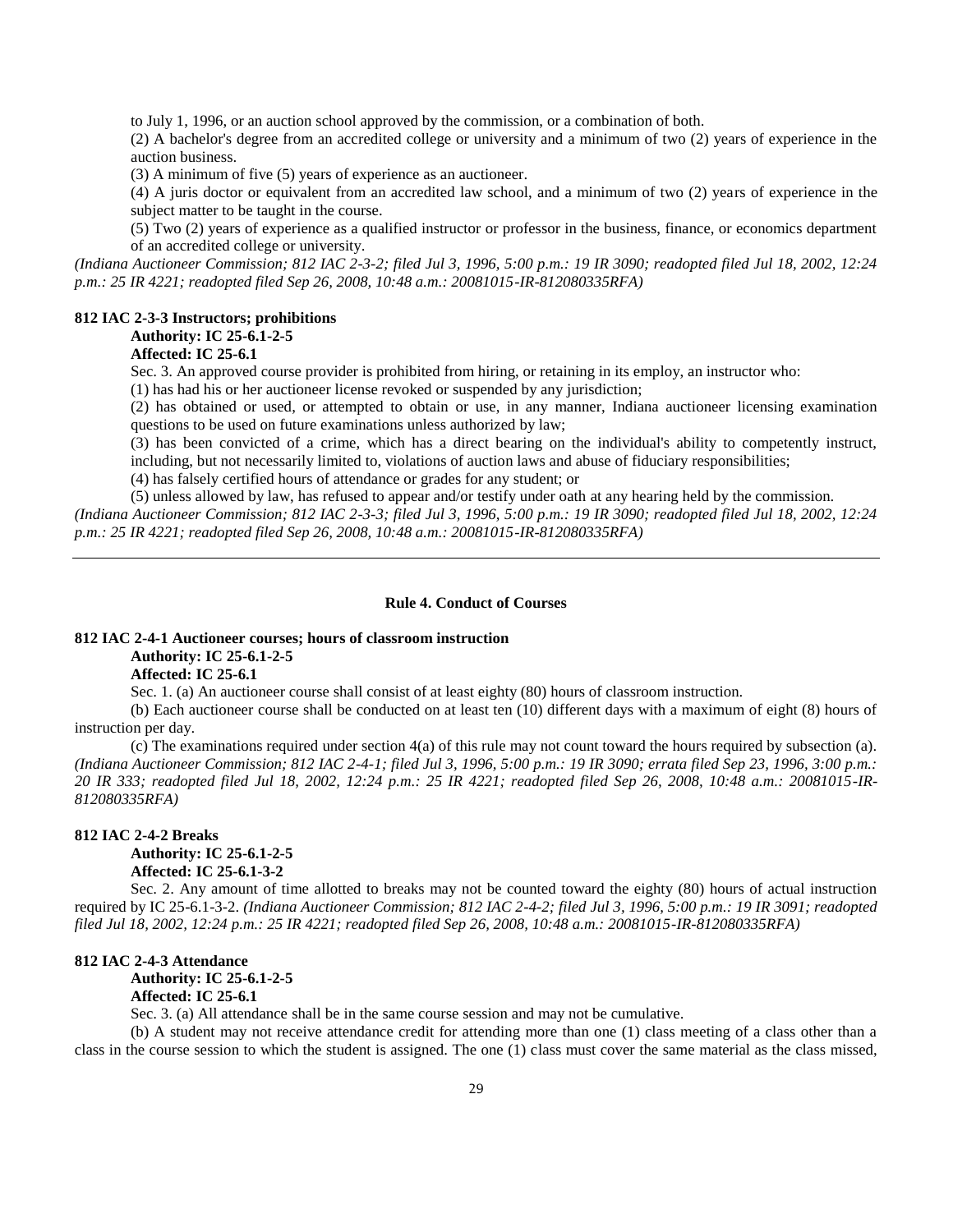the make up class must be completed during the regular class session, and must be sponsored by the school in which the student is enrolled. *(Indiana Auctioneer Commission; 812 IAC 2-4-3; filed Jul 3, 1996, 5:00 p.m.: 19 IR 3091; readopted filed Jul 18, 2002, 12:24 p.m.: 25 IR 4221; readopted filed Sep 26, 2008, 10:48 a.m.: 20081015-IR-812080335RFA)*

#### **812 IAC 2-4-4 Examinations**

#### **Authority: IC 25-6.1-2-5**

#### **Affected: IC 25-6.1**

Sec. 4. (a) Each auctioneer course shall be required to have three (3) written examinations with each examination consisting of one hundred (100) questions. A total of two hundred twenty-five (225) points from the three (3) examinations is required to pass the course.

(b) Dates of all examinations must be announced to the students at least one (1) day in advance, and examinations shall be evenly spaced throughout the course.

(c) All examinations must be administered in the scheduled class session under the supervision of the course instructor. Take home examinations may not be credited toward the required passing score in the course.

(d) The total score to pass a course must be based only on scores earned on the required in-class examinations. Class recitations and quizzes may not be used to supplement or take the place of examination grades.

(e) Total security shall be provided for all examinations prior to, during, and after administration. Questions may not be distributed to students or discussed in class in advance. Students shall be prohibited from copying an examination after it has been administered.

(f) An examination booklet and all answer sheets shall be retained by the sponsoring school for at least one (1) year. Examinations may be made available to students only for personal review in a supervised situation after the examinations have been graded and scores recorded.

(g) Examinations administered in the auction course shall not be taken from the school premises under any circumstances.

(h) Administration of make up examinations shall be at the discretion of the course instructor. If make up examinations are permitted, and the student is taking the examination prior to other students in the class, the same examination that will be used for the class shall be administered. If the student will be taking a make up examination after other students in the class, a different examination shall be used, however, the examination must cover the same subject content.

(i) Each approved course provider shall establish a written policy against cheating in its auctioneer courses. *(Indiana Auctioneer Commission; 812 IAC 2-4-4; filed Jul 3, 1996, 5:00 p.m.: 19 IR 3091; readopted filed Jul 18, 2002, 12:24 p.m.: 25 IR 4221; readopted filed Sep 26, 2008, 10:48 a.m.: 20081015-IR-812080335RFA)*

#### **812 IAC 2-4-5 Course evaluations Authority: IC 25-6.1-2-5 Affected: IC 25-6.1**

Sec. 5. (a) Course providers are required to survey their students at the end of each course session and/or after the students have taken the state licensing examination.

(b) The survey shall include information regarding:

(1) the quality of instruction;

(2) appropriateness of materials; and

(3) other information that will properly evaluate the course.

(c) Evaluations must be made available for inspection by the commission upon request. *(Indiana Auctioneer Commission; 812 IAC 2-4-5; filed Jul 3, 1996, 5:00 p.m.: 19 IR 3091; readopted filed Jul 18, 2002, 12:24 p.m.: 25 IR 4221; readopted filed Sep 26, 2008, 10:48 a.m.: 20081015-IR-812080335RFA)*

#### **Rule 5. Course Providers; Miscellaneous Prohibitions**

### **812 IAC 2-5-1 Advertising**

### **Authority: IC 25-6.1-2-5**

**Affected: IC 25-6.1**

Sec. 1. No course provider conducting a course of study shall advertise or make any reference in its advertising,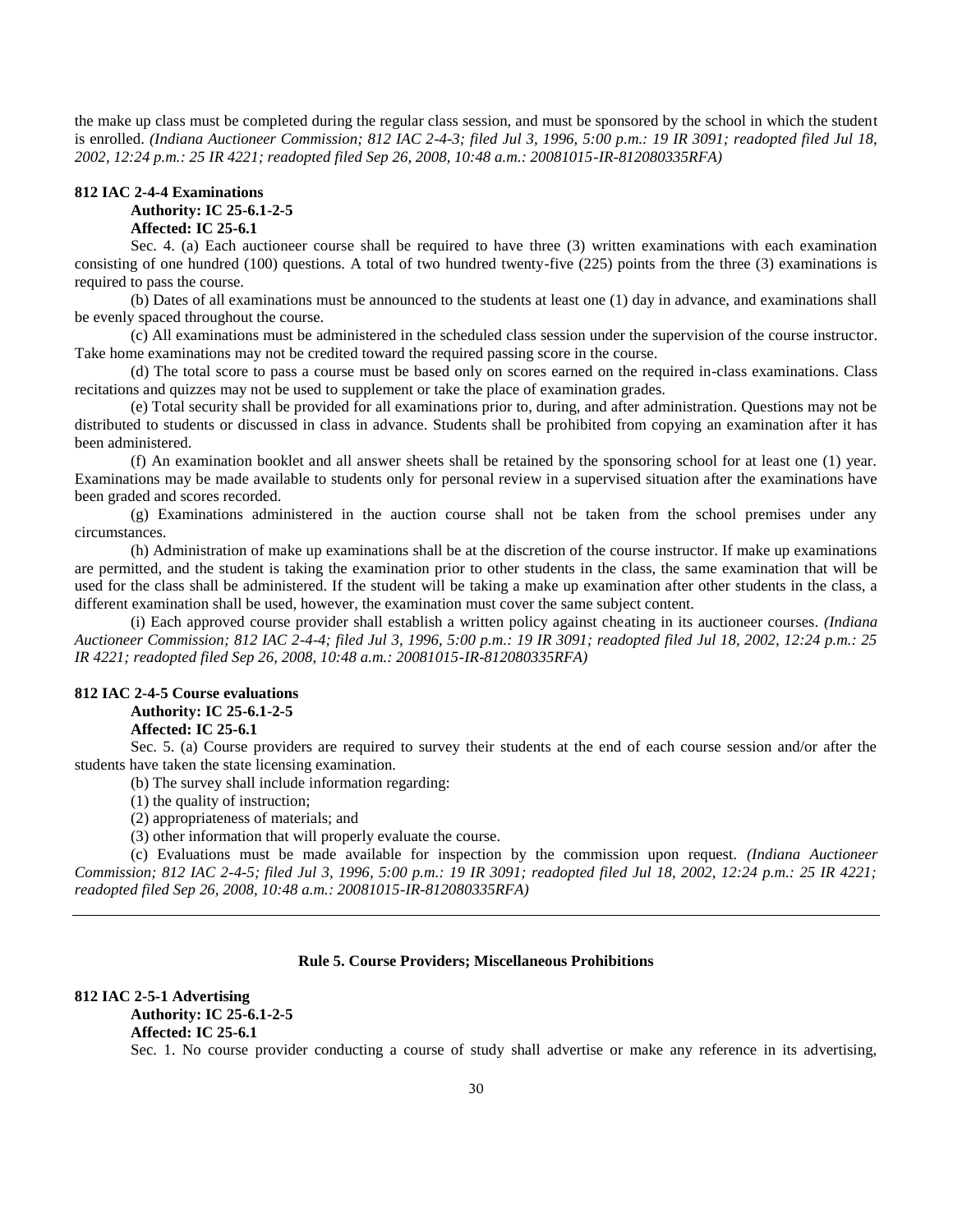promotional material, brochures, and/or registration forms that it is endorsed, recommended, or accredited by, or affiliated with the commission. *(Indiana Auctioneer Commission; 812 IAC 2-5-1; filed Jul 3, 1996, 5:00 p.m.: 19 IR 3091; readopted filed Jul 18, 2002, 12:24 p.m.: 25 IR 4221; readopted filed Sep 26, 2008, 10:48 a.m.: 20081015-IR-812080335RFA)*

#### **812 IAC 2-5-2 Advertising; requirements**

#### **Authority: IC 25-6.1-2-5**

#### **Affected: IC 25-6.1**

Sec. 2. (a) Course providers are prohibited from engaging in false or misleading advertising.

(b) If a course provider's advertisement contains representations concerning the number or percentage of its students who pass the commission's auctioneer examination, the course provider shall retain information, including the raw data and the calculation substantiating the accuracy of the representations, and make it available to the commission upon request.

(c) The method of calculation of passing percentage under subsection (b) shall be as follows:

(1) Advertisement must state the period for which passing percentages are reported.

(2) Percentages must be based on first-time candidates taking the state licensing examinations for the period reported.

*(Indiana Auctioneer Commission; 812 IAC 2-5-2; filed Jul 3, 1996, 5:00 p.m.: 19 IR 3092; readopted filed Jul 18, 2002, 12:24 p.m.: 25 IR 4221; readopted filed Sep 26, 2008, 10:48 a.m.: 20081015-IR-812080335RFA)*

#### **812 IAC 2-5-3 Course providers; prohibitions**

### **Authority: IC 25-6.1-2-5**

### **Affected: IC 25-6.1**

Sec. 3. Course providers are prohibited from the following:

(1) Giving materially inaccurate or misleading information in an application for course provider approval or an annual report.

(2) Deliberately falsifying or misrepresenting any information supplied to the commission or the public.

(3) Possessing, claiming to possess, revealing, or distributing any questions used in the commission's auctioneer examination.

(4) Having substantially failed to comply with the provisions of any contract or agreement entered into with a student.

(5) Failing to allow the commission or its designee to inspect the school or its records or failing to make available such information as required by this article.

(6) Having been convicted, or one (1) of its owners having been convicted, of a crime that has a direct bearing on the course provider's ability to conduct an auction course, including, but not necessarily limited to, violation of auction laws and abuse of fiduciary responsibilities.

(7) Violating IC 25-6.1 or this title.

(8) Failing to notify the commission within thirty (30) days of the termination of its relationship with an instructor for cause.

*(Indiana Auctioneer Commission; 812 IAC 2-5-3; filed Jul 3, 1996, 5:00 p.m.: 19 IR 3092; readopted filed Jul 18, 2002, 12:24 p.m.: 25 IR 4221; readopted filed Sep 26, 2008, 10:48 a.m.: 20081015-IR-812080335RFA)*

#### **Rule 6. Auctioneer Course; Subject Area Emphasis**

### **812 IAC 2-6-1 Subject areas; number of course hours Authority: IC 25-6.1-2-5 Affected: IC 25-6.1**

Sec. 1. (a) Auctioneer courses offered by an approved course provider must include no fewer than the minimum number of hours in each of the subject areas as listed in subsection (b).

(b) The subject areas and corresponding minimum hourly requirements for an auctioneer course are as follows:

(1) A minimum of sixty (60) hours must be accrued in the following subjects with the minimum hourly requirement for each subject being equal to the number of course hours listed:

Bid calling/public speaking 8

Subject Area Number of Number of Course Hours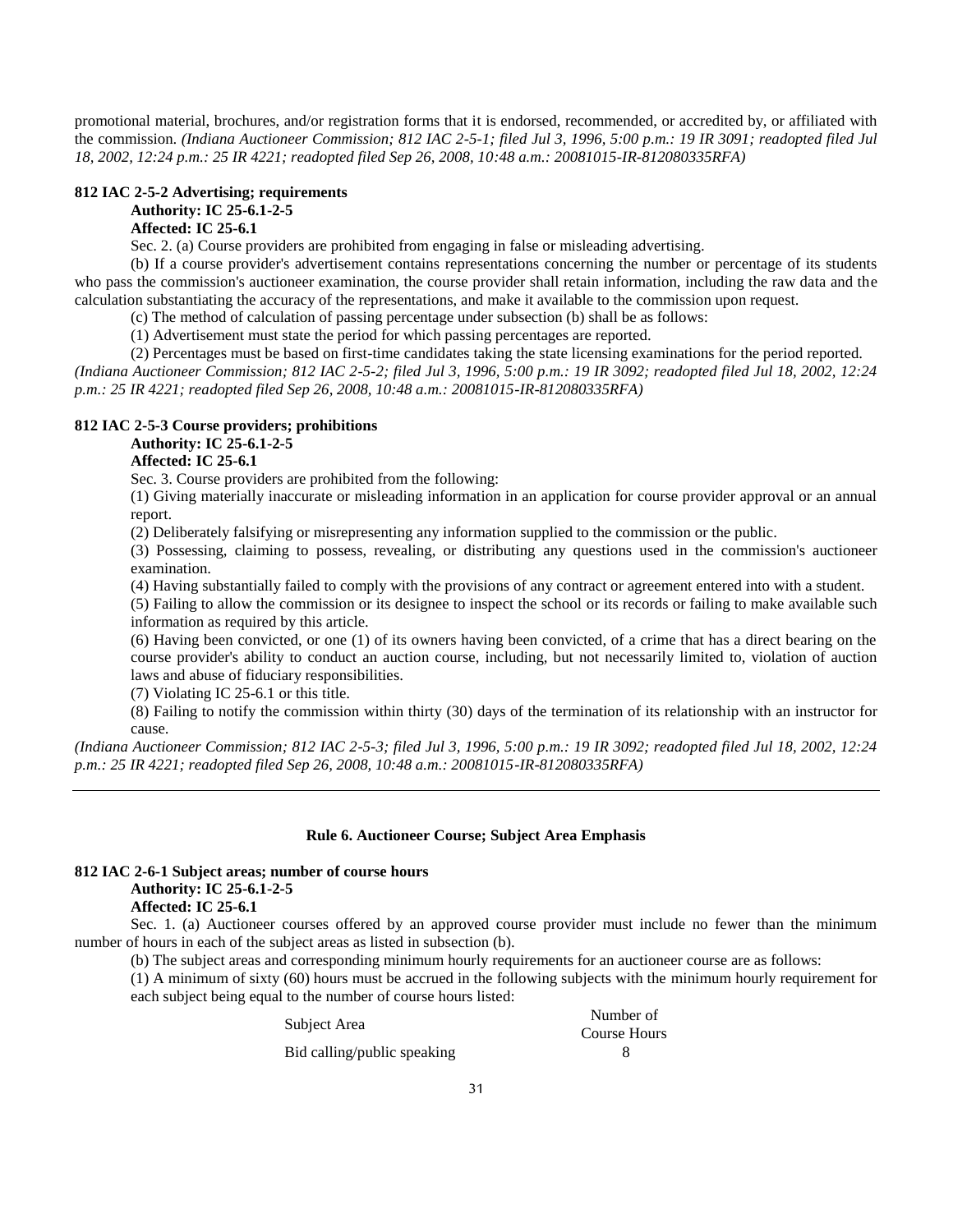| Ethics                                   |                |
|------------------------------------------|----------------|
| Sale advertising                         |                |
| Accounting procedures/mathematics        | 3              |
| Sale summary/closing statements          | 3              |
| Firearms                                 | $\mathfrak{D}$ |
| Auction law, including sales tax law and |                |
| environmental law pertaining to          | 15             |
| auctioneering                            |                |
| UCC and bulk transfers                   | 2              |
| Contracts and legal matters              | 5              |
| <b>Bankruptcy</b>                        | 2              |
| Appraising                               | 5              |
| Sale preparation, set-up, and clean-up   |                |
|                                          | 60             |

(2) A minimum of eleven (11) hours must be accrued in the following subjects, with a minimum of one (1) hour in each subject listed:

Antiques

Art, rugs, and jewelry Automobiles Cattle and livestock Computers Estate sales Farm machinery Furniture Heavy equipment Insurance Tobacco

(3) A minimum of nine (9) hours must be accrued in the following subjects, with a minimum of three (3) hours in each subject listed:

Auction house operation Real estate Ring work

*(Indiana Auctioneer Commission; 812 IAC 2-6-1; filed Jul 3, 1996, 5:00 p.m.: 19 IR 3092; readopted filed Jul 18, 2002, 12:24 p.m.: 25 IR 4221; readopted filed Sep 26, 2008, 10:48 a.m.: 20081015-IR-812080335RFA)*

### **Rule 7. Auctioneer Course; Outline**

| 812 IAC 2-7-1 Bid calling; public speaking                                                                                   |
|------------------------------------------------------------------------------------------------------------------------------|
| <b>Authority: IC 25-6.1-2-5</b>                                                                                              |
| <b>Affected: IC 25-6.1</b>                                                                                                   |
| Sec. 1. The following are concepts that must be emphasized when teaching bid calling and/or public speaking:                 |
| $(1)$ Individual poise.                                                                                                      |
| (2) Command of the podium.                                                                                                   |
| (3) Body language.                                                                                                           |
| $(4)$ Eye contact.                                                                                                           |
| (5) Voice control.                                                                                                           |
| (6) Auction chant.                                                                                                           |
| (7) Clarity and timing.                                                                                                      |
| (Indiana Auctioneer Commission; 812 IAC 2-7-1; filed Jul 3, 1996, 5:00 p.m.: 19 IR 3093; readopted filed Jul 18, 2002, 12:24 |

*p.m.: 25 IR 4221; readopted filed Sep 26, 2008, 10:48 a.m.: 20081015-IR-812080335RFA)*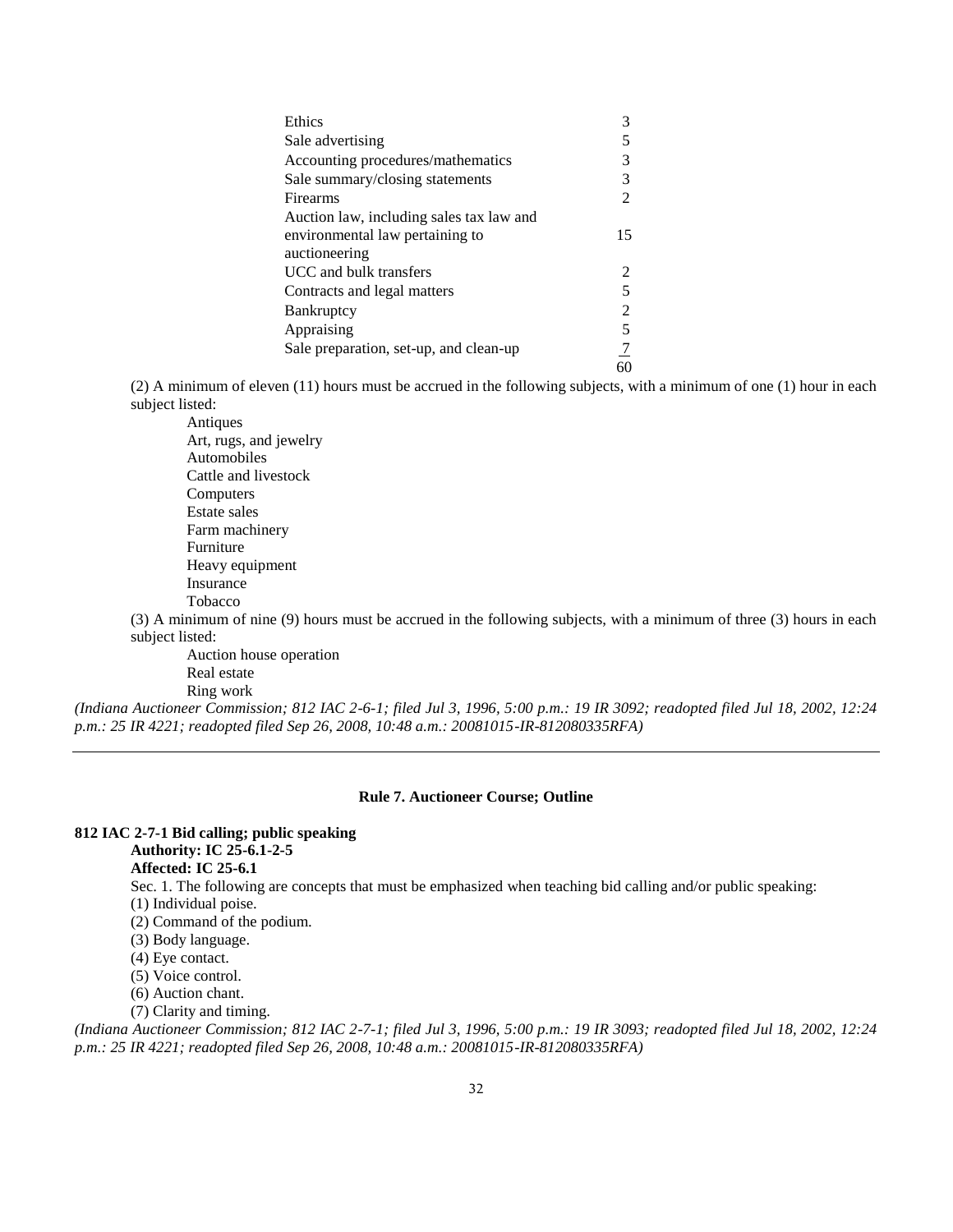### **812 IAC 2-7-2 Ethics**

#### **Authority: IC 25-6.1-2-5**

#### **Affected: IC 25-6.1**

Sec. 2. The following are concepts that must be emphasized when teaching auctioneering ethics:

(1) Proper conduct related to advertising.

(2) Cooperation between auctioneers.

(3) Opening statements.

(4) Client relationships.

*(Indiana Auctioneer Commission; 812 IAC 2-7-2; filed Jul 3, 1996, 5:00 p.m.: 19 IR 3093; readopted filed Jul 18, 2002, 12:24 p.m.: 25 IR 4221; readopted filed Sep 26, 2008, 10:48 a.m.: 20081015-IR-812080335RFA)*

#### **812 IAC 2-7-3 Sale advertising**

**Authority: IC 25-6.1-2-5**

#### **Affected: IC 25-6.1**

Sec. 3. The following are concepts that must be emphasized when teaching the advertisement of sales:

(1) Setting an advertising budget.

(2) The use of sale bills, brochures, and electronic media.

*(Indiana Auctioneer Commission; 812 IAC 2-7-3; filed Jul 3, 1996, 5:00 p.m.: 19 IR 3093; readopted filed Jul 18, 2002, 12:24 p.m.: 25 IR 4221; readopted filed Sep 26, 2008, 10:48 a.m.: 20081015-IR-812080335RFA)*

#### **812 IAC 2-7-4 Accounting procedures/mathematics**

### **Authority: IC 25-6.1-2-5**

### **Affected: IC 25-6.1**

Sec. 4. The following are concepts that must be emphasized when teaching accounting procedures and/or mathematics:

(1) General record keeping for auctioneers, auction companies, and auction houses.

(2) Escrow accounting.

(3) Real estate math.

*(Indiana Auctioneer Commission; 812 IAC 2-7-4; filed Jul 3, 1996, 5:00 p.m.: 19 IR 3093; readopted filed Jul 18, 2002, 12:24 p.m.: 25 IR 4221; readopted filed Sep 26, 2008, 10:48 a.m.: 20081015-IR-812080335RFA)*

#### **812 IAC 2-7-5 Sale summary; closing statements**

**Authority: IC 25-6.1-2-5**

#### **Affected: IC 25-6.1**

Sec. 5. The following are concepts that must be emphasized when teaching sale summarization and closing statements: (1) Settlement procedures.

(2) Required forms.

*(Indiana Auctioneer Commission; 812 IAC 2-7-5; filed Jul 3, 1996, 5:00 p.m.: 19 IR 3093; readopted filed Jul 18, 2002, 12:24 p.m.: 25 IR 4221; readopted filed Sep 26, 2008, 10:48 a.m.: 20081015-IR-812080335RFA)*

#### **812 IAC 2-7-6 Firearms**

**Authority: IC 25-6.1-2-5 Affected: IC 25-6.1**

Sec. 6. The following are concepts that must be emphasized when teaching about firearms:

(1) Local, state, and federal laws pertaining to the sale of firearms.

(2) Procedures for handling firearms in an auction setting.

*(Indiana Auctioneer Commission; 812 IAC 2-7-6; filed Jul 3, 1996, 5:00 p.m.: 19 IR 3093; readopted filed Jul 18, 2002, 12:24 p.m.: 25 IR 4221; readopted filed Sep 26, 2008, 10:48 a.m.: 20081015-IR-812080335RFA)*

#### **812 IAC 2-7-7 Auction law**

**Authority: IC 25-6.1-2-5 Affected: IC 25-6.1**

Sec. 7. The following must be emphasized when teaching auction law:

(1) Local, state, and federal law as it pertains to conducting auctions.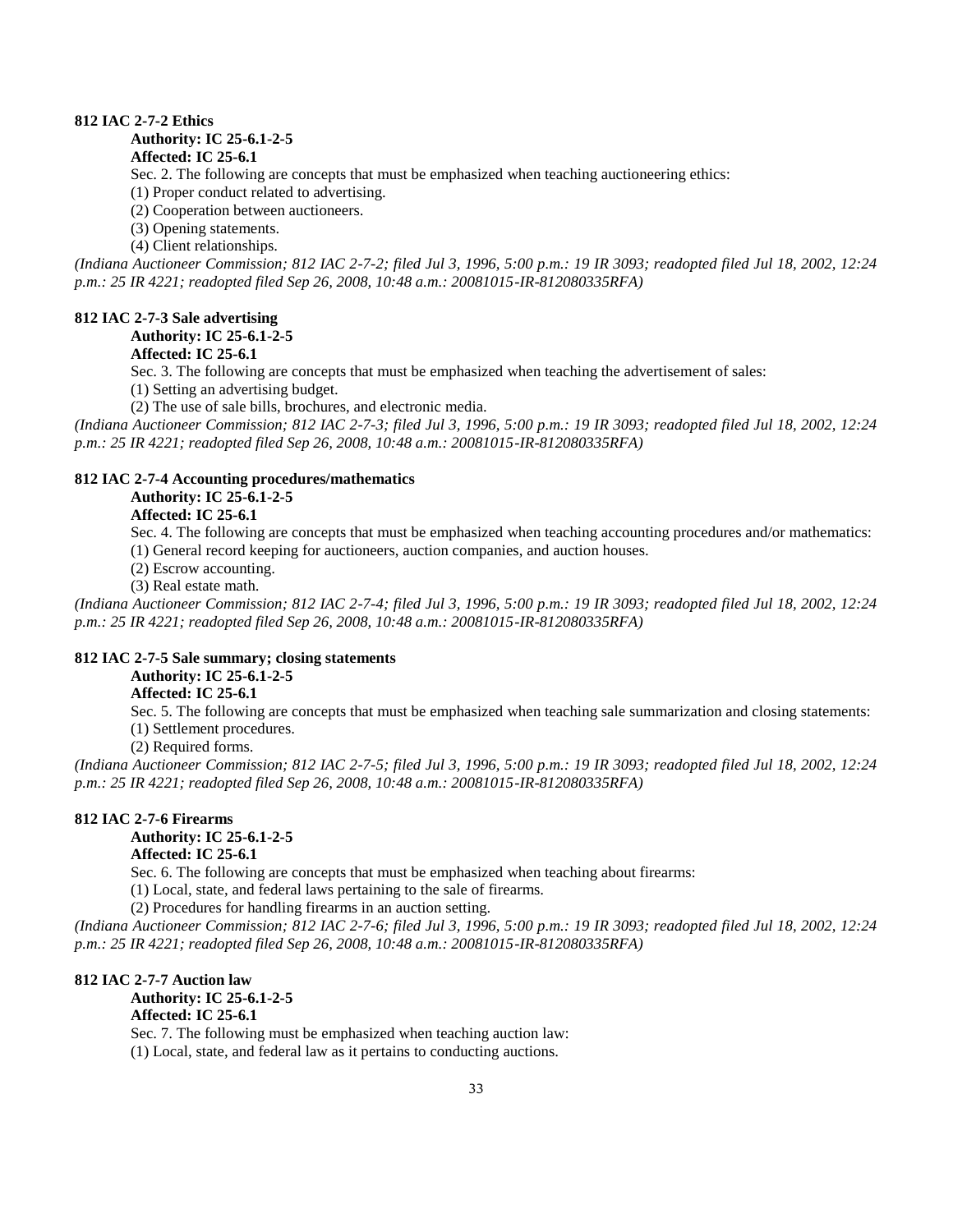(2) Indiana license law (IC 25-6.1 and 812 IAC).

(3) Sales tax law as it pertains to auctions.

(4) Environmental law and environmental concerns pertaining to auctions or auctioneering.

(5) Procedures for due diligence.

*(Indiana Auctioneer Commission; 812 IAC 2-7-7; filed Jul 3, 1996, 5:00 p.m.: 19 IR 3093; readopted filed Jul 18, 2002, 12:24 p.m.: 25 IR 4221; readopted filed Sep 26, 2008, 10:48 a.m.: 20081015-IR-812080335RFA)*

### **812 IAC 2-7-8 Contracts and legal matters**

**Authority: IC 25-6.1-2-5**

### **Affected: IC 25-6.1**

Sec. 8. The following must be emphasized when teaching contracts and legal matters:

(1) Procedures and forms used when drawing up a contract.

(2) Recent case law decisions involving the auction profession.

(3) Contractual responsibilities.

*(Indiana Auctioneer Commission; 812 IAC 2-7-8; filed Jul 3, 1996, 5:00 p.m.: 19 IR 3093; readopted filed Jul 18, 2002, 12:24 p.m.: 25 IR 4221; readopted filed Sep 26, 2008, 10:48 a.m.: 20081015-IR-812080335RFA)*

#### **812 IAC 2-7-9 Bankruptcy**

**Authority: IC 25-6.1-2-5**

### **Affected: IC 25-6.1**

Sec. 9. The following must be emphasized when teaching about bankruptcy:

(1) Chapter 7 bankruptcy as it pertains to auctions.

(2) Chapter 11 bankruptcy as it pertains to auctions.

(3) Chapter 13 bankruptcy as it pertains to auctions.

(4) Procedures for conducting auctions involving Chapter 7, Chapter 11, or Chapter 13 bankruptcy.

*(Indiana Auctioneer Commission; 812 IAC 2-7-9; filed Jul 3, 1996, 5:00 p.m.: 19 IR 3094; readopted filed Jul 18, 2002, 12:24 p.m.: 25 IR 4221; readopted filed Sep 26, 2008, 10:48 a.m.: 20081015-IR-812080335RFA)*

#### **812 IAC 2-7-10 Appraising**

**Authority: IC 25-6.1-2-5**

#### **Affected: IC 25-6.1**

Sec. 10. The following concepts must be emphasized when teaching appraising:

(1) Requirements for personal property appraisers and real estate appraisers.

(2) Appraising procedures.

(3) Appraising formats.

(4) Valuation techniques.

*(Indiana Auctioneer Commission; 812 IAC 2-7-10; filed Jul 3, 1996, 5:00 p.m.: 19 IR 3094; readopted filed Jul 18, 2002, 12:24 p.m.: 25 IR 4221; readopted filed Sep 26, 2008, 10:48 a.m.: 20081015-IR-812080335RFA)*

### **812 IAC 2-7-11 Sale preparation, set-up, and clean-up**

### **Authority: IC 25-6.1-2-5**

**Affected: IC 25-6.1**

Sec. 11. The following concepts must be emphasized when teaching sale preparation, set-up, and clean-up:

(1) Practical applications.

(2) "How to" procedures.

*(Indiana Auctioneer Commission; 812 IAC 2-7-11; filed Jul 3, 1996, 5:00 p.m.: 19 IR 3094; readopted filed Jul 18, 2002, 12:24 p.m.: 25 IR 4221; readopted filed Sep 26, 2008, 10:48 a.m.: 20081015-IR-812080335RFA)*

#### **812 IAC 2-7-12 Auction house operation**

**Authority: IC 25-6.1-2-5**

#### **Affected: IC 25-6.1**

Sec. 12. The following concepts must be emphasized when teaching auction house operation:

(1) Accounting and bookkeeping requirements.

(2) Consignor requirements.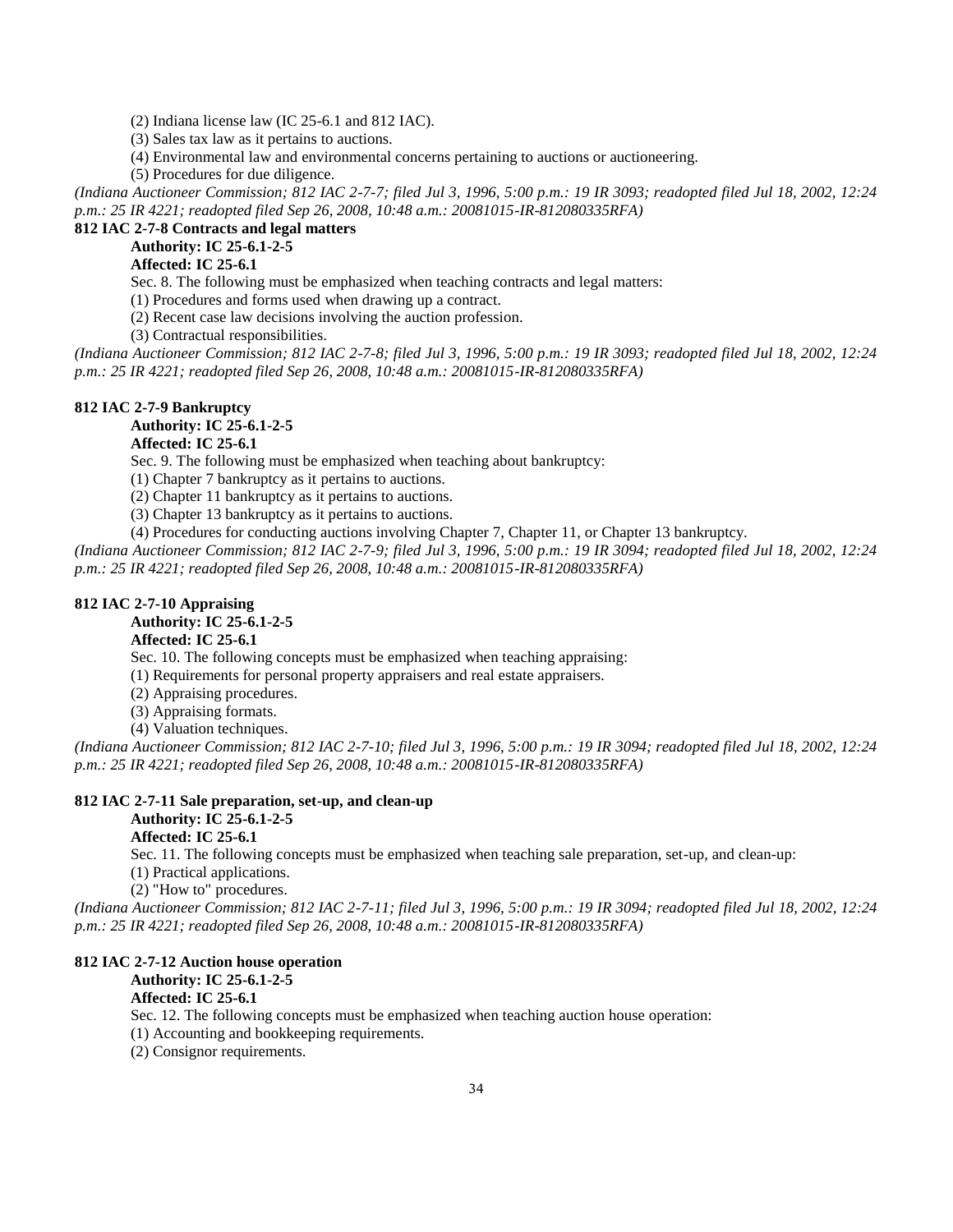#### (3) Auction procedures.

(4) Liability concerns.

*(Indiana Auctioneer Commission; 812 IAC 2-7-12; filed Jul 3, 1996, 5:00 p.m.: 19 IR 3094; readopted filed Jul 18, 2002, 12:24 p.m.: 25 IR 4221; readopted filed Sep 26, 2008, 10:48 a.m.: 20081015-IR-812080335RFA)*

### **812 IAC 2-7-13 Computers Authority: IC 25-6.1-2-5**

### **Affected: IC 25-6.1**

Sec. 13. Knowledge and proper use of computer hardware and software specifically designed for auction purposes must be emphasized when teaching computers. *(Indiana Auctioneer Commission; 812 IAC 2-7-13; filed Jul 3, 1996, 5:00 p.m.: 19 IR 3094; readopted filed Jul 18, 2002, 12:24 p.m.: 25 IR 4221; readopted filed Sep 26, 2008, 10:48 a.m.: 20081015-IR-812080335RFA)*

#### **812 IAC 2-7-14 Insurance**

### **Authority: IC 25-6.1-2-5**

### **Affected: IC 25-6.1**

Sec. 14. The following concepts must be emphasized when teaching insurance:

(1) Policy types.

(2) Determining adequate coverage for auctions.

(3) Case studies involving recent insurance claims involving auctions, auction companies, or auction houses. *(Indiana Auctioneer Commission; 812 IAC 2-7-14; filed Jul 3, 1996, 5:00 p.m.: 19 IR 3094; readopted filed Jul 18, 2002, 12:24 p.m.: 25 IR 4221; readopted filed Sep 26, 2008, 10:48 a.m.: 20081015-IR-812080335RFA)*

#### **812 IAC 2-7-15 Real estate**

**Authority: IC 25-6.1-2-5**

#### **Affected: IC 25-6.1**

Sec. 15. The following concepts must be emphasized when teaching real estate:

(1) Identification of potential auction property.

(2) Listing procedures.

(3) Required forms.

(4) Proper pricing.

- (5) Advertising.
- (6) Signage.

*(Indiana Auctioneer Commission; 812 IAC 2-7-15; filed Jul 3, 1996, 5:00 p.m.: 19 IR 3094; readopted filed Jul 18, 2002, 12:24 p.m.: 25 IR 4221; readopted filed Sep 26, 2008, 10:48 a.m.: 20081015-IR-812080335RFA)*

#### **812 IAC 2-7-16 Ring work**

#### **Authority: IC 25-6.1-2-5**

### **Affected: IC 25-6.1**

Sec. 16. The following concepts must be emphasized when teaching ring work:

(1) Practical application.

(2) Accepted procedures.

(3) Communication techniques.

(4) Proper conduct.

*(Indiana Auctioneer Commission; 812 IAC 2-7-16; filed Jul 3, 1996, 5:00 p.m.: 19 IR 3094; readopted filed Jul 18, 2002, 12:24 p.m.: 25 IR 4221; readopted filed Sep 26, 2008, 10:48 a.m.: 20081015-IR-812080335RFA)*

#### **812 IAC 2-7-17 Other subjects; emphasis**

**Authority: IC 25-6.1-2-5**

#### **Affected: IC 25-6.1**

Sec. 17. General categorical information, procedures pertaining to the auction of the items, and the methods of positive identification of the items must be emphasized when teaching the following subjects:

(1) Antiques.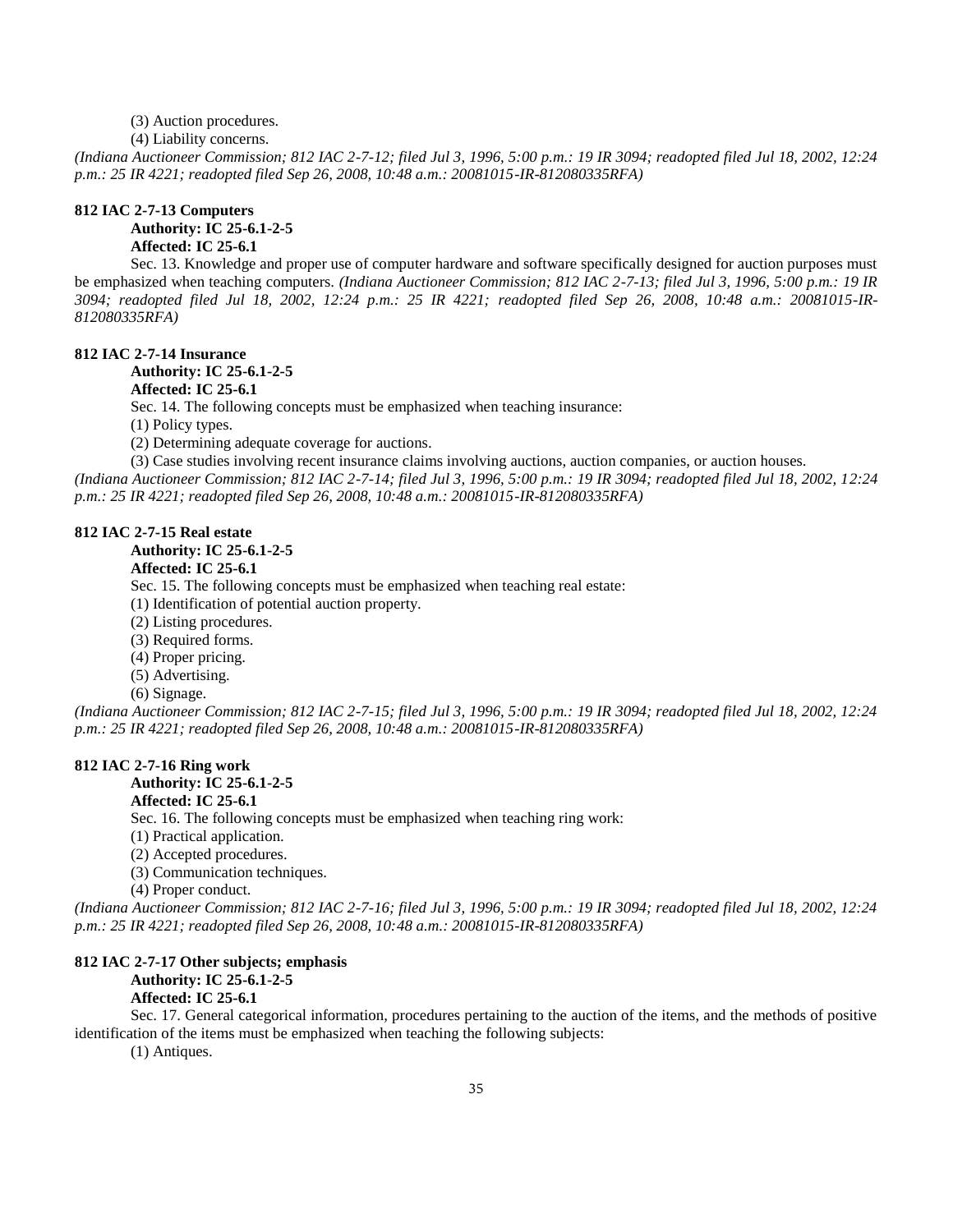- (2) Art, rugs, and jewelry.
- (3) Automobiles.
- (4) Cattle and livestock.
- (5) Estate sales.
- (6) Farm machinery.
- (7) Furniture.
- (8) Heavy equipment.
- (9) Tobacco.

*(Indiana Auctioneer Commission; 812 IAC 2-7-17; filed Jul 3, 1996, 5:00 p.m.: 19 IR 3094; readopted filed Jul 18, 2002, 12:24 p.m.: 25 IR 4221; readopted filed Sep 26, 2008, 10:48 a.m.: 20081015-IR-812080335RFA)*

#### **ARTICLE 3. CONTINUING EDUCATION**

#### **Rule 1. Continuing Education Requirements; General**

#### **812 IAC 3-1-1 Continuing education requirements Authority: IC 25-6.1-2-5 Affected: IC 25-1-11; IC 25-6.1-9-1**

Sec. 1. (a) As a prerequisite to renewal of an auctioneer license, the licensee shall satisfactorily complete sixteen (16) hours of continuing education from an auctioneer continuing education course sponsor approved by the commission, which must be obtained during the four (4) year licensure period ending February 28 of every fourth year. No more than eight (8) hours of continuing education may be acquired during any one (1) day. However, instruction for an approved distance learning continuing education program may be more than eight (8) hours of instruction in a one (1) day course.

(b) Notwithstanding subsection (a), continuing education credit may be granted to an individual for instructing an auctioneer continuing education course. One (1) hour of continuing education credit may be earned per one (1) hour taught. Not more than four (4) hours of continuing education credit accumulated in this manner may be applied toward license renewal requirements. Instructors of auctioneer continuing education courses may not receive credit for repeated courses.

(c) A licensee is not entitled to continuing education credit for any classroom hours that were used for required prelicensure education under 812 IAC 2-1.

(d) A licensee who attends the same continuing education course more than once in the same four (4) year license period is entitled to continuing education credit for that course only once.

(e) The commission may verify any information concerning continuing education that is submitted by the licensee as evidence supporting the course information. The commission may require licensees to provide information regarding the continuing education hours claimed on the individual's renewal. Failure to do so may lead to disciplinary action as provided for in IC 25-1-11.

(f) It is the responsibility of each licensee to retain evidence to support the courses taken by the licensee for a period of three (3) years after the end of the renewal period for which the renewal application is submitted and the continuing education hours are claimed to the commission. These records shall include one (1) or more of the following:

- (1) Certificates of completion such as the following:
	- (A) Course attendance verification by the sponsor.
	- (B) Certificates of completion.
	- (C) Continuing education attendance history third party.
- (2) Course outline or other evidence of course content.
- (3) Other evidence of support and justification.

(g) For distance learning courses, licensees shall in addition to the requirements in subsection (f) retain proof of examination grades. *(Indiana Auctioneer Commission; 812 IAC 3-1-1; filed Jul 3, 1996, 5:00 p.m.: 19 IR 3095; filed Sep 17, 1998, 3:50 p.m.: 22 IR 453; readopted filed Jul 18, 2002, 12:24 p.m.: 25 IR 4221; readopted filed Sep 26, 2008, 10:48 a.m.: 20081015-IR-812080335RFA; filed Jul 31, 2009, 8:37 a.m.: 20090826-IR-812080757FRA; filed Jul 31, 2009, 8:40 a.m.: 20090826-IR-812080759FRA)*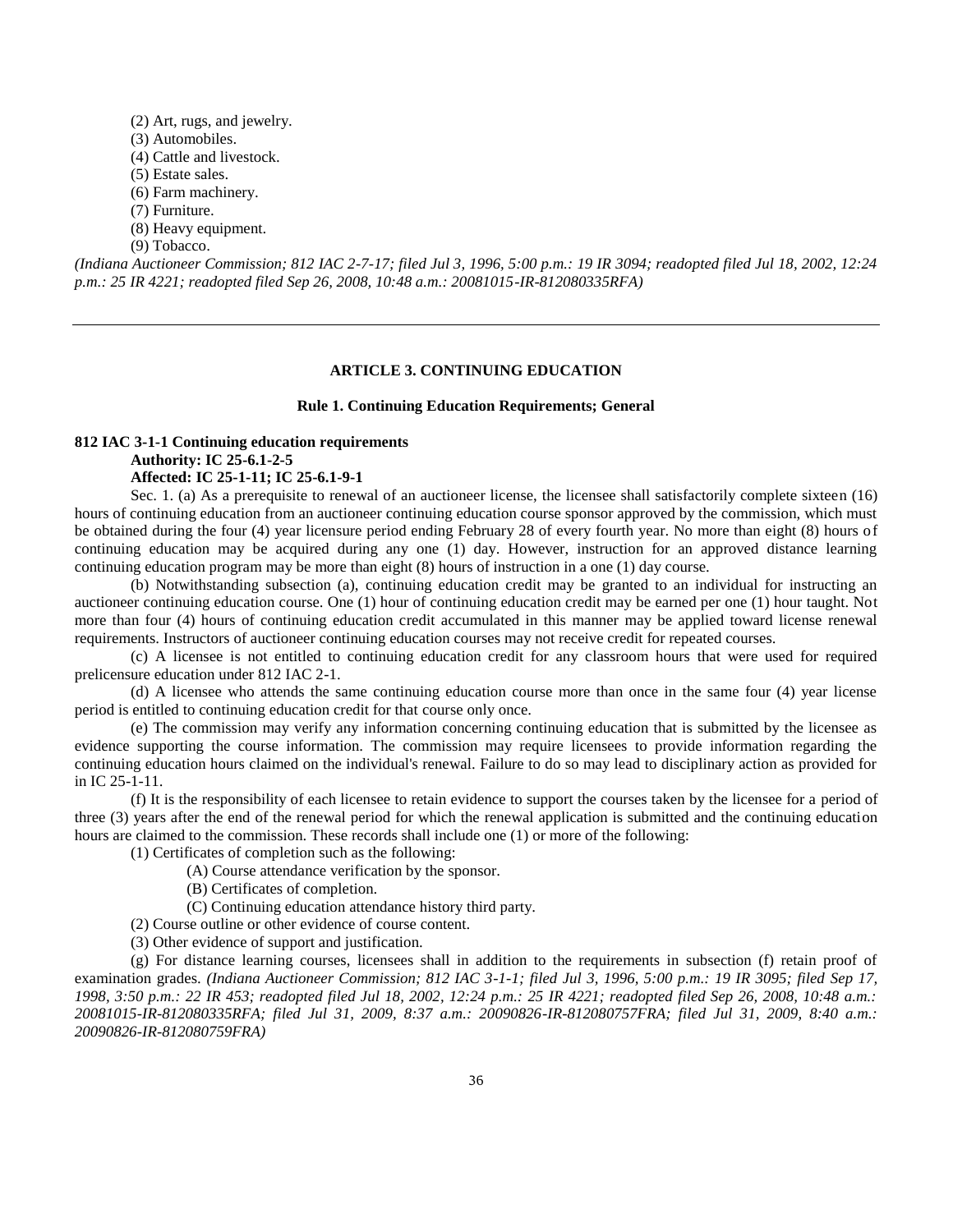#### **812 IAC 3-1-1.1 Core subjects as elective credits**

**Authority: IC 25-6.1-2-5**

#### **Affected: IC 25-1-11; IC 25-6.1-9-1**

Sec. 1.1. When the licensee obtains more than the required six (6) hours of continuing education in subjects listed in IC  $25-6.1-9-1(b)(1)$  as core subjects, the licensee may count the excess hours toward meeting the ten  $(10)$  hour elective subject requirement in IC 25-6.1-9-1(b)(2). *(Indiana Auctioneer Commission; 812 IAC 3-1-1.1; filed Sep 17, 1998, 3:50 p.m.: 22 IR 453; readopted filed Jul 18, 2002, 12:24 p.m.: 25 IR 4221; readopted filed Sep 26, 2008, 10:48 a.m.: 20081015-IR-812080335RFA; filed Jul 31, 2009, 8:37 a.m.: 20090826-IR-812080757FRA)*

#### **812 IAC 3-1-2 Application for auctioneer continuing education course sponsor Authority: IC 25-6.1-2-5**

#### **Affected: IC 25-6.1-9**

Sec. 2. (a) Any request for commission approval of an auctioneer continuing education course sponsor shall be by written application on a form provided by the commission.

(b) Applicants for continuing education course sponsor shall submit the following information:

(1) Name, address, telephone number, and facsimile (FAX) number (if any) of the course sponsor.

(2) If the ownership of the course sponsor is a partnership, the names and addresses of the partners.

(3) If the ownership of the course sponsor is a corporation, the names and addresses of the officers and directors. (4) If the ownership of the course sponsor is a limited liability company, the names and addresses of the members and

managers.

(5) A course content outline describing the subjects to be offered during the approval period.

(6) A statement that each instructor meets the qualifications required by section 7 of this rule.

(7) A statement that the course sponsor shall provide the licensee who successfully completes an approved course a certificate of course completion that meets the requirements of section 6 of this rule.

(8) A copy of the certificate of course completion required under section 6 of this rule.

(9) A statement that the course sponsor shall conduct an instructor and course evaluation and that they shall be provided to the commission upon request.

(10) A statement that any facility utilized by the course sponsor shall meet the requirements of 812 IAC 2-2-1.

(c) Notwithstanding subsection (b)(5), the Certified Auctioneers Institute and the National Auctioneer Association are not required to submit course content outlines describing the subjects to be offered during the approval period. *(Indiana Auctioneer Commission; 812 IAC 3-1-2; filed Jul 3, 1996, 5:00 p.m.: 19 IR 3095; errata filed Aug 1, 1996, 4:00 p.m.: 19 IR 3472; filed Sep 17, 1998, 3:50 p.m.: 22 IR 454; readopted filed Jul 18, 2002, 12:24 p.m.: 25 IR 4221; readopted filed Sep 26, 2008, 10:48 a.m.: 20081015-IR-812080335RFA)*

#### **812 IAC 3-1-3 Course sponsor approval date**

#### **Authority: IC 25-6.1-2-5**

#### **Affected: IC 25-6.1**

Sec. 3. Sponsors of auctioneer continuing education courses shall be considered approved as of the date of approval by the commission, and therefore courses predating the approval date do not qualify. *(Indiana Auctioneer Commission; 812 IAC 3- 1-3; filed Jul 3, 1996, 5:00 p.m.: 19 IR 3096; readopted filed Jul 18, 2002, 12:24 p.m.: 25 IR 4221; readopted filed Sep 26, 2008, 10:48 a.m.: 20081015-IR-812080335RFA)*

### **812 IAC 3-1-4 Course outline**

**Authority: IC 25-6.1-2-5 Affected: IC 25-6.1**

Sec. 4. A course outline shall be prepared and distributed to the attendees. The outline shall state the number of continuing education hours offered. *(Indiana Auctioneer Commission; 812 IAC 3-1-4; filed Jul 3, 1996, 5:00 p.m.: 19 IR 3096; readopted filed Jul 18, 2002, 12:24 p.m.: 25 IR 4221; readopted filed Sep 26, 2008, 10:48 a.m.: 20081015-IR-812080335RFA)*

#### **812 IAC 3-1-5 Course records Authority: IC 25-6.1-2-5**

### **Affected: IC 25-6.1**

Sec. 5. (a) An approved auctioneer continuing education course sponsor must retain records of students who complete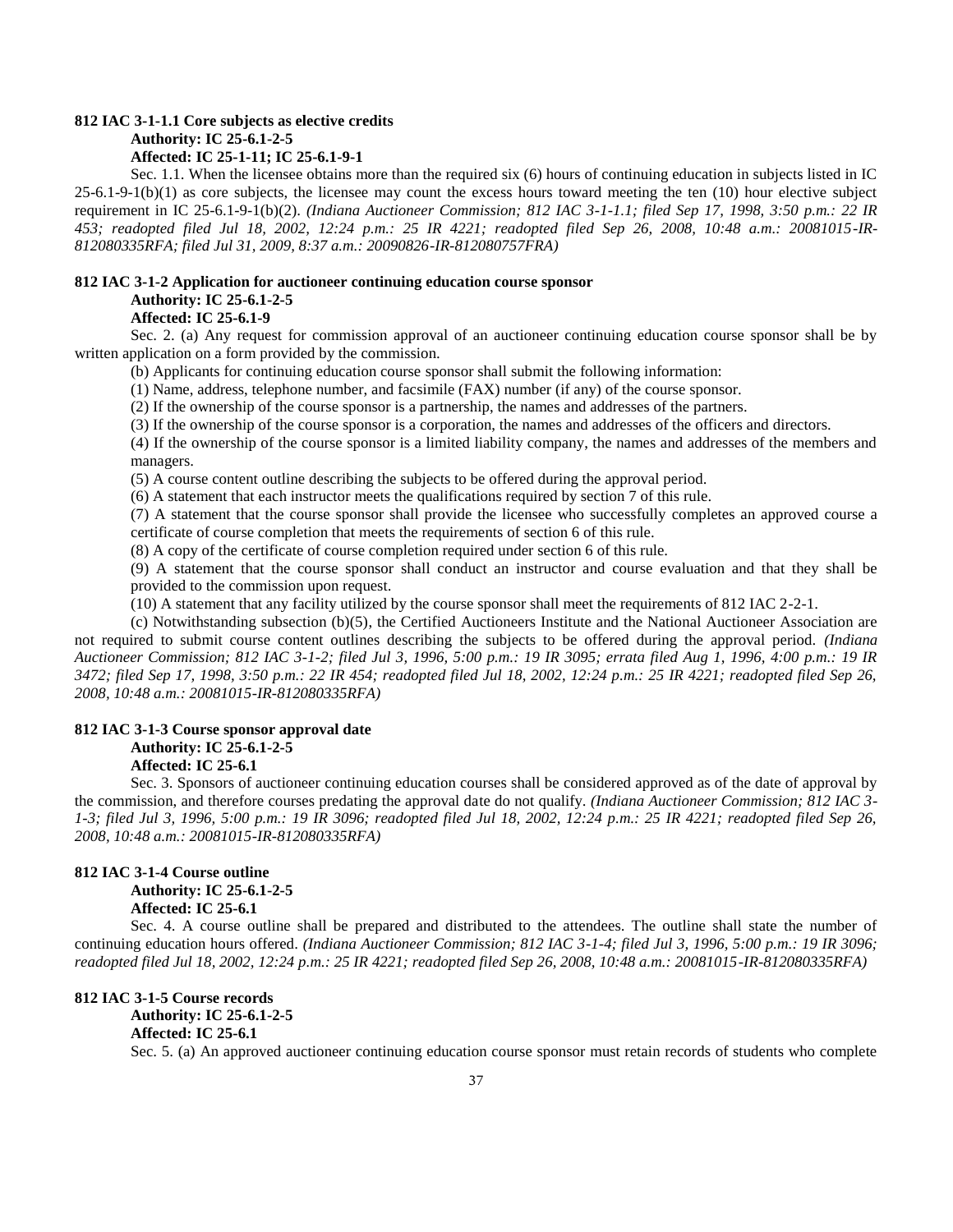the course for a minimum of five (5) years. These records must include attendance records for all courses showing date, place, and attendee's name.

(b) The course sponsor may be asked to provide to the commission copies of records required by subsection (a). *(Indiana Auctioneer Commission; 812 IAC 3-1-5; filed Jul 3, 1996, 5:00 p.m.: 19 IR 3096; readopted filed Jul 18, 2002, 12:24 p.m.: 25 IR 4221; readopted filed Sep 26, 2008, 10:48 a.m.: 20081015-IR-812080335RFA)*

#### **812 IAC 3-1-6 Approved auctioneer continuing education sponsor; certificate requirements Authority: IC 25-6.1-2-5**

#### **Affected: IC 25-6.1**

Sec. 6. (a) Upon completion of a continuing education course, the approved auctioneer continuing education sponsor shall provide all attendees a course completion certificate that must include the following information:

(1) The name of the participant.

(2) The license number of the participant.

(3) The name, address, and signature of the sponsor.

(4) The course title.

(5) The course topic, if not reflected in the course title.

(6) The date and location of the course.

(7) The number of approved actual course hours.

(8) Distance learning certificates must include the instructional delivery method.

(b) The approved auctioneer continuing education sponsors must retain the certificates described in subsection (a) for at least five (5) years after the end of the four (4) year renewal period in which the course was taken. *(Indiana Auctioneer Commission; 812 IAC 3-1-6; filed Jul 3, 1996, 5:00 p.m.: 19 IR 3096; readopted filed Jul 18, 2002, 12:24 p.m.: 25 IR 4221; readopted filed Sep 26, 2008, 10:48 a.m.: 20081015-IR-812080335RFA; filed Jul 31, 2009, 8:37 a.m.: 20090826-IR-812080757FRA; filed Jul 31, 2009, 8:40 a.m.: 20090826-IR-812080759FRA)*

### **812 IAC 3-1-7 Instructors; requirements Authority: IC 25-6.1-2-5**

### **Affected: IC 25-6.1**

Sec. 7. Each instructor used by an approved auctioneer continuing education sponsor must have a minimum of two (2) years of experience in the field in which that instructor is to teach. *(Indiana Auctioneer Commission; 812 IAC 3-1-7; filed Jul 3, 1996, 5:00 p.m.: 19 IR 3096; readopted filed Jul 18, 2002, 12:24 p.m.: 25 IR 4221; readopted filed Sep 26, 2008, 10:48 a.m.: 20081015-IR-812080335RFA)*

#### **812 IAC 3-1-8 Instructors; prohibitions**

### **Authority: IC 25-6.1-2-5**

### **Affected: IC 25-6.1**

Sec. 8. An auctioneer continuing education sponsor is prohibited from hiring, or retaining in its employ, an instructor who has:

(1) had an auctioneer, auction company, or auction house license revoked or suspended by any jurisdiction;

(2) obtained or used, or attempted to obtain or use, in any manner, Indiana auctioneer licensing examination questions to be used on future examinations unless authorized by law;

(3) been convicted of a crime that has a direct bearing on the individual's ability to competently instruct, including, but

not necessarily limited to, violations of auction laws and abuse of fiduciary responsibilities;

(4) falsely certified hours of attendance or grades for any student; or

(5) unless allowed by law, refused to appear and/or testify under oath at any hearing held by the commission.

*(Indiana Auctioneer Commission; 812 IAC 3-1-8; filed Jul 3, 1996, 5:00 p.m.: 19 IR 3096; readopted filed Jul 18, 2002, 12:24 p.m.: 25 IR 4221; readopted filed Sep 26, 2008, 10:48 a.m.: 20081015-IR-812080335RFA)*

#### **812 IAC 3-1-9 Monitoring continuing education courses**

### **Authority: IC 25-6.1-2-5**

### **Affected: IC 25-1-11; IC 25-6.1-9**

Sec. 9. (a) Continuing education courses offered by an approved course sponsor shall be monitored by that course sponsor to ensure that participants are physically present for the duration of the course.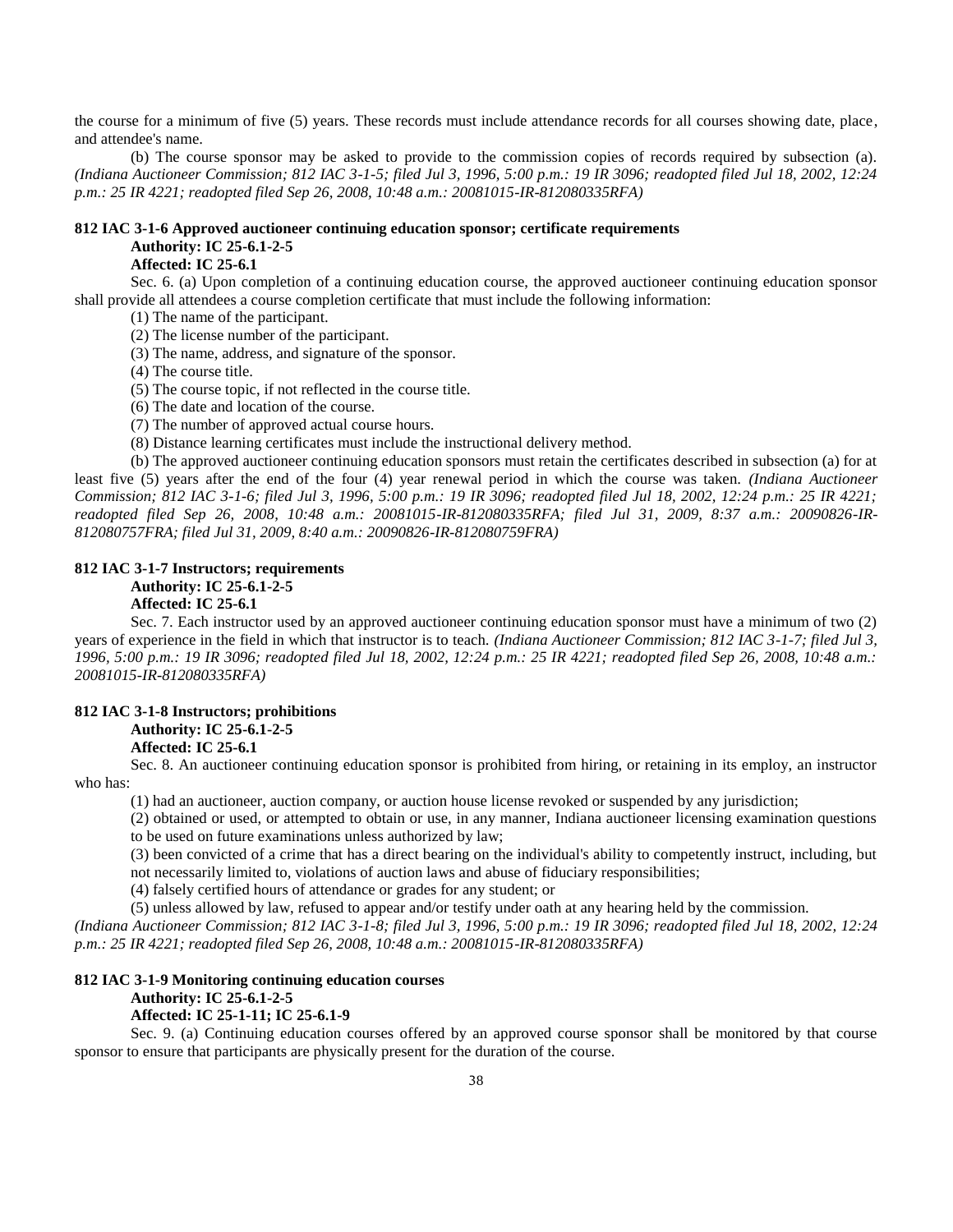(b) In order to monitor a continuing education course, an approved course sponsor must do the following:

(1) Require participants to sign in and out as they enter and exit the classroom, noting the time of arrival or departure.

(2) Designate one (1) employee to monitor the continuing education course.

(c) The duties of the individual listed in subsection (b)(2) shall include the following:

(1) Ensure that order is maintained throughout the duration of the course.

(2) Maintain the attendance sheets to assure their accuracy.

(3) Verify the participant's signature upon the participant's entrance and exit.

(4) Distribute course completion certificates to participants who have been physically present for the duration of the course.

*(Indiana Auctioneer Commission; 812 IAC 3-1-9; filed Jul 3, 1996, 5:00 p.m.: 19 IR 3097; readopted filed Jul 18, 2002, 12:24 p.m.: 25 IR 4221; readopted filed Sep 26, 2008, 10:48 a.m.: 20081015-IR-812080335RFA)*

#### **812 IAC 3-1-10 Renewal applications**

#### **Authority: IC 25-6.1-2-5**

#### **Affected: IC 25-1-11; IC 25-6.1-9**

Sec. 10. (a) An applicant for license renewal shall certify on the application that the applicant has complied with the continuing education requirements under IC 25-6.1-9 and this article.

(b) The commission may request the following:

(1) Verification of any information submitted by the applicant.

(2) The applicant to submit evidence supporting the course credit claimed.

(c) The commission may request applicants to prove information as provided in section 1(h) of this rule in order to verify continuing education hours claimed in the application. Failure to do so shall subject a licensee to the sanctions provided for under IC 25-1-11. *(Indiana Auctioneer Commission; 812 IAC 3-1-10; filed Jul 3, 1996, 5:00 p.m.: 19 IR 3097; readopted filed Jul 18, 2002, 12:24 p.m.: 25 IR 4221; readopted filed Sep 26, 2008, 10:48 a.m.: 20081015-IR-812080335RFA; filed Jul 31, 2009, 8:37 a.m.: 20090826-IR-812080757FRA)*

#### **812 IAC 3-1-11 Failure to meet continuing education provisions**

#### **Authority: IC 25-6.1-2-5**

### **Affected: IC 25-6.1-3-2**

Sec. 11. (a) A licensee who does not obtain the required number of continuing education hours during a four (4) year licensure period may cure that deficiency by taking them in the next licensure period. However, the license shall not be renewed until the necessary hours are obtained. An individual whose license has lapsed longer than one (1) year is governed by IC 25- 6.1-3-2(i).

(b) Continuing education hours obtained to cure a deficiency in a prior licensure period shall not be double-counted by also being credited toward the hours required for license renewal at the conclusion of the current licensure period. *(Indiana Auctioneer Commission; 812 IAC 3-1-11; filed Jul 3, 1996, 5:00 p.m.: 19 IR 3097; readopted filed Jul 18, 2002, 12:24 p.m.: 25 IR 4221; readopted filed Sep 26, 2008, 10:48 a.m.: 20081015-IR-812080335RFA; filed Jul 31, 2009, 8:37 a.m.: 20090826-IR-812080757FRA)*

#### **812 IAC 3-1-12 Inactive license**

**Authority: IC 25-6.1-2-5**

**Affected: IC 25-6.1-9-10**

Sec. 12. An applicant for license renewal may request an inactive license under IC 25-6.1-9-10 by complying with that section and certifying under penalty of perjury that the applicant will not perform and does not intend to perform an act that requires an auctioneer license. *(Indiana Auctioneer Commission; 812 IAC 3-1-12; filed Jul 3, 1996, 5:00 p.m.: 19 IR 3097; readopted filed Jul 18, 2002, 12:24 p.m.: 25 IR 4221; readopted filed Sep 26, 2008, 10:48 a.m.: 20081015-IR-812080335RFA)*

#### **812 IAC 3-1-13 Reinstatement of inactive license; requirements**

**Authority: IC 25-6.1-2-5**

#### **Affected: IC 25-6.1**

Sec. 13. In order to reinstate an inactive license at any time during the licensure period, the licensee must have completed sixteen (16) actual hours of continuing education from course sponsors approved by the commission. *(Indiana Auctioneer Commission; 812 IAC 3-1-13; filed Jul 3, 1996, 5:00 p.m.: 19 IR 3097; readopted filed Jul 18, 2002, 12:24 p.m.: 25*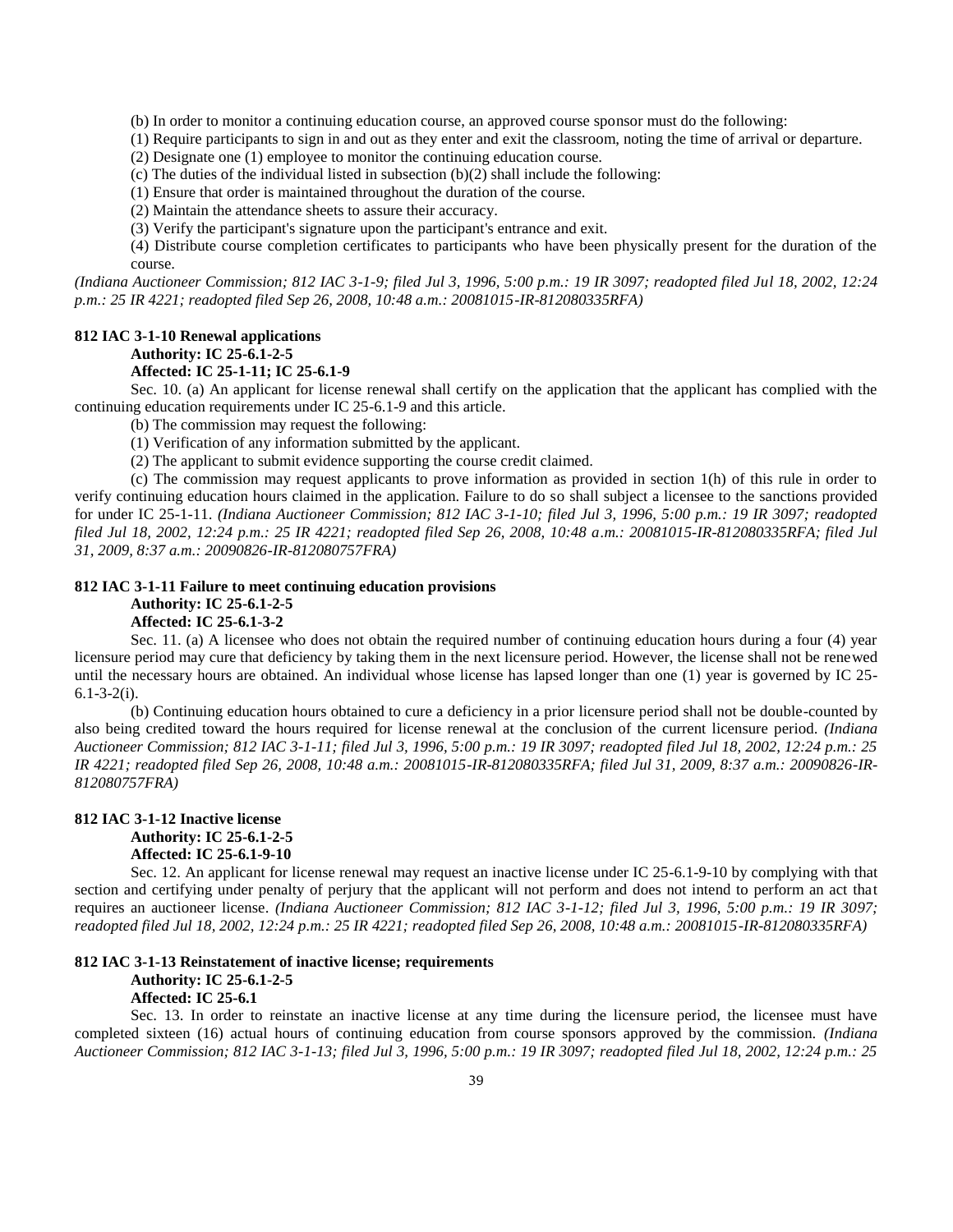*IR 4221; readopted filed Sep 26, 2008, 10:48 a.m.: 20081015-IR-812080335RFA; filed Jul 31, 2009, 8:37 a.m.: 20090826-IR-812080757FRA)*

### **812 IAC 3-1-14 Commission review of continuing education compliance**

**Authority: IC 25-6.1-2-5**

### **Affected: IC 25-1-11; IC 25-6.1-9**

Sec. 14. (a) If, as the result of an audit or other review, the commission determines that continuing education hours a licensee has claimed do not meet the requirements of IC 25-6.1-9 and this article, the commission shall notify the licensee of that determination.

(b) A licensee, who has been notified under subsection (a), may within thirty (30) days submit information to the commission giving all the substantive reasons in support of the licensee's position that an adequate number of hours has been obtained.

(c) A licensee who submits false information under section 10 of this rule and this section shall be subject to the sanctions provided for under IC 25-1-11. *(Indiana Auctioneer Commission; 812 IAC 3-1-14; filed Jul 3, 1996, 5:00 p.m.: 19 IR 3097; readopted filed Jul 18, 2002, 12:24 p.m.: 25 IR 4221; readopted filed Sep 26, 2008, 10:48 a.m.: 20081015-IR-812080335RFA)*

### **Rule 2. Distance Learning Continuing Education**

#### **812 IAC 3-2-1 "Distance learning continuing education" defined Authority: IC 25-6.1-2-5 Affected: IC 25-6.1**

Sec. 1. "Distance learning continuing education" means a course in which instruction does not take place in a traditional classroom setting but rather through other means where the instructor and licensed professional learners are separated by distance and sometimes tome *[sic]*. The instruction:

(1) is:

(A) presented in a sequential and logical order; and

(B) offered wholly or primarily by distance study, through virtually any media; and

(2) may incorporate or make use of various media formats, including, but not limited to, the following:

(A) Printed materials.

(B) Video or DVD.

(C) Internet based delivery systems.

*(Indiana Auctioneer Commission; 812 IAC 3-2-1; filed Jul 31, 2009, 8:40 a.m.: 20090826-IR-812080759FRA)*

#### **812 IAC 3-2-2 Distance learning continuing education requirements**

#### **Authority: IC 25-6.1-2-5**

### **Affected: IC 25-1-4-0.2; IC 25-6.1**

Sec. 2. (a) Distance learning continuing education courses must meet the requirements of section 3 of this rule and at least one (1) of the following:

(1) Courses that meet the requirements of section 4 of this rule and offered by approved organizations as defined in IC 25-1-4-0.2.

(2) Courses offered by organizations other than those approved organizations defined in IC 25-1-4-0.2 provided that the course meets the requirements of section 4 of this rule.

(b) A licensee must complete the distance learning continuing education course or courses within one (1) year of the date of enrollment.

(c) Mandatory and nonmandatory classes may be taken through distance learning continuing education courses. *(Indiana Auctioneer Commission; 812 IAC 3-2-2; filed Jul 31, 2009, 8:40 a.m.: 20090826-IR-812080759FRA)*

### **812 IAC 3-2-3 Distance learning continuing education courses Authority: IC 25-6.1-2-5 Affected: IC 25-6.1-9-1**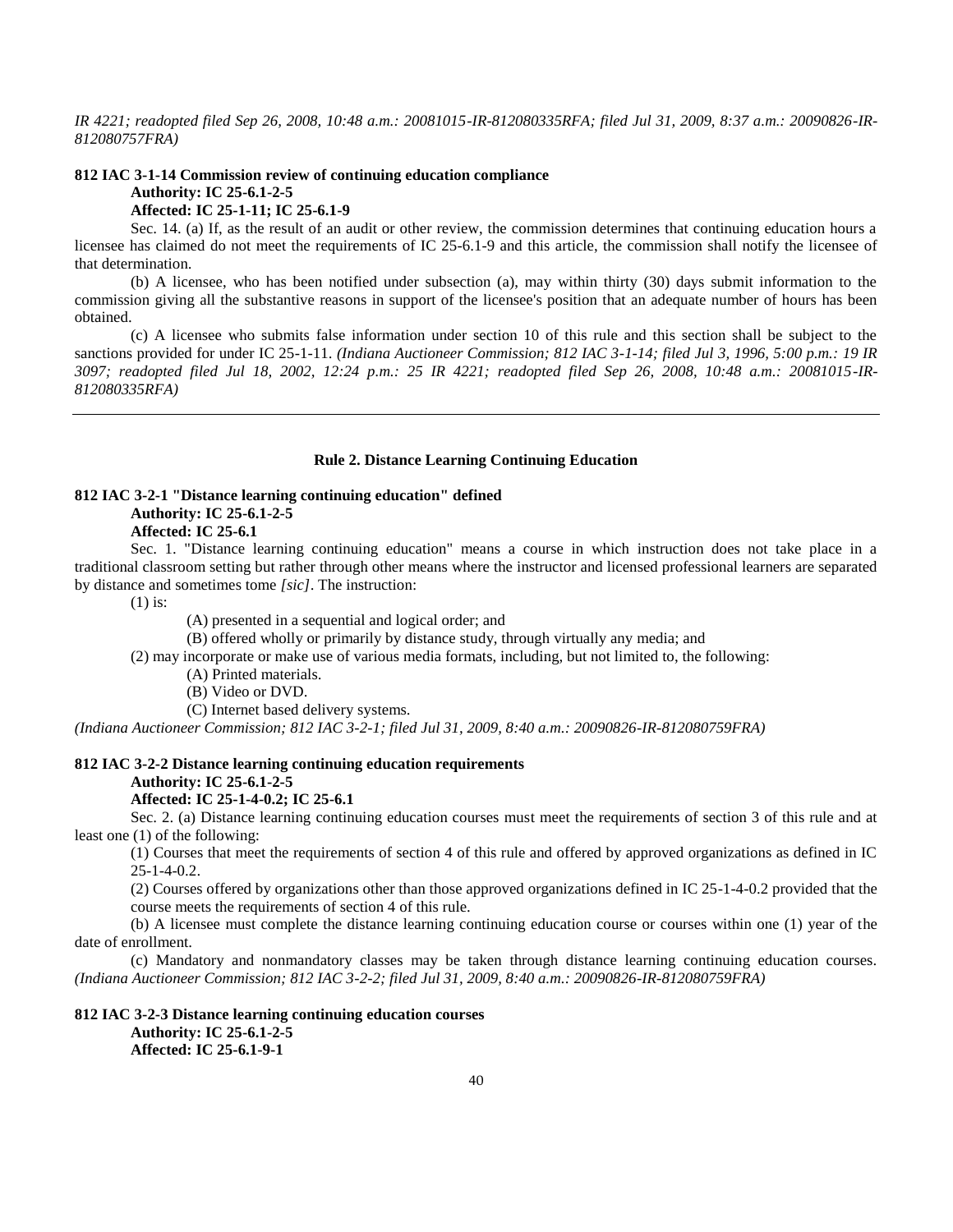Sec. 3. The commission shall approve a distance learning continuing education course if the commission determines to its satisfaction the following:

(1) The distance learning continuing education course is designed to enhance the auctioneer's knowledge and skill in providing auctioneer services relevant to the practice of auctioneering.

(2) An appropriate and complete application has been filed with the commission.

(3) The distance learning continuing education course meets the content requirements as prescribed in IC 25-6.1-9- 1(b)(1) and IC 25-6.1-9-1(b)(2).

(4) The course complies with sections 5 through 7 of this rule, as applicable.

(5) The distance learning continuing education course meets all other requirements as prescribed in IC 25-6.1-9 and this article.

*(Indiana Auctioneer Commission; 812 IAC 3-2-3; filed Jul 31, 2009, 8:40 a.m.: 20090826-IR-812080759FRA)*

### **812 IAC 3-2-4 Approval of distance learning continuing education Authority: IC 25-6.1-2-5**

### **Affected: IC 25-6.1**

Sec. 4. In order for a distance learning continuing education course to meet the requirements of section  $2(a)(1)$  of this rule, the course sponsor shall submit the following information:

(1) Mission and objectives, as follows:

(A) A statement that clearly defines the mission of the provider's educational programs.

- (B) The specific curricular objectives for the course.
- (C) A plan for periodic review of the following:

(i) The mission statement.

(ii) Curricular objectives.

(2) Course design, as follows:

(A) A course outline that clearly states the following:

(i) The course objectives.

(ii) The desired student outcomes.

(B) A plan to ensure that the course content is:

(i) updated in a timely manner; and

(ii) distributed to:

(AA) licensees who are currently enrolled; and

(BB) future registrants.

(C) A plan for submitting substantial changes in the course to the commission. Substantial changes include, but are not limited to, the following:

(i) Expanded or reduced course content.

(ii) Changes in the time allotments for portions of the course.

(iii) Changes or redirected learning objectives.

(iv) A change of instructor.

(v) Changes in the course delivery method.

(D) The course disk or CD-ROM, if applicable.

(E) A list of reference materials provided to the licensees.

(F) A list of any prerequisites for the course and evidence that licensees are properly advised of the prerequisites before registration.

(G) Evidence that the course is structured in a mastery learning format that ensures mastery accomplishment.

(H) Evidence that the number of hours claimed is the number of hours it takes the average student to complete the course. This requirement can be met by submitting the results of the studies or field tests, or both, that will verify the claims.

(3) Interactivity, as follows:

(A) A description of how interaction is accomplished in the course.

(B) An explanation of how:

(i) interactivity is evaluated; and

(ii) feedback is gathered from licensees;

throughout the course.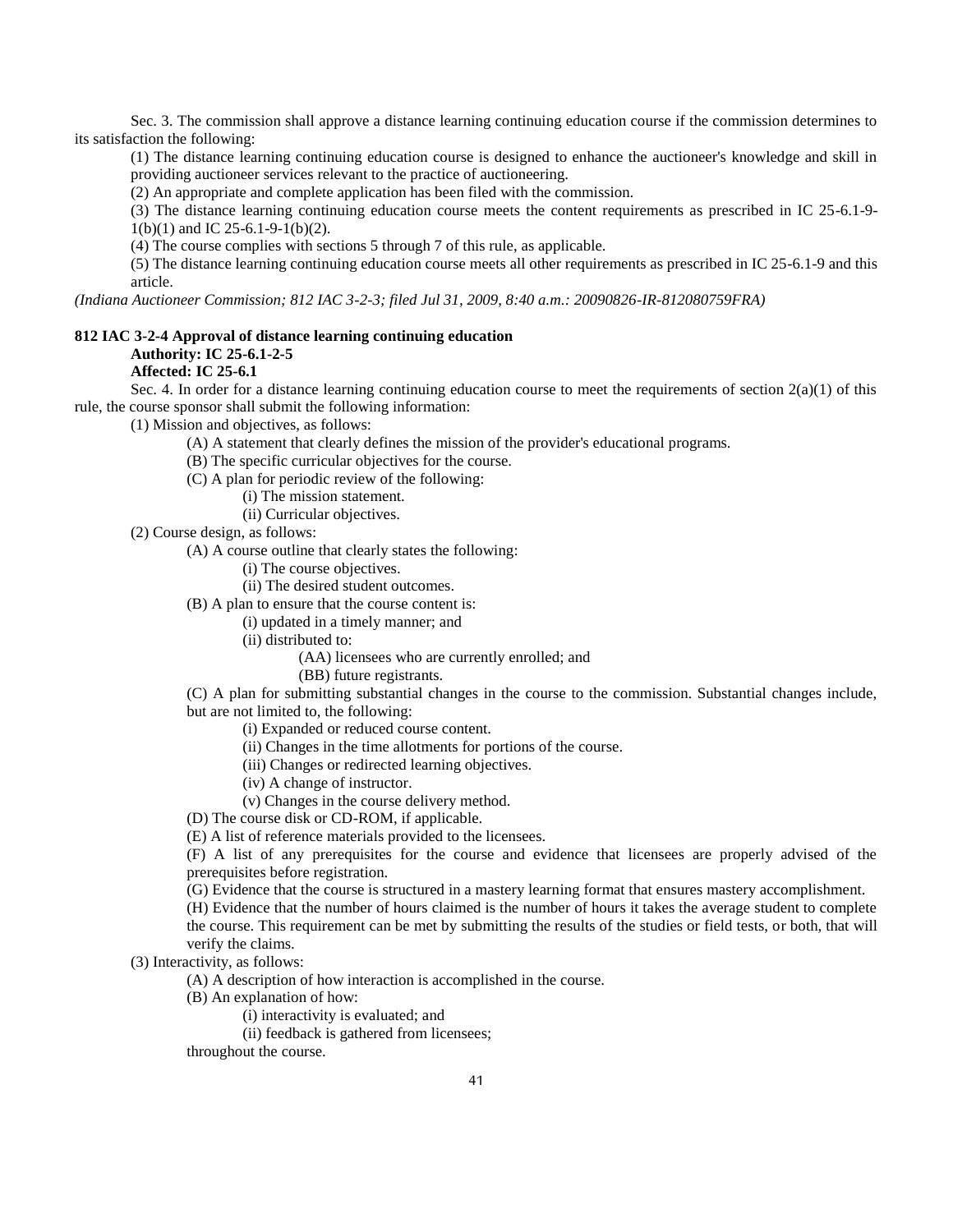(4) Course delivery, as follows:

- (A) A plan that shows evidence that technical support will be available when needed.
- (B) Evidence that instructor-licensee ratios are acceptable for the delivery method used.

(C) The name or names and qualifications of the instructor or instructors of the course, submitting their credentials, including any specific training for teaching, via the specified delivery method, and a plan for their continued professional development. The instructor or instructors of the course must meet the requirements in 812 IAC 3-1-7.

(D) A list of remote sites if applicable. "Remote site" means one that receives a broadcast whether by:

(i) satellite; or

(ii) teleconferencing.

(E) A list of any site facilitators and the qualifications and credentials for each.

(5) Equipment and learning environment, as follows:

(A) A list of equipment that the licensee will need and evidence that this information is made available to the licensee before registration.

(B) An acceptable plan for dealing with equipment failures.

(6) Student support services, as follows:

(A) A copy of a licensee information package that contains all the necessary information about the course. This information includes, but is not limited to, the following:

(i) Information about broadcasts and distance site locations.

(ii) Faculty contact information.

- (iii) The course outline and learning objectives.
- (iv) Guidelines regarding what constitutes successful completion of the course.

(v) Homework assignments.

(vi) Deadlines.

(vii) Fees and refunds.

(viii) Prerequisites.

(ix) Illness policy.

(x) A list of required licensee materials, including required software.

(B) An explanation of how licensee orientation sessions are accomplished. Each licensee is required to have an orientation before the licensee begins the course.

(C) An acceptable list of other support services made available to the licensees.

(7) Evaluation and assessment, as follows:

(A) An evaluation form that solicits licensee feedback on the following:

- (i) The delivery approach.
- (ii) The equipment.
- (iii) Suggestions for class improvement.

(iv) The licensee's overall satisfaction with the course.

An evaluation form is required to be given to every licensee in a distance learning continuing education course at the conclusion of the course.

(B) A plan for verifying licensee identity. The course sponsor of any distance learning continuing education course must have an acceptable plan in place that verifies that the licensee enrolled in the course is the one that completes the following:

(i) The course.

(ii) Any required tests.

(8) Commitment to support, as follows:

(A) A copy of the course sponsor's business plan that shows ongoing commitment to provide adequate financial and technical resources to support the distance learning continuing education course.

(B) A statement of how long the course sponsor has been offering distance learning continuing education courses.

*(Indiana Auctioneer Commission; 812 IAC 3-2-4; filed Jul 31, 2009, 8:40 a.m.: 20090826-IR-812080759FRA)*

### **812 IAC 3-2-5 Correspondence distance learning continuing education courses**

**Authority: IC 25-6.1-2-5**